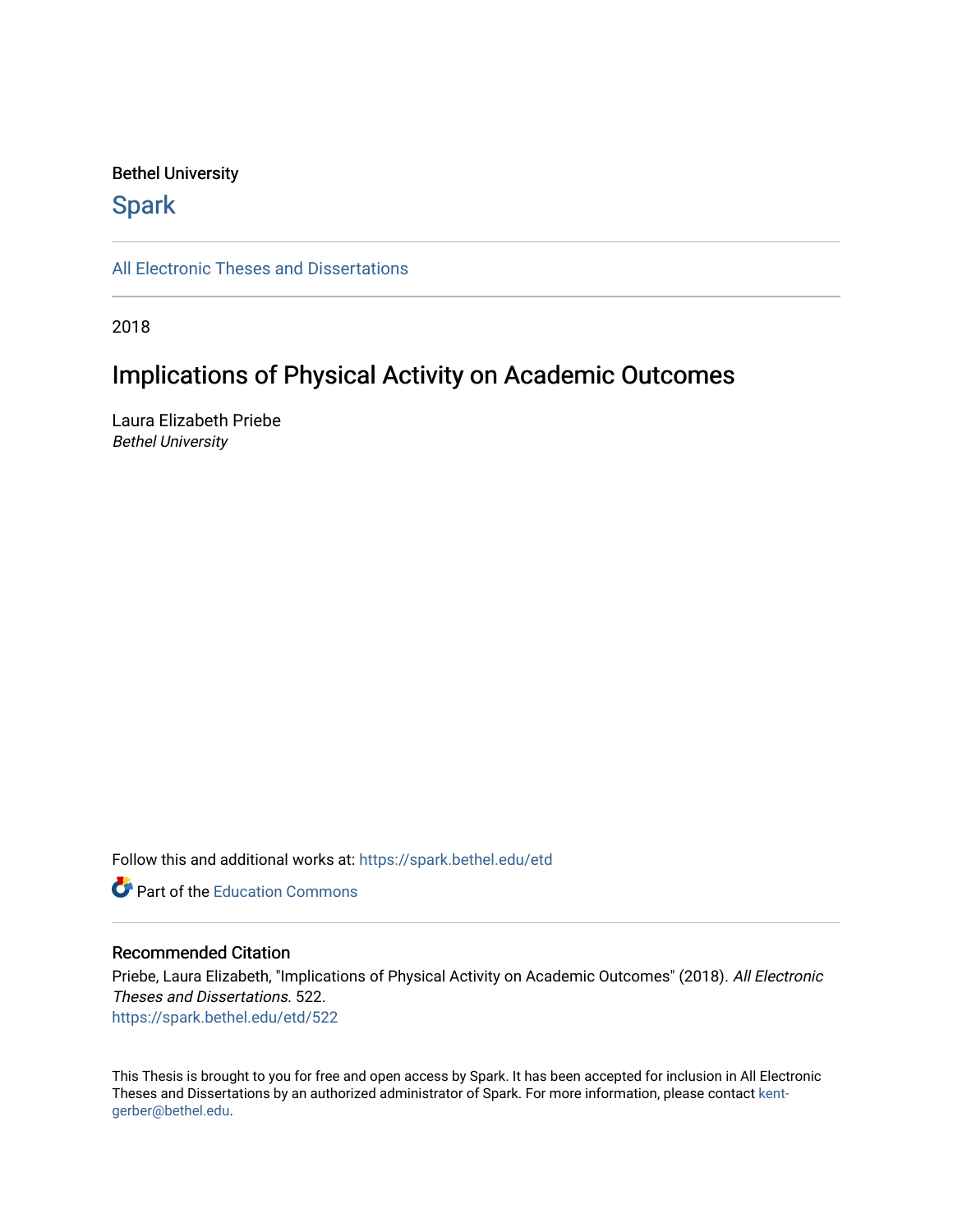# IMPLICATIONS OF PHYSICAL ACTIVITY ON ACADEMIC OUTCOMES

A MASTER'S THESIS SUBMITTED TO THE FACULTY OF BETHEL UNIVERSITY

BY

LAURA PRIEBE

IN PARTIAL FULFILLMENT OF THE REQUIREMENTS

FOR THE DEGREE OF

MASTER OF ARTS IN EDUCATION

AUGUST 2018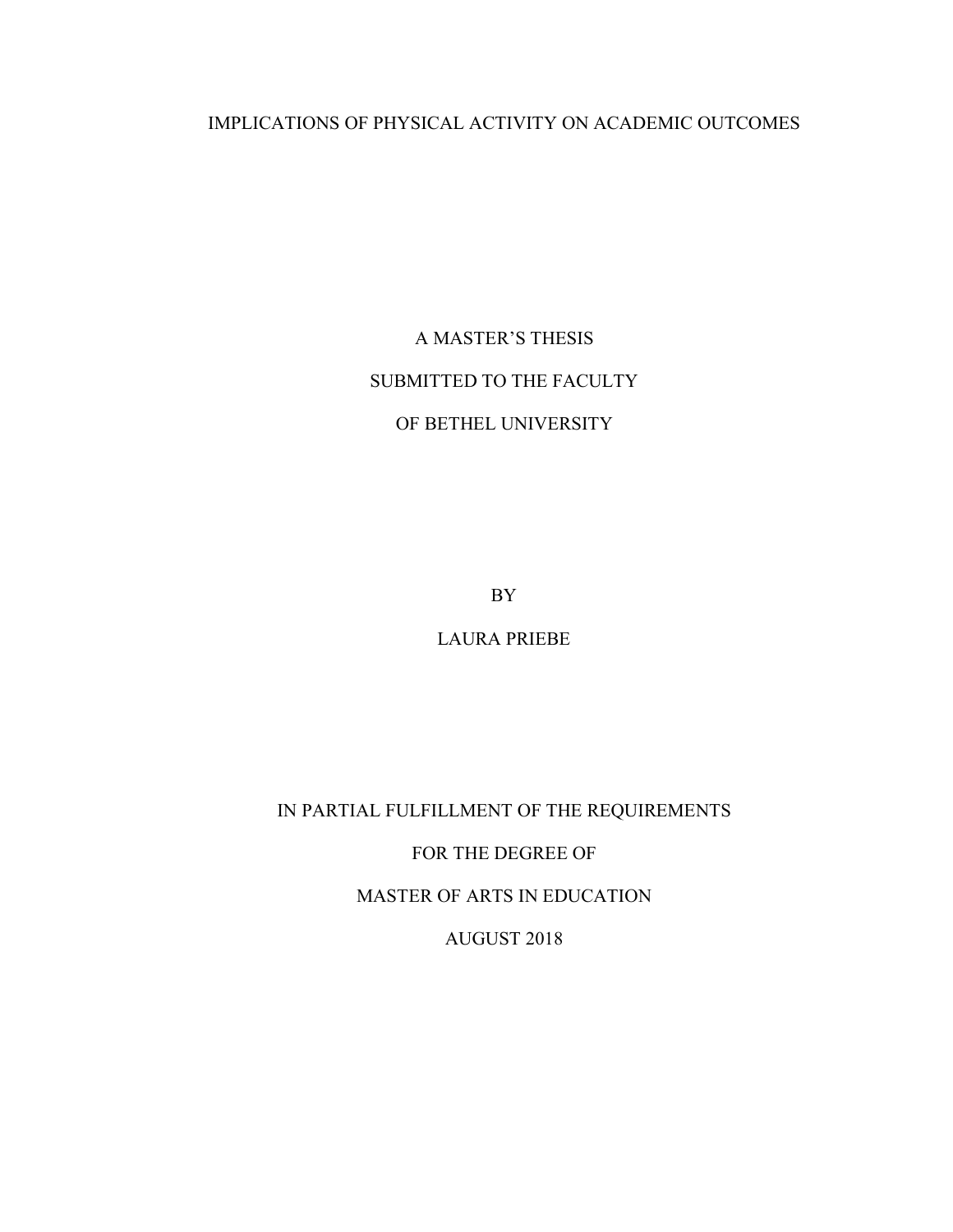# BETHEL UNIVERSITY

# IMPLICATIONS OF PHYSICAL ACTIVITY ON ACADEMIC OUTCOMES

Laura Priebe

August 2018

APPROVED

Thesis Advisor: Nathan Elliott, M.A.

Program Director: Jay Rasmussen, Ph.D.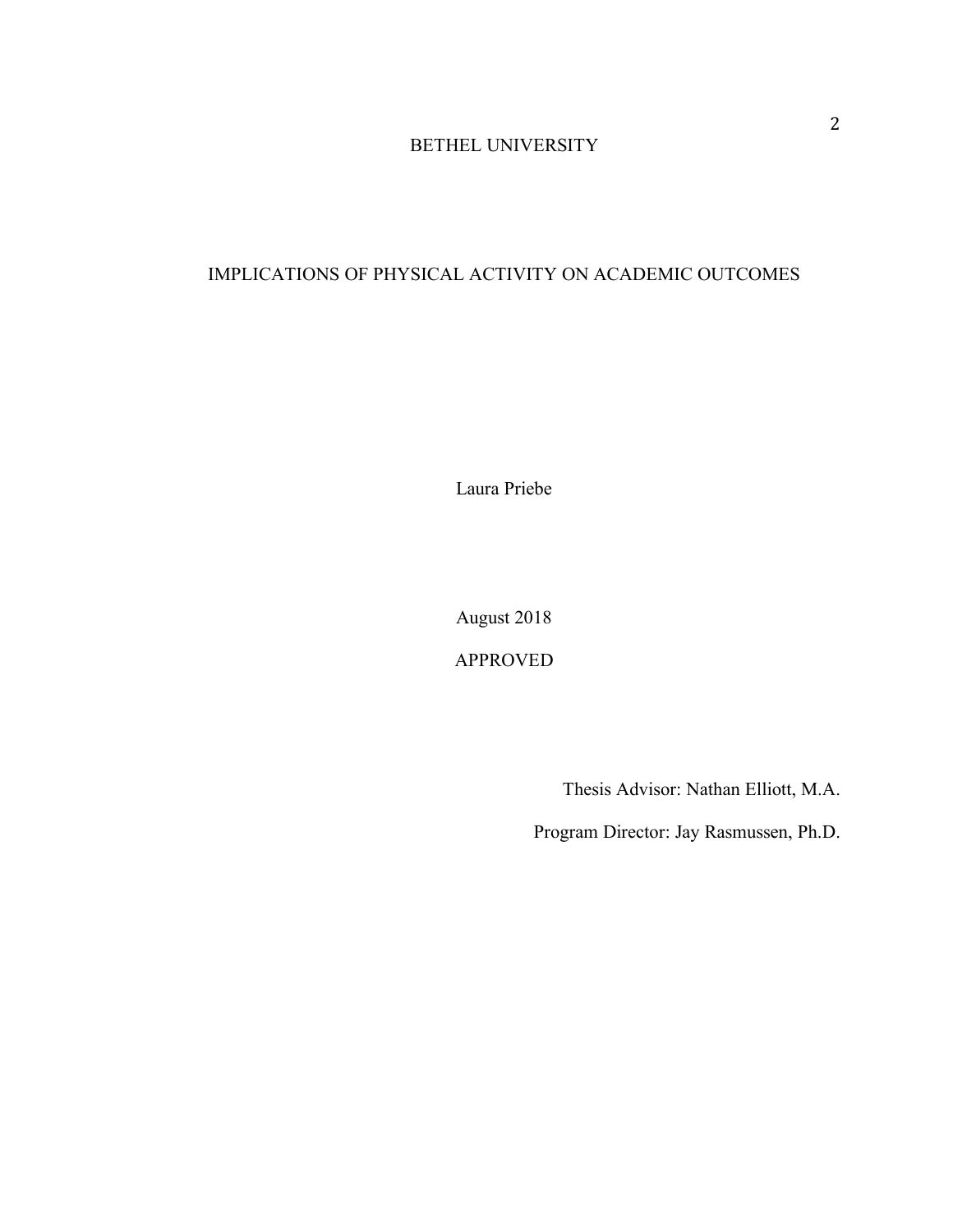#### Acknowledgements

The Lord has been my guide and alongside of me every step and tear of the way. He continues to shower me with love, grace, and faithfulness. His promise to never leave me or forsake me will always be true, no matter what. God is good and the provider of all strength and encouragement. He provided through my family and the many friends and community around me at work and in my life. Thanks Lord, for being my best friend.

Thanks to Lowell who stuck out being by my side during all of my overwhelming wonders and life doubts that surfaced along this journey. Also, thanks for helping me make that egg bake for my school potluck. I am grateful for Tony and Jessie, my neighbors who live across the parking lot, and all of the meals and jokes you shared with me during my study breaks. Furthermore, I could not have finished this without Jerry from Learning Dreams. You believed in me without question.

Finally, I want to acknowledge my family. My parents have always challenged me to try new things and believe in my goals and dreams. You have been encouragers of me going and experiencing the world while, "seeing things through to the end"- Mom and "never forgetting who you are and where you came from" - Dad. Saying or writing the words thank you does not express the gratitude I have in my heart. Also, my two brothers Matt and Mike and their wives Abby and Kristy and my four little nieces: Olivia, Elliot, Avery, and Allison. What blessings you have been in my life. Thank you for the phone calls or texts you answered of mine when I have been at the bottom of the mountains of my goals, unable to see which trail to take in my pursuit to summit. You continue to always provide comfort, encouragement, and faith in the life I choose to live.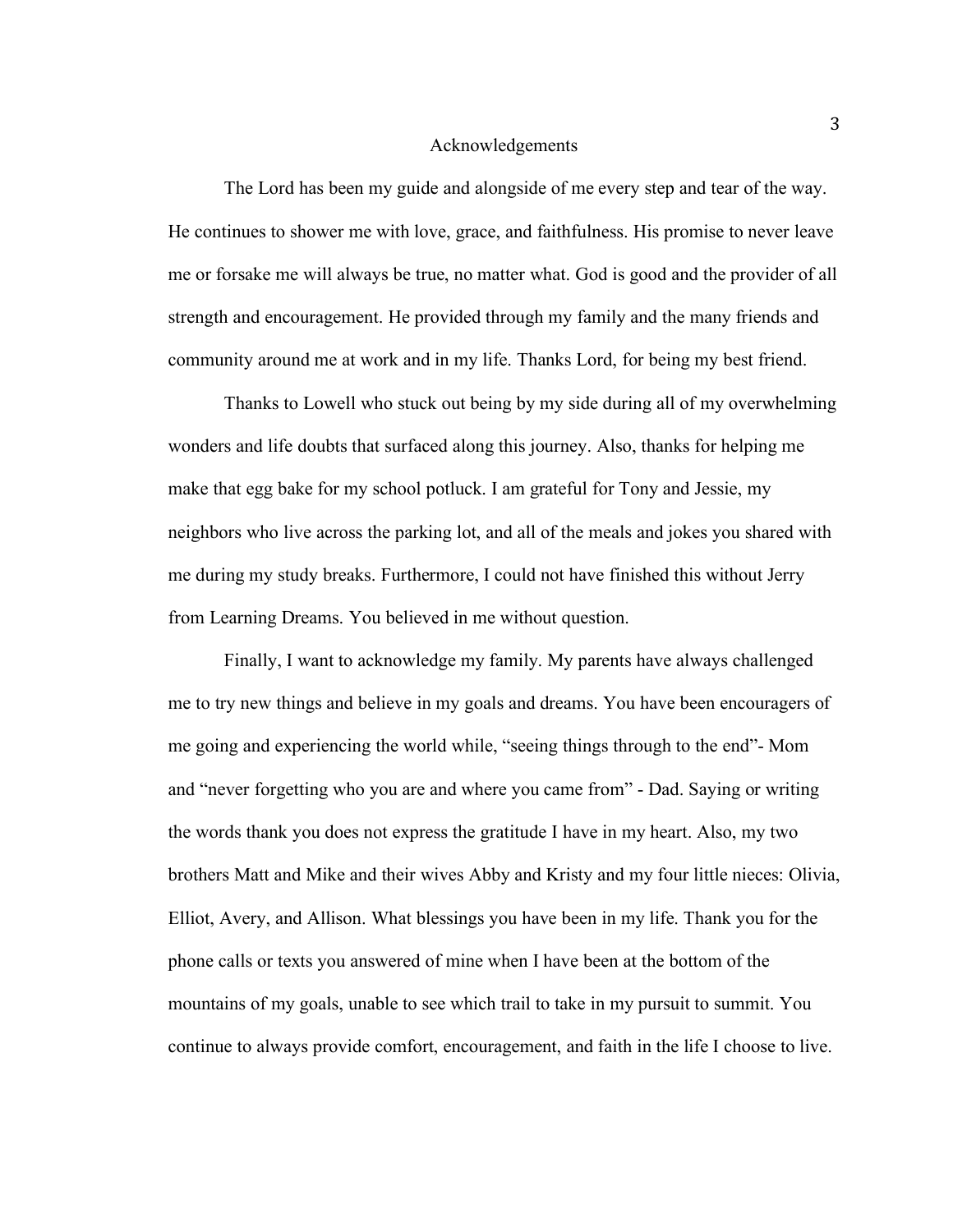#### Abstract

This thesis explores the implications physical activity has on academic outcomes for students. Current research is reviewed to provide an overview of what movement opportunities are already being implemented in schools. Reviewed research discusses the need and impact movement has on the brain and the body. The research also explores limitations and barriers schools, teachers, and students are encountering that makes having physical education programs difficult as well as why the provision of physical activity through interventions in the classroom is challenging. Physical education programming, interventions, play, and increasing the intensity of movement are reviewed in this thesis. Additional research is included demonstrating the impact of social economic status and race on students' access to movement and the impact it has on academic achievement. Additional research is provided on the impacts physical activity has on student behavior as a support to the academic achievement outcomes seen when physical education or movement programming is utilized in schools. The collection of research indicates that growth in academic achievement correlating to physical activity occurs when students are active in a consistent program offering exercise at an intensity level within or challenging to their aerobic capacity for a developmentally appropriate amount of time.

4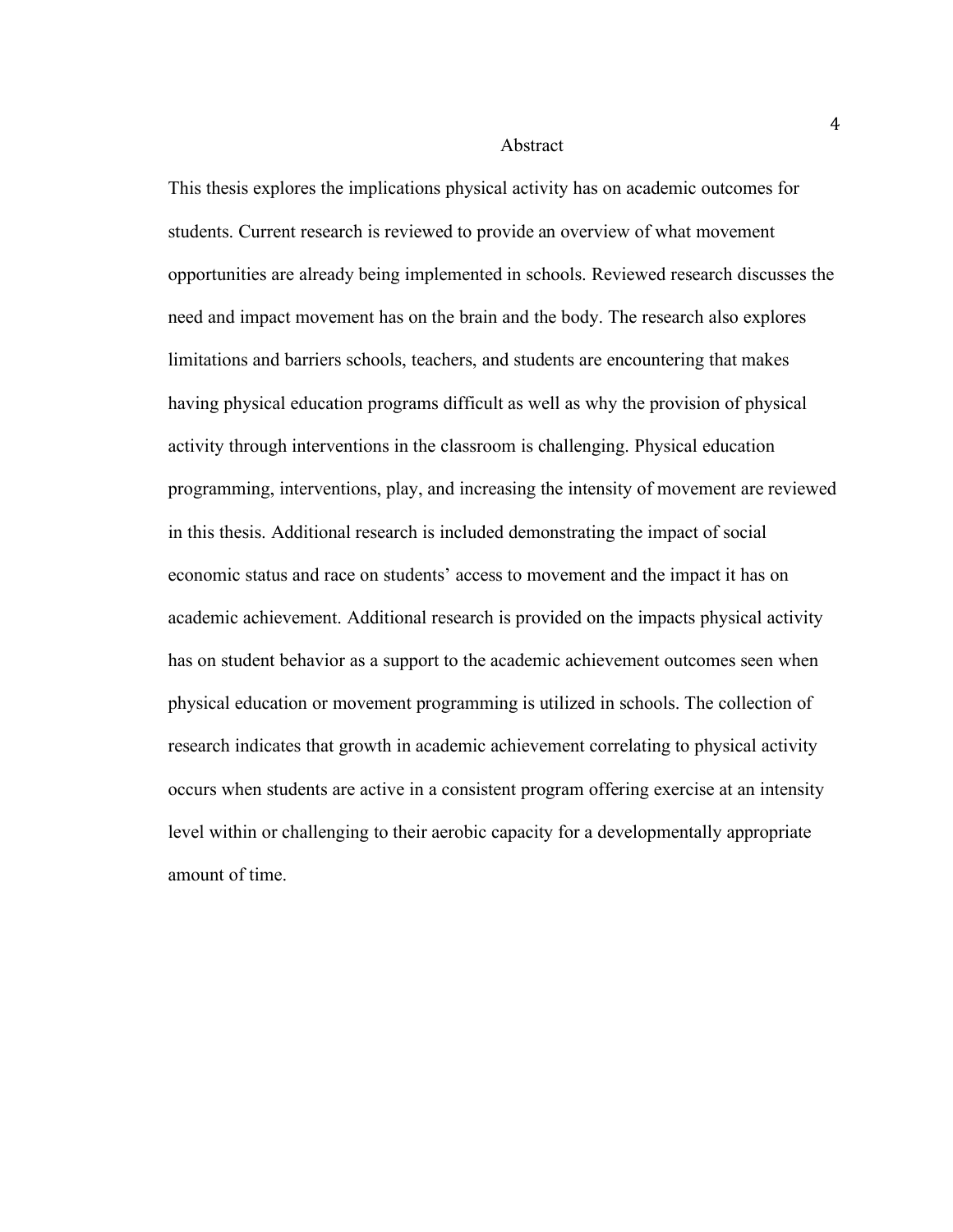# Table of Contents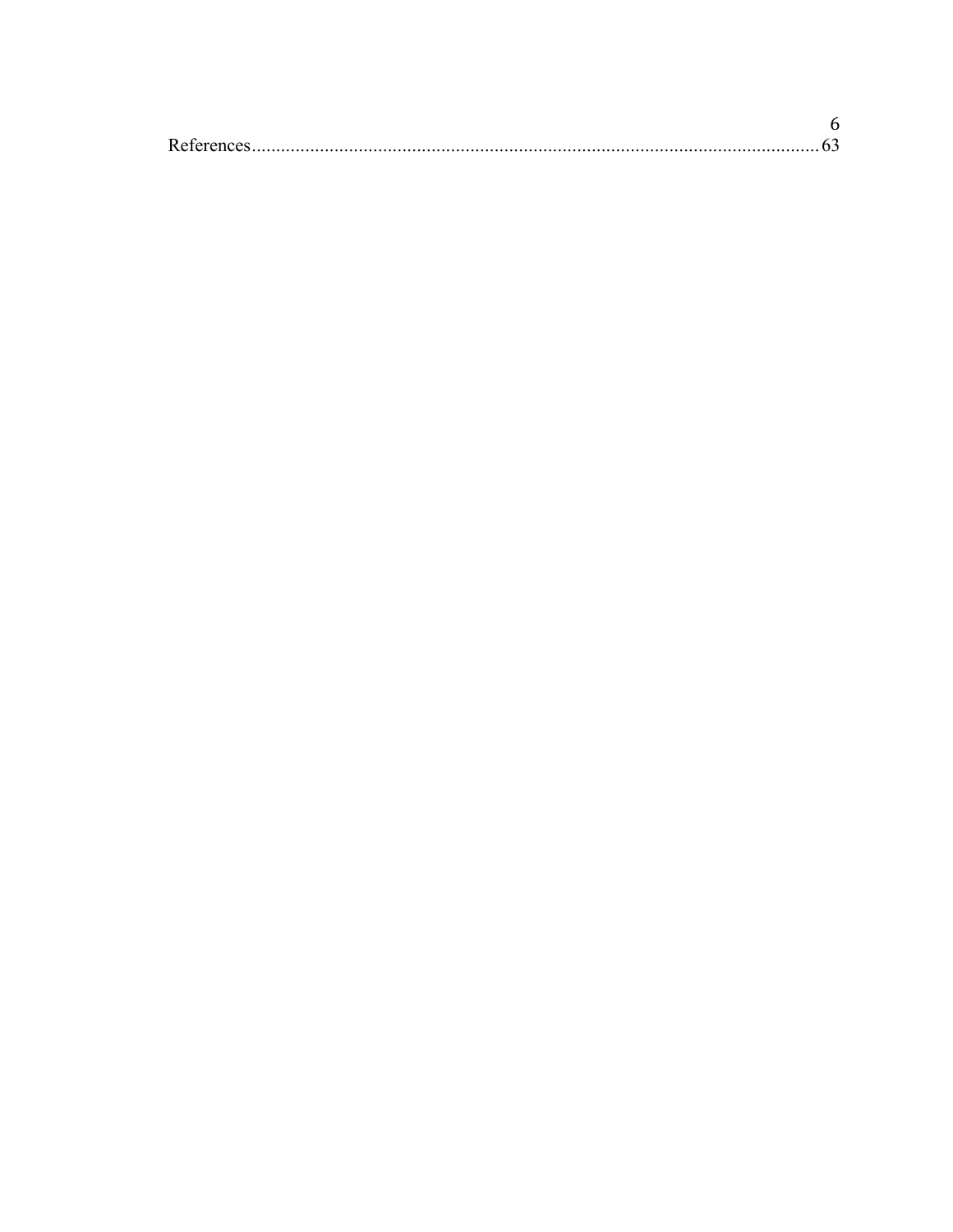#### **CHAPTER I: INTRODUCTION**

Having started my career in one of 40 elementary schools in the Saint Paul Public School District, I have been teaching in an urban, Title I elementary school for six years. Firsthand I have witnessed the effects of poverty in the classroom, budget cuts and high teacher turnover. In my first year of teaching I watched six teachers be let go mid-year for reasons that rooted in an inability to manage the behavioral needs of their classrooms. With a "no-excuse" mindset in our district I have been observing, analyzing, and navigating the causes of the challenges we see students and educators obtain. I do not believe that all six of those teachers let go lacked the capability or skills to effectively educate students. The needs our students have are great, behavior is a communication tool utilized by people in order to glean a need. My wondering of what exactly students are communicating and what resources we have as public educators to support them began evolving. There is a need for adjustments in order for our students to find more consistent and daily successes both emotionally and academically. The needs are great, the workers are few, and schedules are most often planned overflowingly full for teachers all under the pressure of ensuring students are meeting benchmarks and standards.

In the fall of 2015, I participated in the parent-teacher home visit project through the Saint Paul Federation of Teacher's Union. Being welcomed into my students' homes by their parent(s) or guardian(s) was an incredible door opened into another world of education, the family. Taking nothing but a colleague in addition to an open heart and mind for conversation, I learned from families who are providing the best that they know how or are capable of as the experts of their child. My eyes quickly noticed the reality that many of the students in my class were coming from homes, neighborhoods, and tiny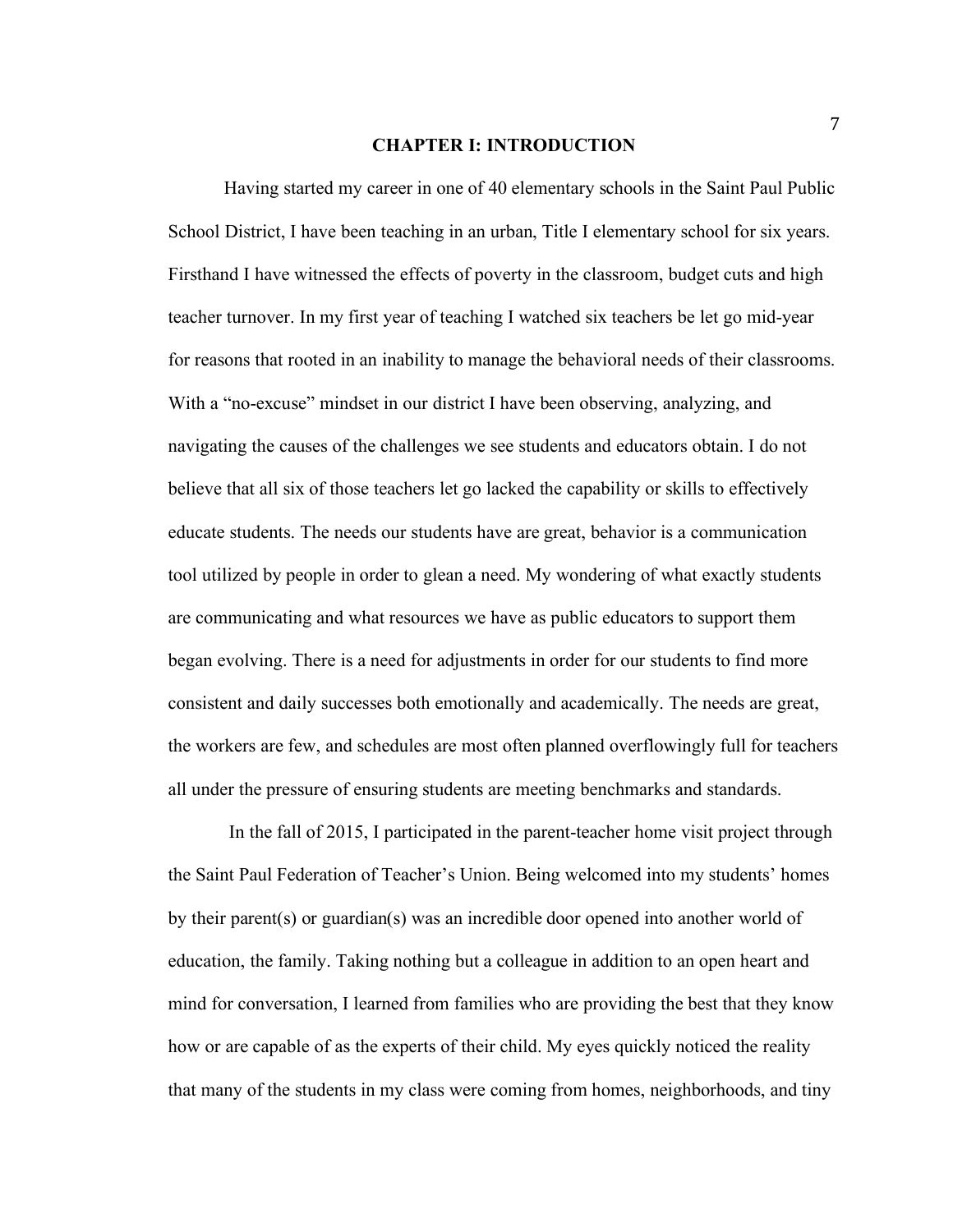apartments that do not foster space for the students to be running around and exhausting extra energy through games of tag or soccer or climbing trees alongside the ignition of their imaginations before or after school. Examples of reasons were because of safety, no yards, one parent homes with many children resulting in a lack of time or resources for something extra such as exercise, or a high value of technology usage in the home. Following this observation, I paired it with recognizing what opportunities students are receiving through school. Minnesota weather creates a lack of movement due to long, snowy, and cold winters. It got me thinking about choices teachers in my school make about indoor and outdoor recess during those seasons as well as what our schedule provides students in the area of physical education. The students at my school only get 50 minutes of physical education class five days a week, every three weeks. Kindergarten through fifth graders all have the same allotment of a fifteen-minute recess, one time each day. Thinking about the behaviors our school works hard to prevent and the achievement gap we are diligently working to close, I began to wonder how the lack of physical movement is impacting our students academically. If students have indoor recess there is no requirement or asurance that movement is an option. Educators in our building give students the choice in the winter to go outside or stay inside. This means these children have no requirement to physically raise their heart rates at all in any way. In combination with our P.E. program there is a possibility that a student at our school would not engage in any physical exercise for ten school days at a time during the months of January through the end of February. These observations, wonderings, and thoughts led me to seek out research on how physical activity correlates to academic outcomes and what the trends are across the nation and the world.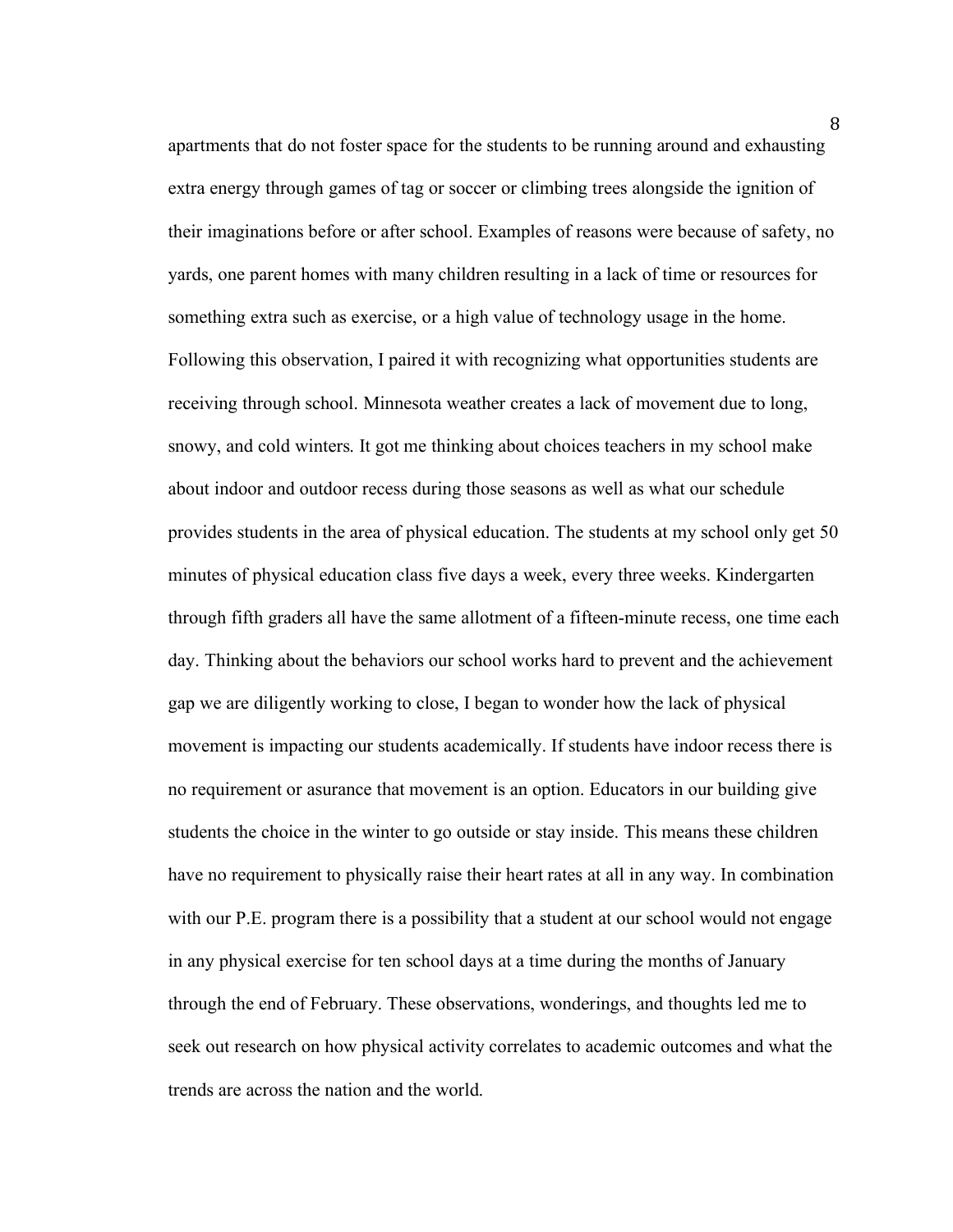Narrowing the achievement gap is a consistent conversation that is driving curriculum development, intervention supports, and the physical composition of school buildings. One of the largest achievement discrepancies continues to be among students of color (Jackson, 2011). As the mission to close the achievement gap is strong, many districts and schools continue to struggle with budget cuts resulting in less staffing and fewer programs for students. Physical education programs are one of the many disappearing from students' regular learning regiment (Adkins, Bice, Bartee, & Heelan, 2015).

 In addition to a large achievement gap across the nation, childhood obesity and increased health concerns are prominent. The technology era is affecting the amount of movement children are averaging throughout their day. Children's activity levels have been influenced by more sedentary avenues of play such as video games and computer usage. The results of reviewing literature on childhood health showed an increase in obesity, Type II diabetes and arteriosclerosis (Tremblay, Inman, & Willms, 2000). Children in low income households as well as children with backgrounds of trauma or poverty are also at risk for not meeting adequate amounts of exercise per day and week (Greeff et al., 2014). Many of these same children are students who have challenges in school as a result of mental health needs, transient life situations, etc. that are contributing causes for falling behind the standardized measures the curriculum expects. These are often the students on office referral, suspension, or even expulsion lists.

It could be that our at-risk students haven't been able to successfully take advantage of school programming that is considered "regular." The predictability of these students falling further behind or dropping out is high. I sought out research from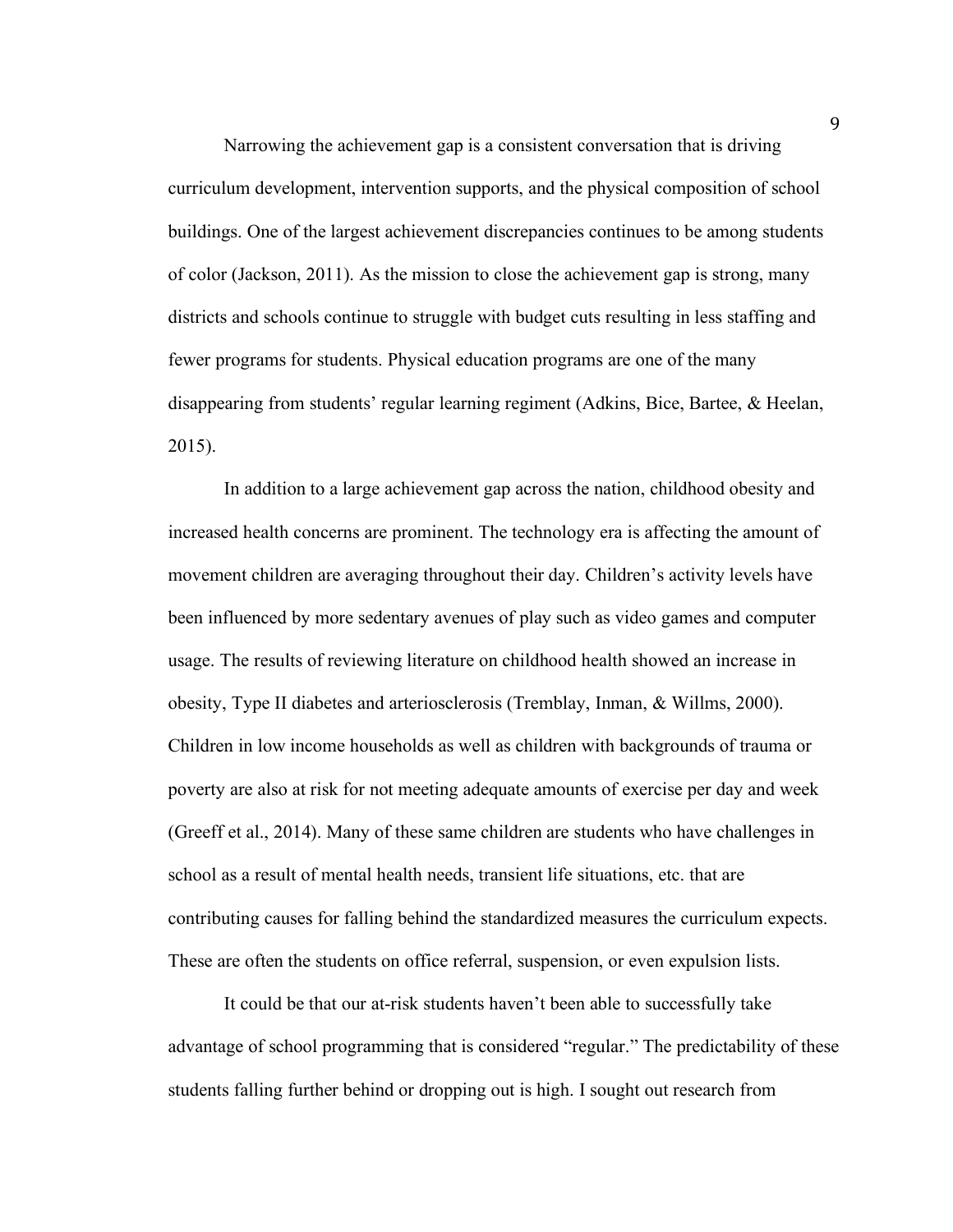Putnam, Tette, and Wendt (2004) who looked at the strategies for increasing student success through interventions and developed creative consideration for how an exercise intervention could provide additional options to staff, parents, and students. Wilson School District in Wilson, New York piloted the Exercise Lab program. All of the equipment they used promoted aerobic exercise. Gameboy bikes, steppers, elliptical trainers, rowing machines, and a rock-climbing wall helped to ensure that the students were completing twenty to forty-five minutes of exercise at 75 percent of their maximum heart rate (Putnam et al., 2004). The results included a decrease in hyperactivity, medication dosages, student defiance, aggressiveness, and arguing (Putnam et al., 2004).

Finding the staffing and time to implement interventions like these used by Wilson School District can be an obstacle. Looking at what school districts and teachers are doing to overcome the challenges, Hall, Poston, and Harris, (2015) joined Build Our Kids' Success (BOKS) launching a pilot program in the Natick Public School District in Natick, Massachusetts at an elementary school. The programming of an average of twenty minutes of moderate-to-vigorous activity two to three mornings a week was conducted over a three-year time span (Hall et al., 2010). Hall et al., in their work from 2010, concluded that physical activity is linked to a particular type of learning which is the executive function, linking to many different areas of learning including language comprehension, reading, and writing. This program overcame the time obstacle by implementing a program outside of the regular school day.

Delving a little deeper into the research, I began discovering differences emerged regarding how physical activity, gender, and race correlate as well. Hobbs' (2014) quantitative research study was completed to determine if students in the fifth grade,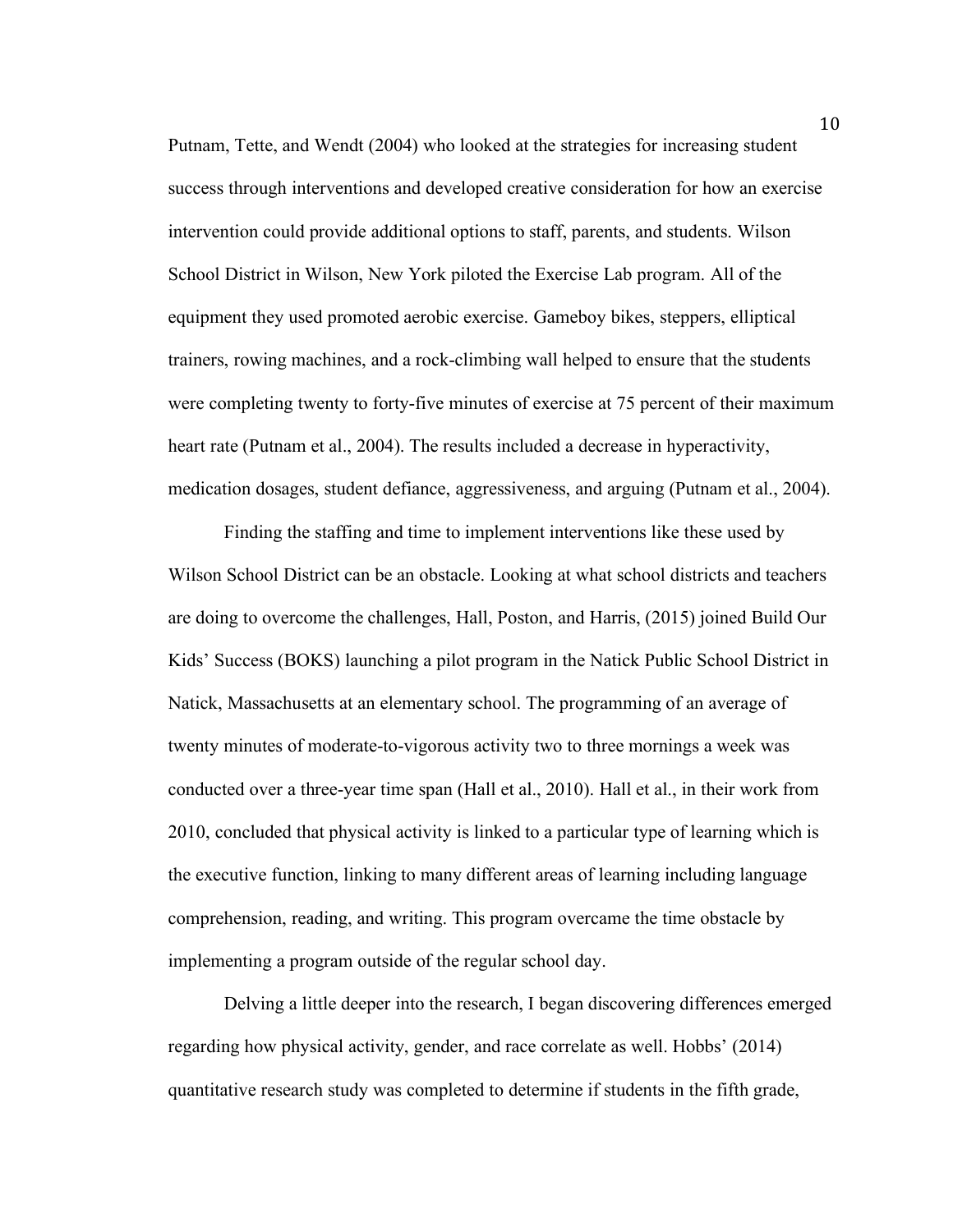meeting the Healthy Fitness Zone (HFZ) for aerobic capacity on the FITNESSGRAM test scored higher on their Measures of Academic Progress (MAP) test. The results showed a positive academic growth trend for all subgroups for both gender and race. A special note of interest from the study was that the African American subgroup, compared to the other subgroups, had the largest difference between met and not met math scores (Hobbs, 2014).

 The reviewed research began affirming and leading me to more literature in order to answer the following questions: are schools cutting the wrong programming, making learning less efficient and effective for students? Could an increase of physical activity through movement breaks and physical education programs affect academic growth? Does the inclusion of more physical activity also impact student behavior and engagement? Chapter II reviews literature that delves into these areas and will help answer my research question for this thesis which is: What are the implications on academic outcomes from adequate or increased physical activity through the strategies of interventions as well as physical education programs? The results of this literature review can be first steps in providing direction for administrators choosing programming that could impact teaching strategies used in their building and current classrooms.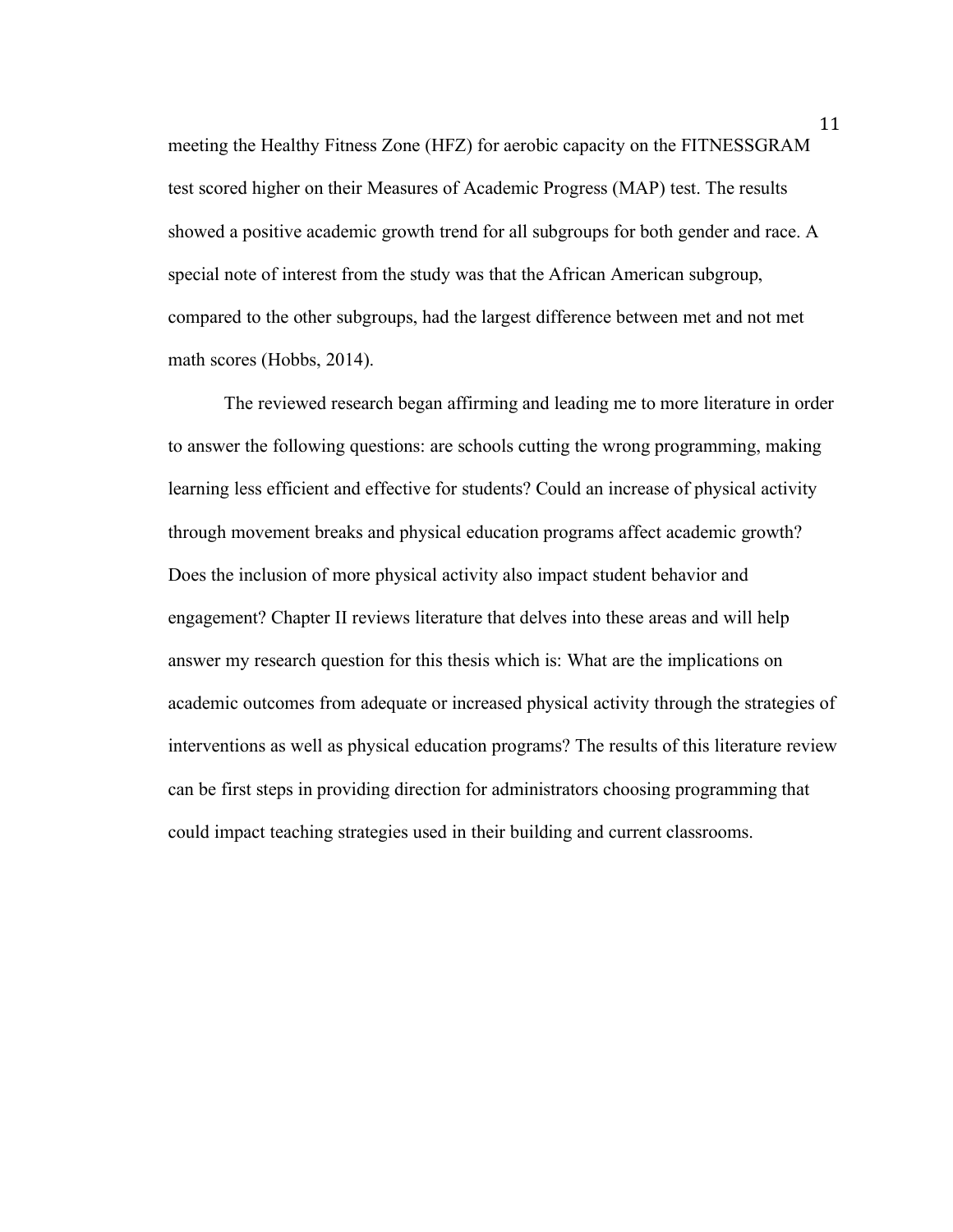#### **CHAPTER II: LITERATURE REVIEW**

#### **Literature Search Procedures**

To locate the literature for this thesis, searches of Educator's Reference Complete, Expanded Academic ASAP, Education Journals, ERIC, Academic Search Premier, and EBSCO MegaFILE were conducted for publications from 1991-2017. This list was narrowed by only reviewing published empirical studies from peer-reviewed journals that focused on the impact physical activity has on academic outcomes for programming, teachers, and in math and reading found in journals that addressed the guiding questions. The key words that were used in these searches included: physical activity, physical movement, academic achievement, academic outcomes, impacts of physical activity on math and reading, physical activity in the classroom, physical education programs and academic achievement. The chapter will review the literature on physical activity and impacts on academics in three sections in this order: Quality of Movement, Impact on Behavior and Academics, and Increasing Physical Activity.

#### **Quality of Movement**

It is a common finding that more movement enables how auditory and visual input is absorbed in the brain. Jensen (2000) questioned what role movement has in learning. Movement enhances circulation, episodic encoding, and the maps formed in the brain from the connection provide more access to learning points for students (Jensen, 2000). The brain is created to learn by getting small bursts of information and in order for the "settling" process to occur the memory needs down time. Physical activity is linked to specific learning styles including the executive functions which are also connected to many aspects of learning like language comprehension, reading, and writing.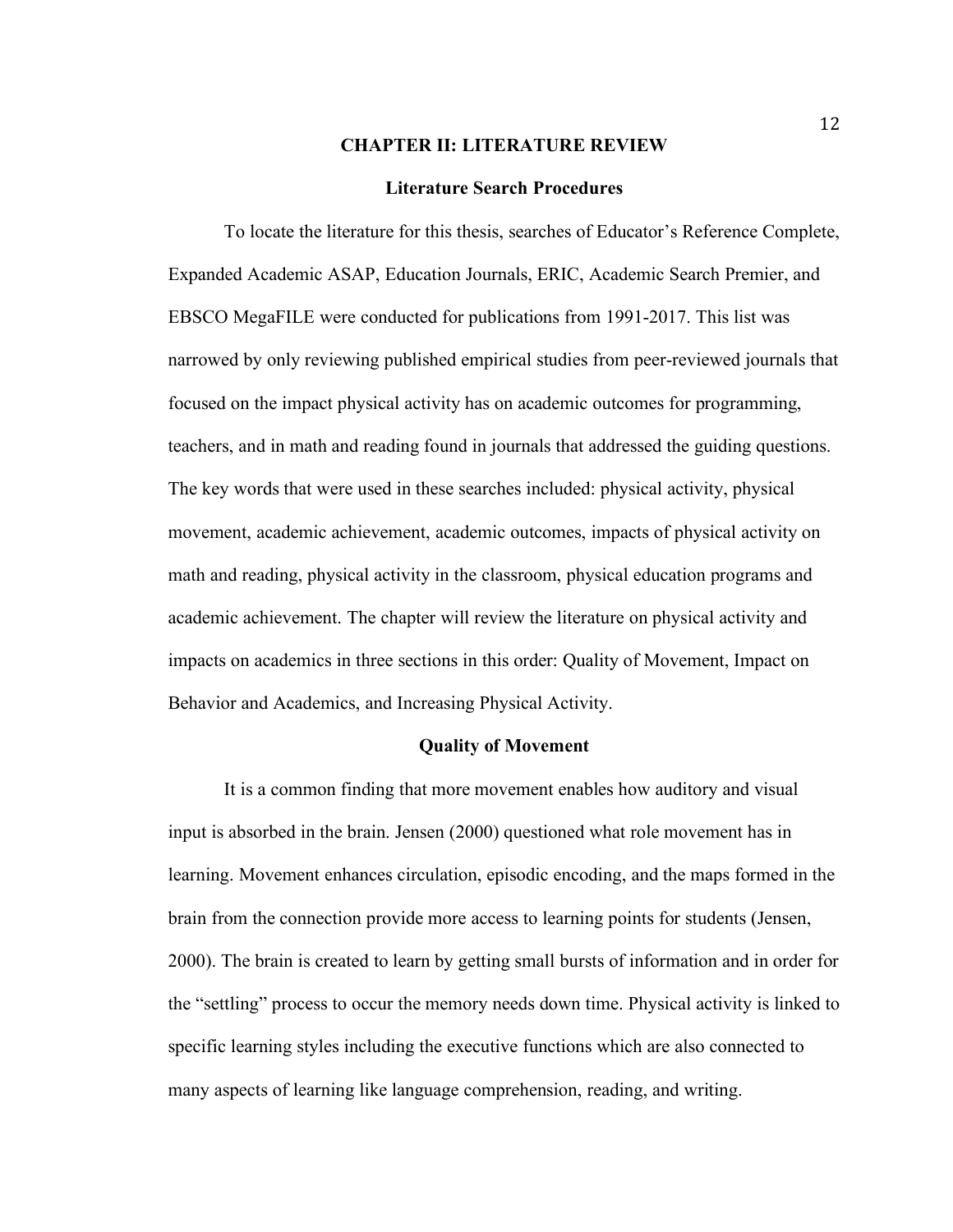Furthermore, children's activity levels have been influenced by more sedentary avenues of play, such as video games and computer usage. The result has been an increase in obesity, Type II diabetes, and arteriosclerosis. According to Jensen (as cited in Tremblay et al., 2000), exercise channels oxygen-rich blood, nourishing the brain and releasing more neurotransmitters and endorphins to develop more neural networks. Movement can look different in the learning environment. Teachers can have students move through extracurricular avenues such as typical physical education, drama, as well as the arts. Brain breaks between academic content provides the movement to stimulate the neurons and electrical wiring that facilitates children's ability to take in new information and learn (Stevens-Smith, 2016). This also supports that lack of time for curricular tasks is not enough of a reason to take out physical engagement activities. The quality of a physical education program should provide a diet of play, free time, physical enhancement and structured learning (Stevens-Smith, 2016). Examining the relationship between physical engagement and the development of the mind-body connection, Stevens-Smith (2016) noted that as a way of life, our ancestors, on average, would walk twelve miles per day. Over 800 participants listened to nearly 80 studies presented through a panel with the goal to show the link among the cerebellum, memory, spatial perception, language, attention, emotion, nonverbal cues, and even decision making. The research from Stevens-Smith (2016) summarized that the engagement in physical activity is associated with academic achievement, cognitive performance improved significantly when children engage in movement, and many of the social and physical benefits of movement are associated with success in school. Summarizing nine studies, Stevens-Smith's (2016) literature review highlighted how healthy bodies, throughout human history were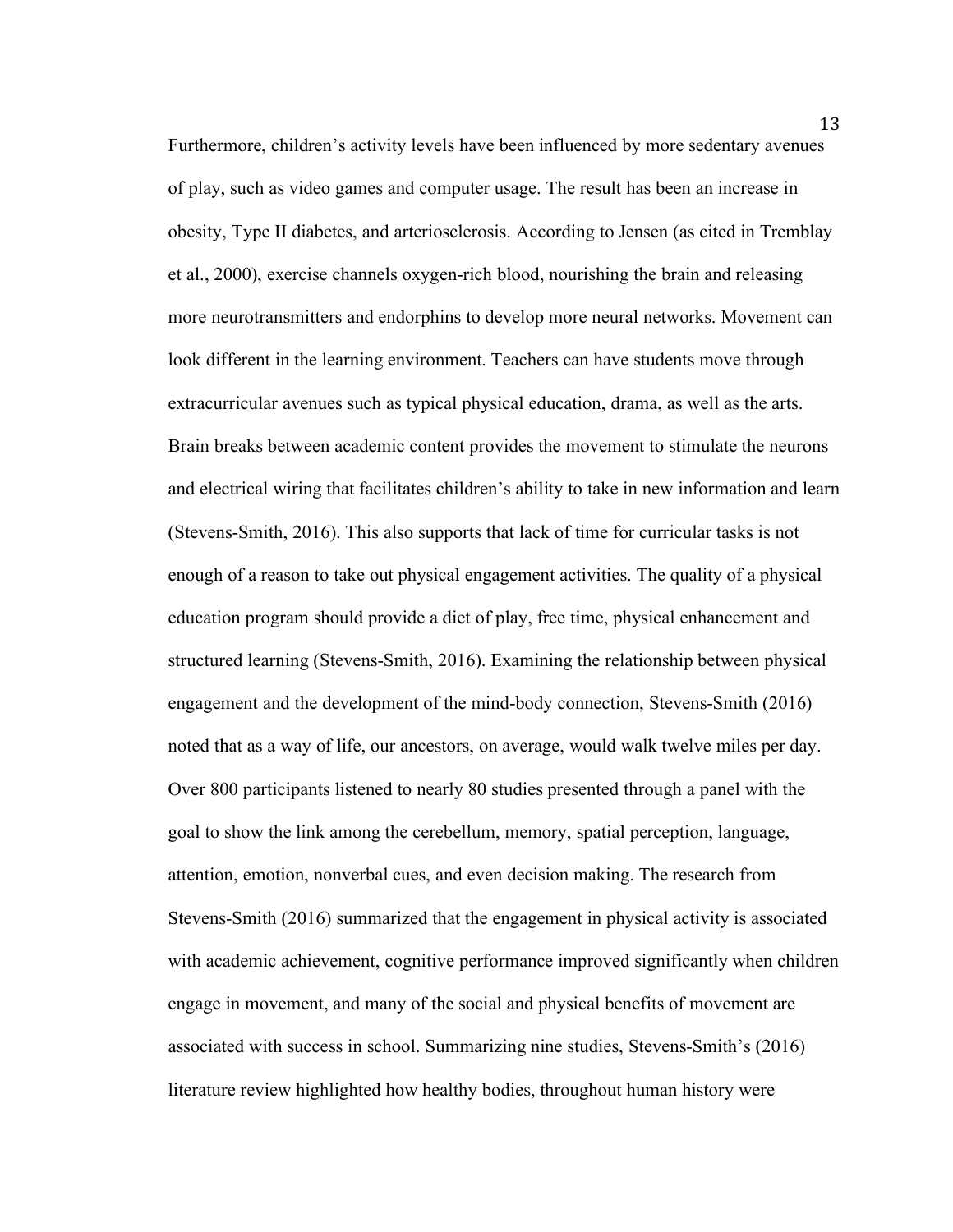developed from the need to survive and now individuals are used to being sedentary in a classroom or office for eight or more hours a day. Brain scans have shown evidence that children learn best when they are active and moving because movement stimulates brain neurons aiding in a child's ability to absorb and remember information (Stevens-Smith, 2016).

#### **Movement and Cognitive Functioning**

Regular movement is essential for the health of every human. Regular schoolbased physical activities have shown through research to have benefits on cognitive functioning and academics. The main purpose of the research done by Mavilidi, Okely, Chandler, Cliff, and Paas (2015) was to compare integrated physical exercise to nonintegrated physical exercise in students' learning day. Their wondering was if an intervention that combined task integrated physical exercise was more effective than interventions only targeting task-relevant gestures or non-integrated physical exercise. Participants included 125 preschool children, divided between 64 boys and 61 girls. From the fifteen childcare centers recruited for the study, children were randomly assigned and dispersed among three to four centers for each condition. Written consent forms were completed by parents and children attending childcare two or more days per week could participate. The research was language based; therefore, children having prior knowledge or Italian speaking relatives in their home were excluded from the research. None of the participating children had any developmental disorders or learning difficulties. For each condition, the number of participants equaled 31 in the integrated condition, 23 in the non-integrated condition, 31 in the gesturing condition, and 26 in the conventional condition (Mavilidi et al., 2015). An extrinsic sticker was awarded to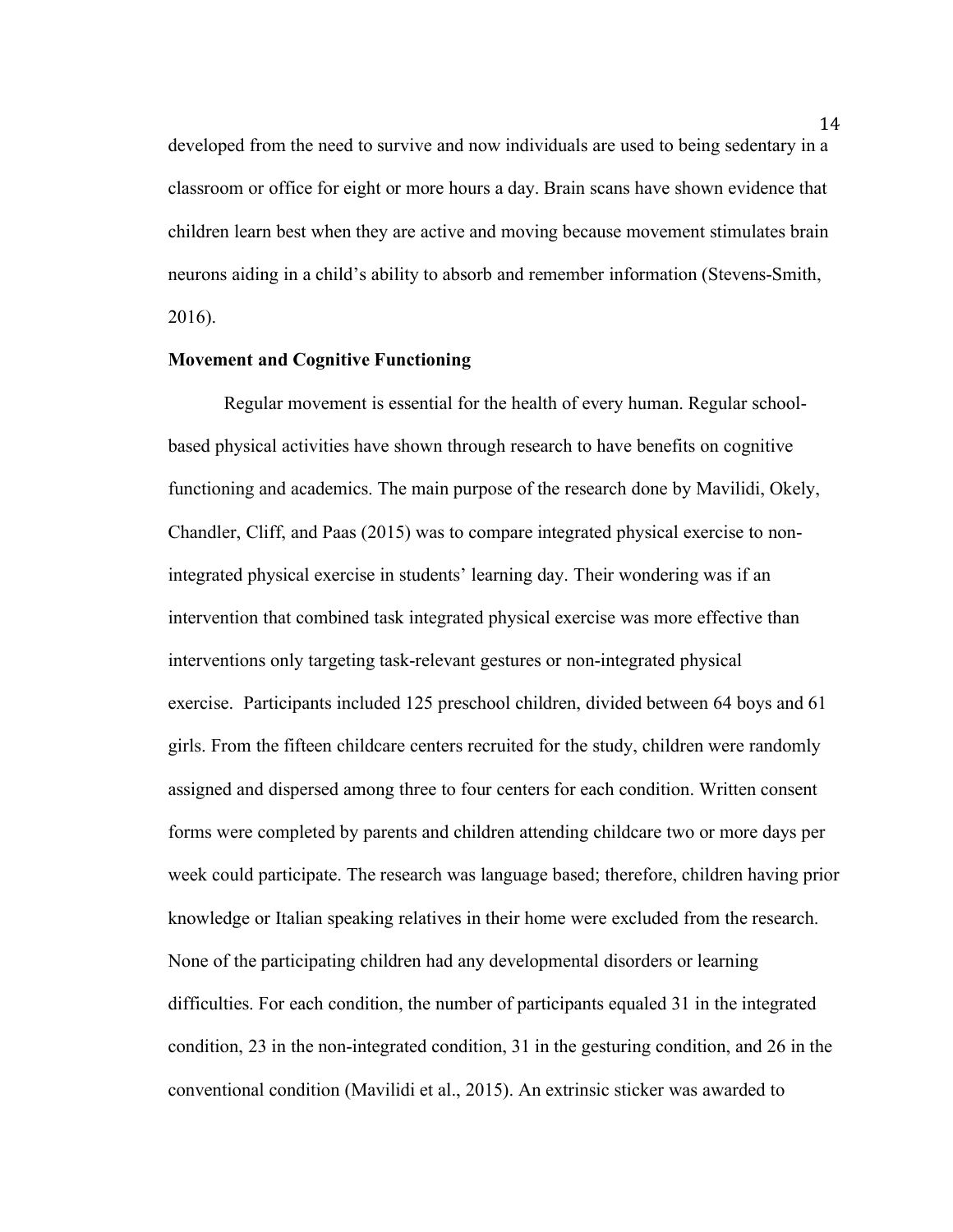children when they finished the activity and test. In the non-integrated physical exercise group during learning, children fulfilled physical exercises at the same intensity level that were unrelated to the learning tasks. The gesturing group of children engaged in actions that matched the vocabulary being learned; however, they did this seated at their work space. Finally, the conventional condition group included children repeating words while remaining in their seats. The study had three phases: instruction, learning, and testing (Mavilidi et al., 2015). Children were given an appropriate accelerometer attached on an elastic belt and this was worn around the waist during the intervention lessons. The purpose of using the accelerometer was to gain data points to estimate children's time in various intensity levels.

The process of the study involved instruction where children were given each vocabulary word in English to ensure understanding of its meaning. The instructional period lasted twenty minutes. Children were assigned to a center during the learning part, the words were presented in auditory and visual modes. The integrated physical exercise condition involved students either acting out the words physically or just getting physical exercises unrelated to the vocabulary. In the testing section, children were assessed on their ability to recall the Italian words verbally. At the end of week two and again after week four, the effects of the short-term or acute effects that physical activity had on learning were evaluated. The results of this study showed that children in the integrated condition remembered more words than children in the non-integrated condition, gesturing condition, and conventional condition (Mavilidi et al., 2015). The results confirmed that attaching knowledge into physical exercises which are integrated in the learning task is an effective teaching and learning strategy. Although this study was short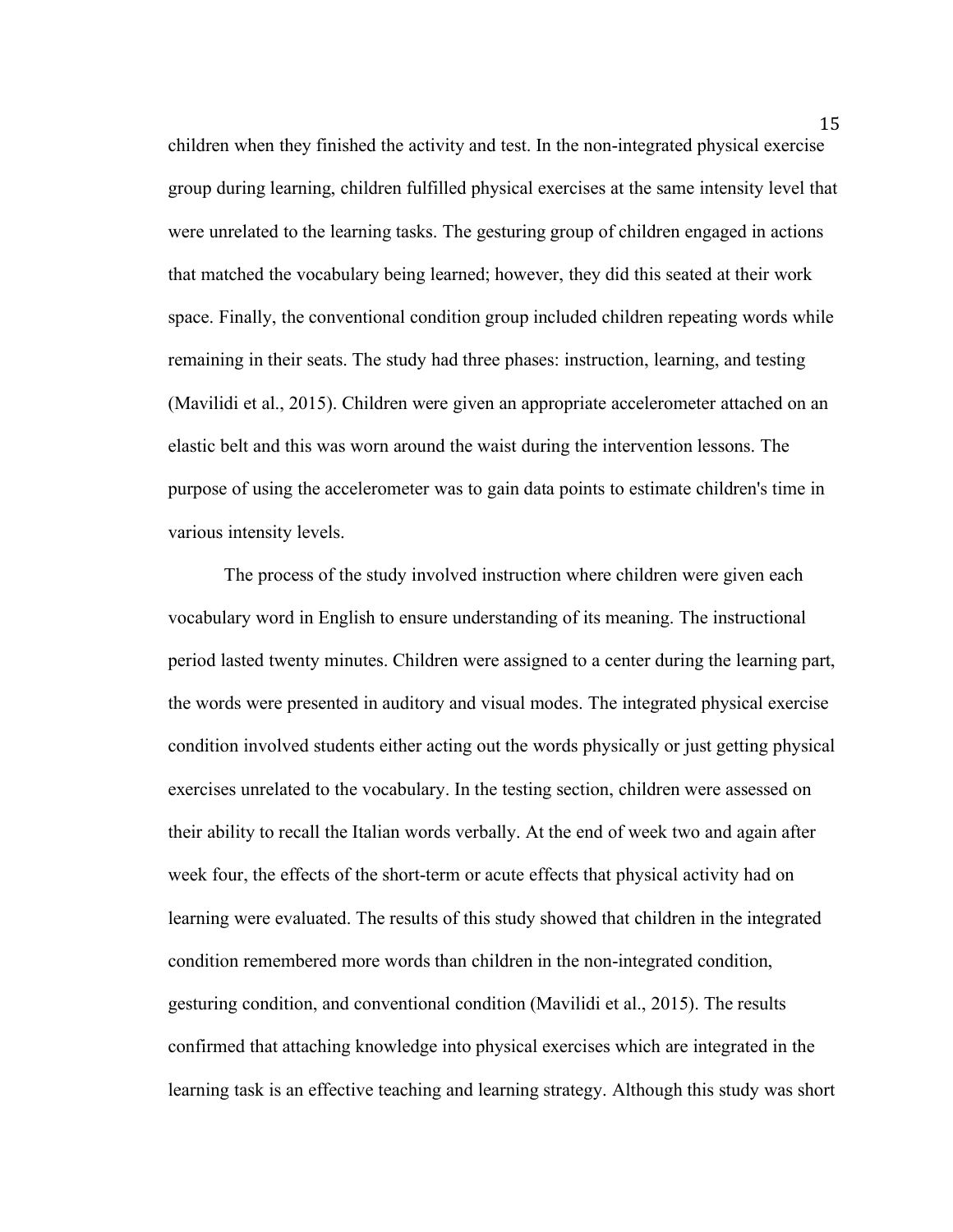and removed an important demographic of learners, it showed that physical exercise positively affects the physical and mental health of children. The use and implementation of physical activity into the classroom does not have to take away from the learning, it proves to not add additional work, and it is a way to increase student engagement and provides support for memory and cognition.

Bailey and DiPerna (2015) furthered this research area by pointing their study toward determining the effects of classroom-based exercise breaks. Bailey and DiPerna, (2015) hypothesized that the implementation of the Energizers program would increase students' school-based physical activity levels. They chose a rural elementary school in the Northeast and used three first grade classrooms and three second grade classrooms. The average of students participating was 16 first graders and 14 second graders per classroom. The percentage of participating female students was 50.3 percent and 49.7 percent male students. Demographics included 97 percent Caucasian, 2 percent African American and 1 percent Hispanic students. Of the participating students, 37 percent of students received free and reduced lunch.

The Energizers program did have effects on students' daily school-based accelerometer steps in both first and second grade. Bailey and DiPerna (2015) used specific criteria to measure data, the d-index effect sizes span to infinity so it may exceed 1.0 and can be interpreted as follows: .8 or greater is a large effect size. Greater than or equal to .5 is a medium effect and greater than or equal to .3 is a small effect (Bailey  $\&$ DiPerna, 2015) . The effects of energizers on students' daily school-based accelerometer steps were 1.18 and 1.17 in two of the three first grade classrooms and .71 (medium) in the other class. In second grade, all three classes' results showed growth and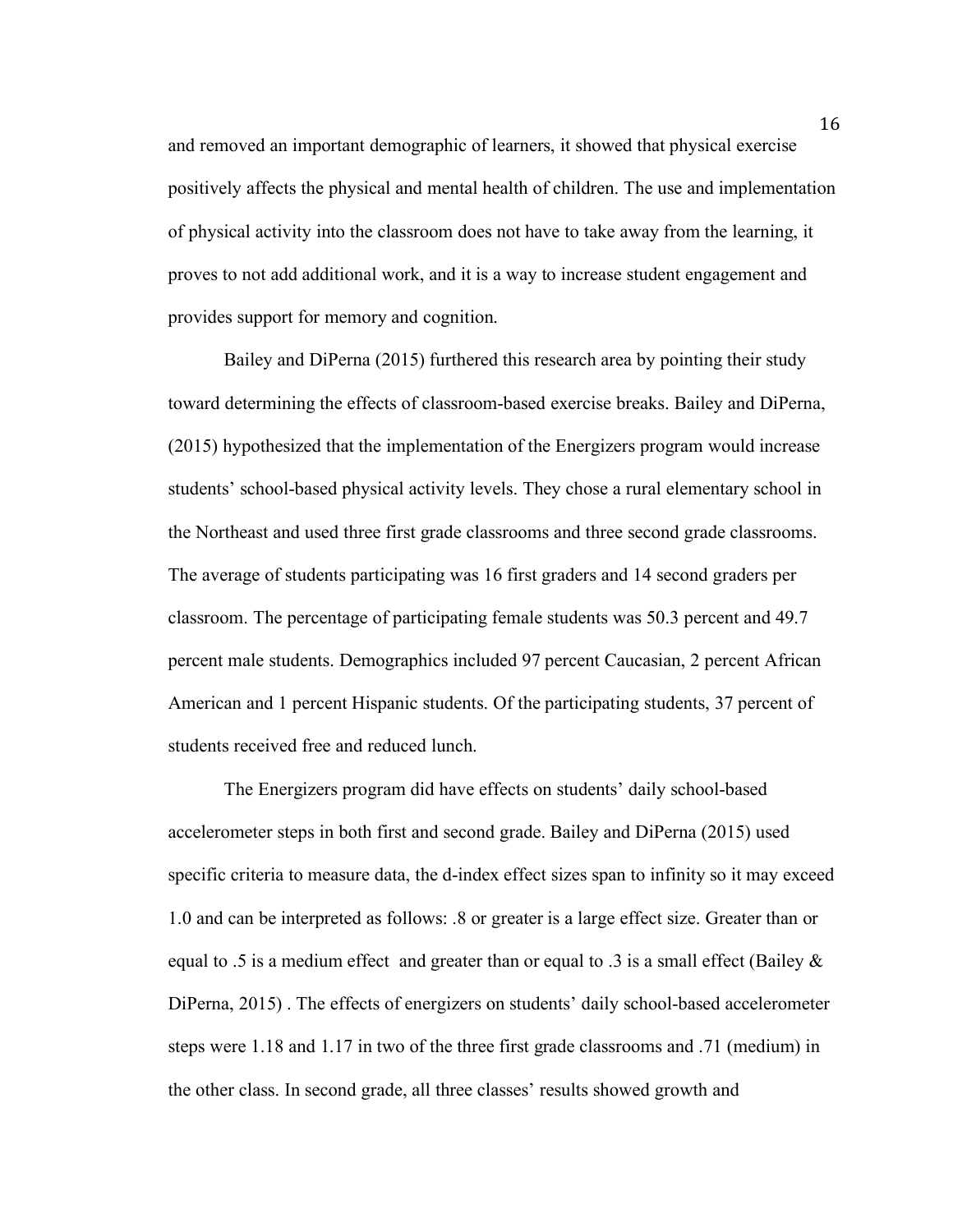effectiveness of the program. Seventy-six percent of students reported being able to pay better attention in class after engaging in an energizer activity (Bailey & DiPernna, 2015).

The research by Bailey and DiPerna, (2015) support the Simons Foundation Powering Autism Research for Knowledge (SPARK) autism research. The voice of both students and teachers were a part of the research results. It is clear that the results did not relate physical activity to learning effects and are not inclusive of a real assessment of ethnic groups and socioeconomic status. Compared to the research Mavilidi et al. (2015) did with researching integrated and non-integrated physical activity with students having disabilities, this study supported that movement impacts students' abilities to engage and process information. Eighty-two percent of the students who participated reported having a lot of fun with the Energizer activities. Sixty-three percent of the students felt more physically fit (Bailey & DiPerna, 2015). The studies supported the belief that students who received more hours of physical movement per week will maintain, if not score higher on tests than students who are getting less movement. Including brain breaks and time for the brain to be re-oxygenized will not hinder students' learning in the classroom, movement positively affects brain, body, proving to impact a diverse repertoire of students' personal and academic behaviors in the classroom.

A teacher-initiated action research study on physical activity breaks and student learning sought to find and answer to what happens when the classroom teacher uses teaching time to build a classroom community where exercise and movement is integral to the educational culture (Camahalan, & Ipock, 2015). The purpose of the action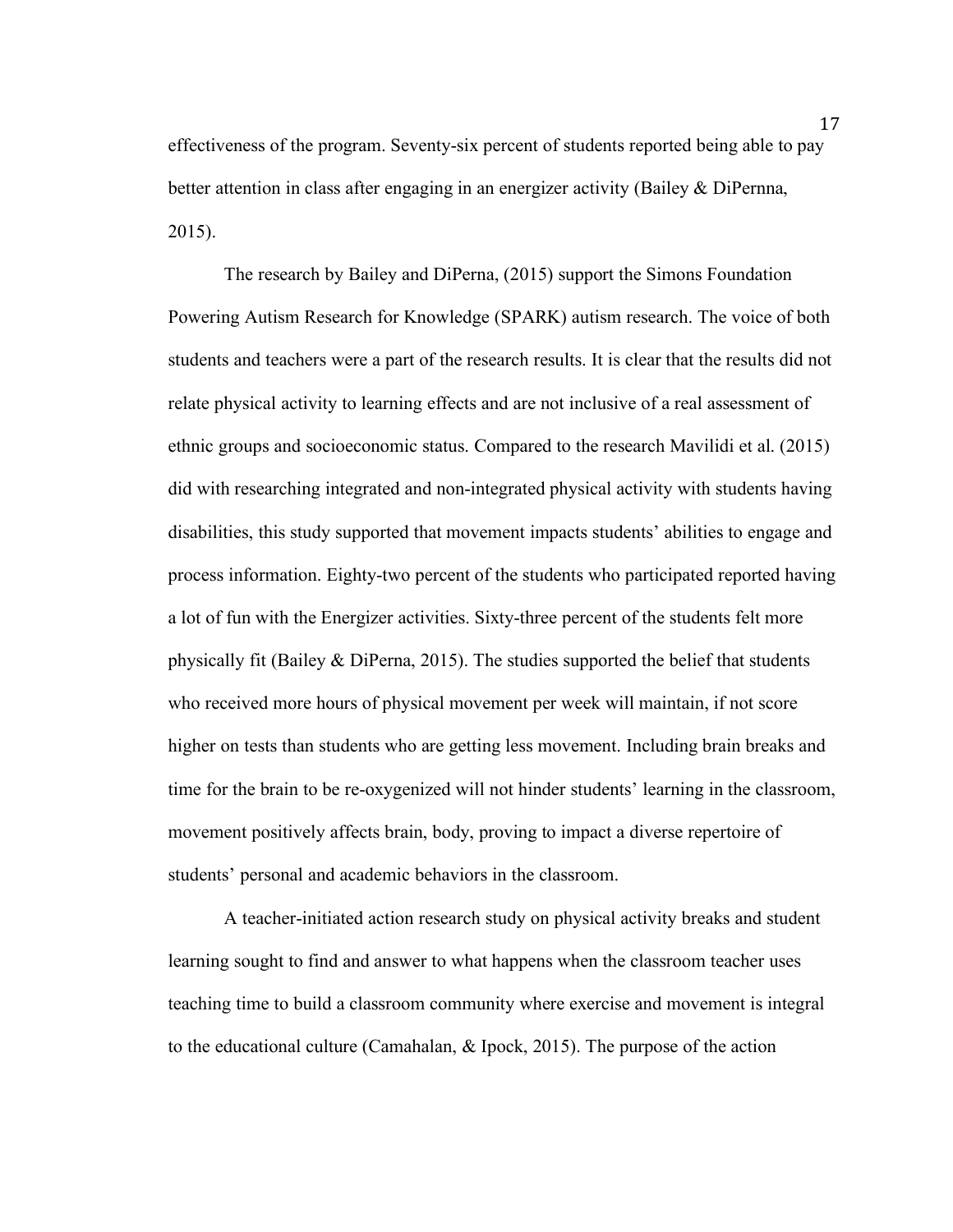research was to collect data and measure how the implementation of exercise breaks affected student learning and engagement.

The research was conducted throughout five one-hour periods of math instruction observing ten fifth grade students who performed within the average math range. Three of the students in the study struggled with Attention Deficit Hyperactivity Disorder. Throughout the implementation, the teachers saw students gradually adopt the idea of learning through motion. The behaviors observed were fidgeting, out of seat, off task, and engagement. During the first session, the number of students fidgeting was six. By the fifth session only one student was observed fidgeting. Out of seat behavior decreased from four students in the first lesson to only one in the fifth lesson. Finally, eight students were engaged in work during the first lesson observation. By the fifth lesson, all ten participating students showed complete engagement. Teachers reported an increase of calmness in the learning environment. Overall, the physical activity breaks decreased offtask behaviors, which increased learning of the academic content. This study was limited by its short test span and not a huge sample size.

**Intensity levels of physical activity.** A consistent hypothesis from educators and parents is that students are in need of more physical education time and because schools are allotting for less and less time this may be impacting student achievement. Stevens, To, Stevenson, and Lochbaum (2008) wanted to evaluate how structured physical education and physical activity set apart from one another are related to young children's academic achievement while accounting for the effects of socioeconomic status and prior achievement. It is a consistent finding that American public-school administrators continue to decrease time in schedules for physical education in order to increase time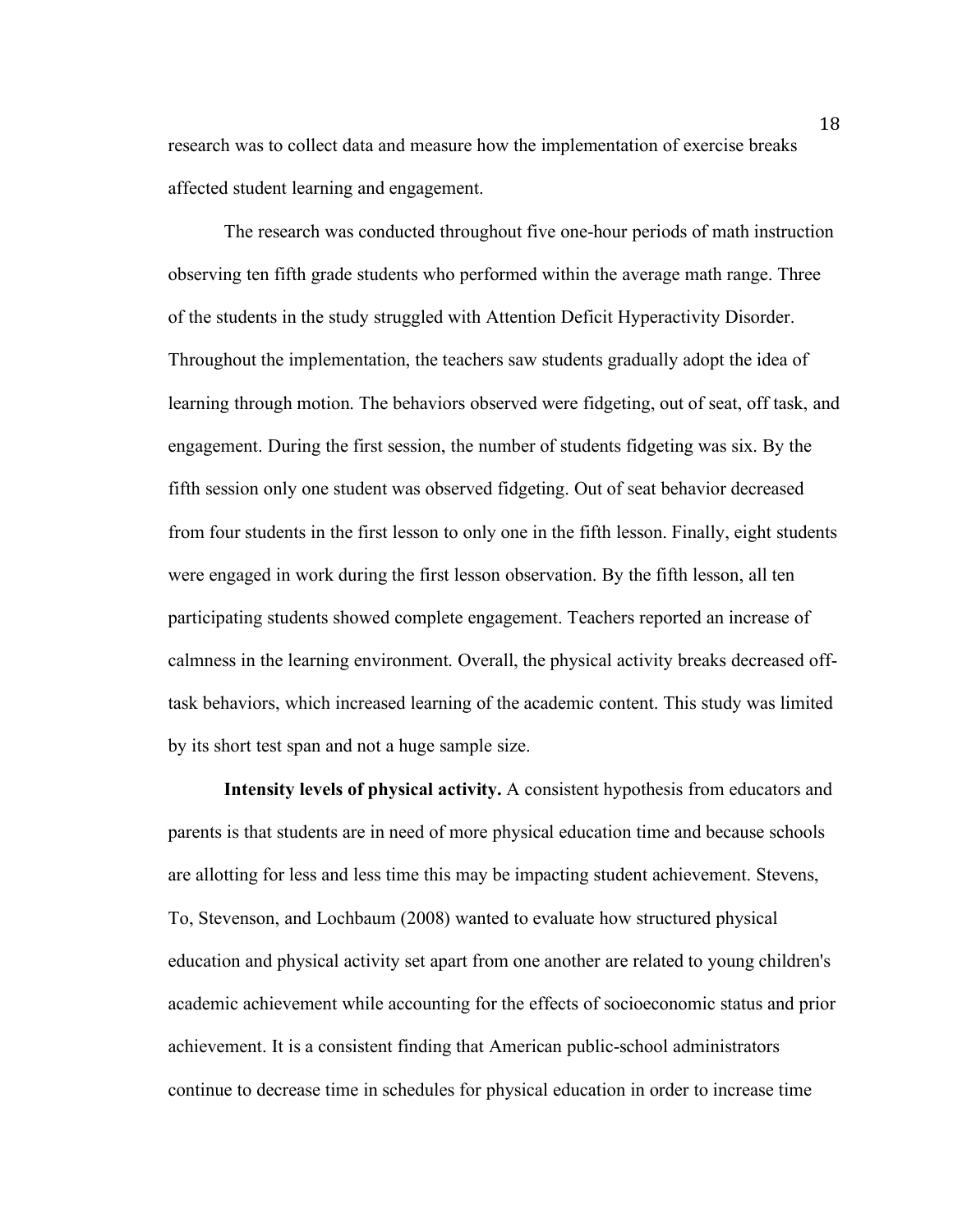allotted for direct instruction of the core academic areas (Stevens et al., 2008). It is important to distinguish physical activity and physical education as two important avenues including free play and directed play or physical education. Stevens et al. (2008) chose children from the Early Childhood Longitudinal Study-Kindergarten (ECLS-K) database. The ECLS-K is a project involving all three of the following departments: Department of Agriculture, U.S. Department of Health and Human Services, and the U.S. Department of Education. The ongoing assessment of 22,000 children and families attending over 1,200 public and private schools is a part of the project's overall goal of collecting data on school readiness, elementary school transitions, relationships between the kindergarten experience, and school performance following, as well as growth in cognitive and non-cognitive domains (Stevens et al., 2008). The sample of students was split by gender including 3,256 girls for the mathematics achievement analysis and 3,226 for the reading achievement analysis. The sample of boys included 3,226 participants for the mathematics achievement analysis and 3,167 for the reading achievement analysis (Stevens et al., 2008). Socioeconomic status was assessed in the fall and spring of the students' kindergarten, and again in their third-grade school year using a composite variable. The measures during each assessment included parent reports of income assessed across time, education level, and prestige scores from parents' occupations. Physical activity was assessed using three variables collected during participants' third grade school year (Stevens et al., 2018). These three variables included parents rating of the following: their child's frequency of aerobic activity on a consistent basis in comparison to other children the same age, their child's aerobic activity that would increase breathing, heart rate and cause perspiration, finally participation in sports or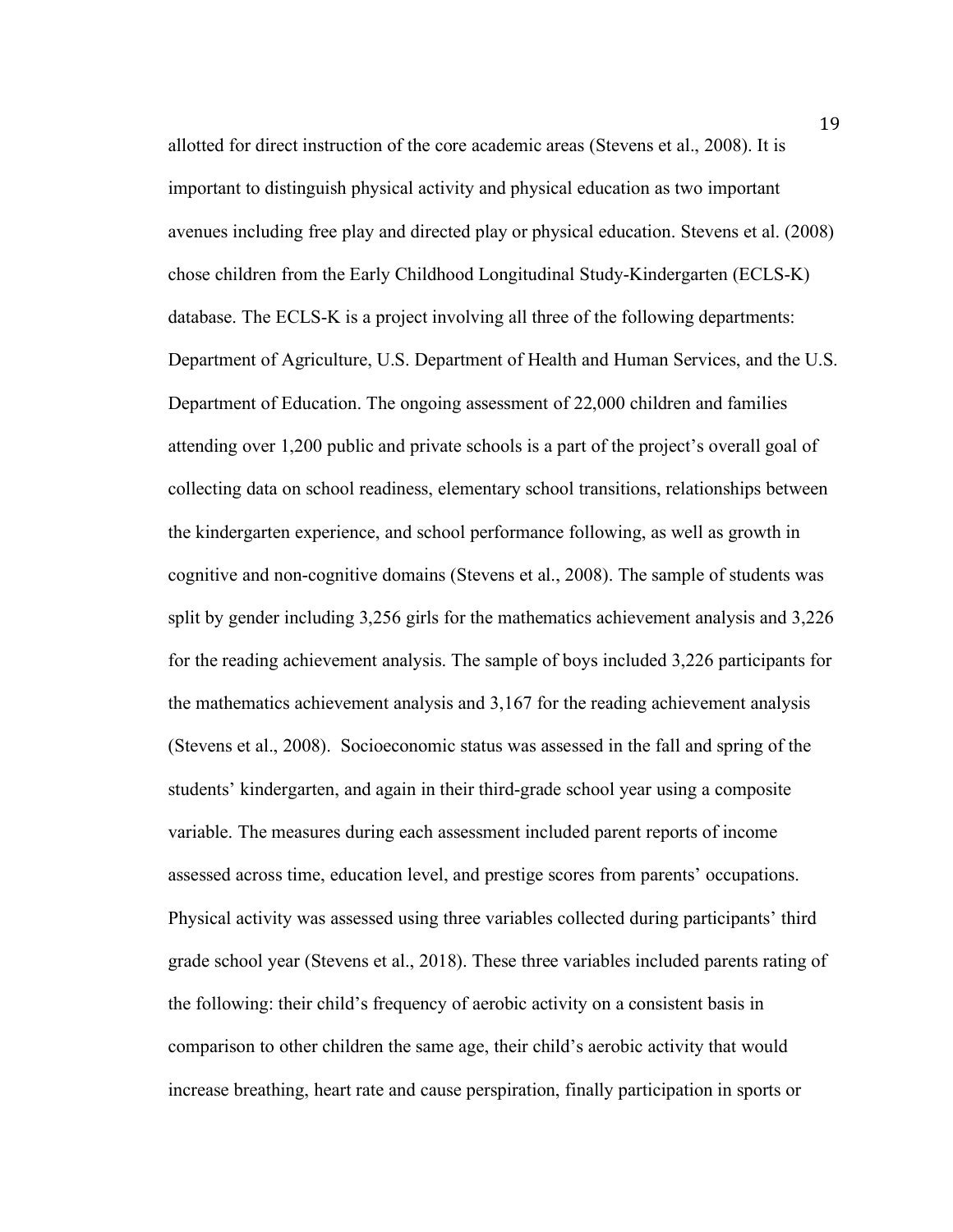leagues (Stevens et al., 2008). In the spring of kindergarten, spring of first grade, and the spring of third grade school, administrators responded to the frequency of students receiving physical education classes. Data collected on students' math and reading achievement came from standardized test scores collected in the spring of the students' third and fifth year. The study took the reports and used the Structural Equation Modeling with SIMPLIS command language to evaluate the proposed model's fit across all samples (Stevens et al., 2008). The results indicated that physical education within the school day neither improved or detracted from academic achievement in either reading or math. The key exercise need is intensity. The length of the study was short but suggested that the influence of physical activity on achievement may increase over time. The sample size was large, which could have impacted the direct results. Stevens et al. (2008) controlled the socioeconomic status of the participants and there were no significant intelligence differences between the two groups of children. Positive observations were found leading to looking at activities and the intensity involved. This study researched Physical Education the way it is and students only averaged 19 minutes of activity out of a fiftyfive-minute class period. This leads to a wondering about where students who show greater levels of physical fitness and academic achievement are accessing the movement.

Coe, Pivarnik, Womack, Reeves, and Malina (2006) hypothesized an aligning question, determining how academic achievement is affected by physical education using physical activity recall, body mass index (BMI) documentation, grades for courses, and the system for observing fitness instruction time (SOFIT). Does physical education class enrollment and overall physical activity have an impact on academic achievement in middle school children over the course of a year (Coe et al., 2006)? In western Michigan,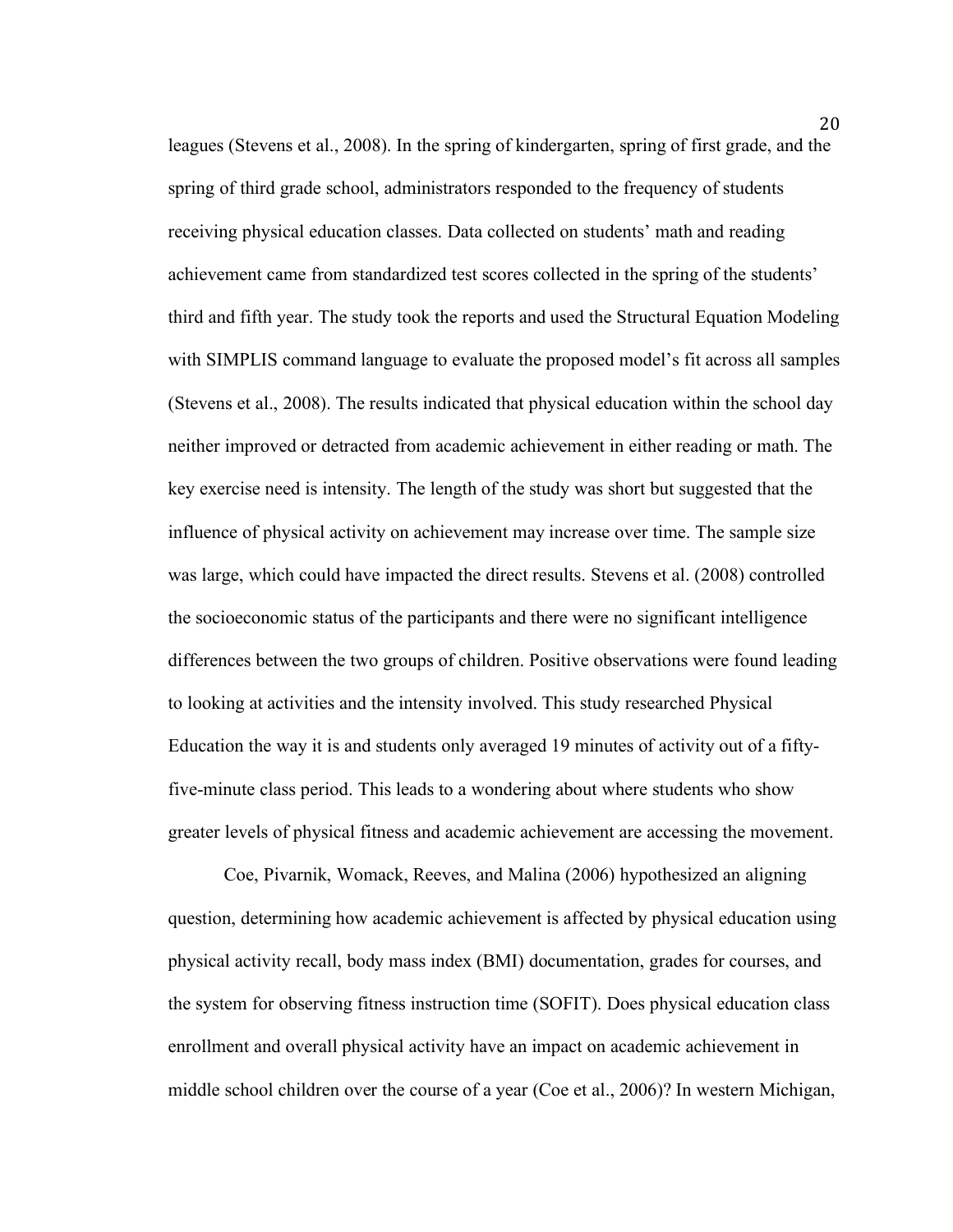one public school with an average income level comparable to the state average, 214 sixth-grade students participated, on a volunteer basis, with the goal of measuring how much physical education impacted their academic achievement. The participating students were split into two groups. The first group had physical education class the first semester and the second grouping having it during the second semester. On the semester students did not have physical education, they were enrolled in a class such as arts or computer classes. The classes all met five days a week for 55 minutes. Using BMI, recall of habitual physical activity, and using SOFIT, the students were measured on academic progress based on grades for core classes and a standardized test score. The results of the investigation done with the groups of students showed that the timing of the physical education class enrollment, whether first semester or second, did not have an impact. Students who performed vigorous physical activity at a level that met or exceeded the Healthy People 2010 guidelines achieved higher academic scores compared with the other students in both 1st and 2nd semesters (Coe et al., 2006). The results indicated that students who received an hour of physical education per day in addition to standard physical education showed better academic performance compared to the group with a standard physical education class (Coe et al., 2006). The randomization of the group's bias-free enrollment is a strength of this research. It is possible that in order to surface changes in a child that contribute to improved academic performance a threshold of activity intensity may be needed. In this study participants were able to do that through sports participation.

The opportunity for students to participate in extracurricular activities outside of the school day is not always available to all students especially students of lower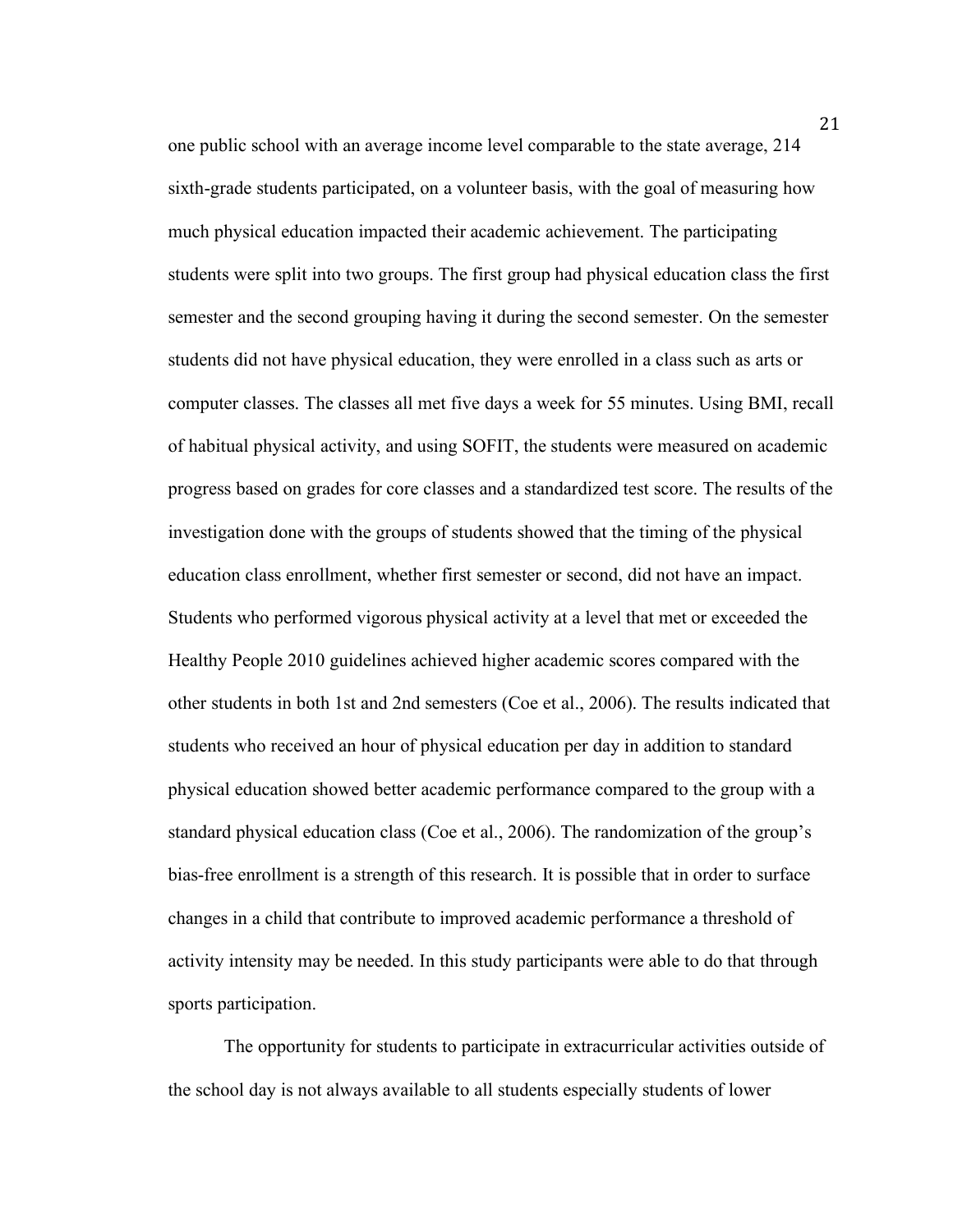socioeconomic status. What are ways to help students improve their aerobic fitness? Is the best practice for achieving enough fitness to see positive academic performance outcomes the same for boys and girls? These two questions guided the research of Wittberg, Cottrell, Davis, and Northrup (2010) in assessing student aerobic fitness information. Wittberg et al. (2010) used the number of pacer circuits using FITNESSGRAM to measure student fitness levels. The exploration was seeking to find if the association between students' aerobic fitness and academic achievement is based on a threshold or a dose-response schedule (Wittberg et al., 2010). The subjects for the research were 1,941 students 9-13 years old from one county school district in a primarily rural and Caucasian area of West Virginia. Participation was through passive schoolbased consent. The physical education teacher decided which fitness test to administer. All students took the WESTEST-criterion-based reference for academic performance used to identify areas in need of additional instruction and given in the spring of the academic year (Wittberg et al., 2010). Reading and language arts, math, science, and social studies were the content areas academic progress was measured for. Over the two years students doing the mile run equaled 471 (241 boys, 230 girls). Finishing the Pacer test included 694 boys and 689 girls. One hundred fourteen students completed both the Pacer and the mile run. Overall, 201 students did not complete one or more of the WESTEST achievement tests or did not complete the aerobic fitness test which reduced the 1,941-original sample to 1,740 students who had all necessary information (Wittberg et al., 2010). The boys' mile average was correlated with each WESTEST score but the boys' Pacer was not related to any academic score. Conversely, girls' pacer circuits average was associated with all standardized scores but the girls' mile average was not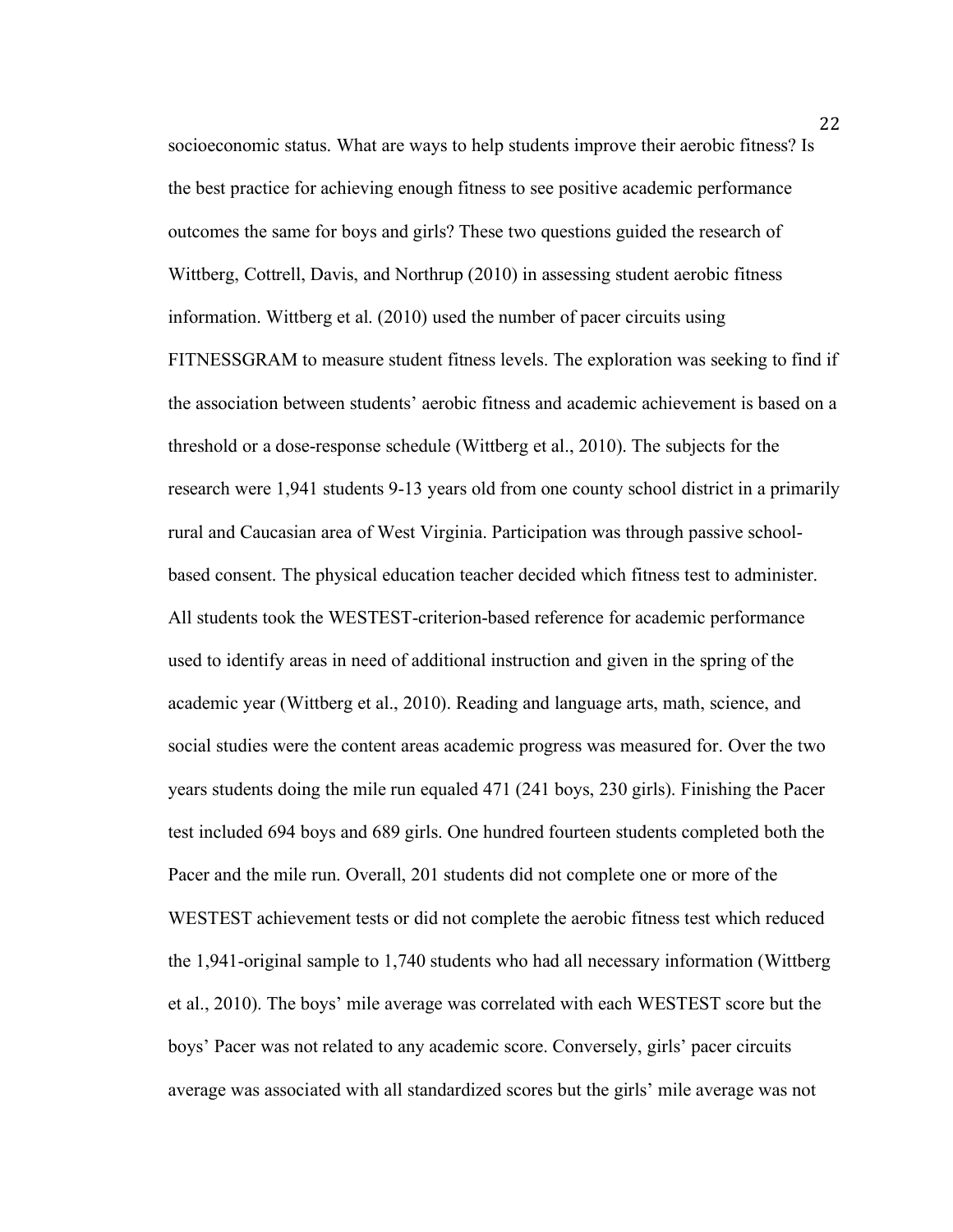related to any academic score. Data was cross-sectional and the results obtained indicated that higher levels of aerobic fitness caused improved academic achievement or vice versa (Wittberg et al., 2010). The FITNESSGRAM tests were administered by different PE teachers and tests were only administered on time so students who were ill were not counted. Students' varying athletic made their fitness thresholds changeable. Having not a lot of diversity among subjects for this test, the results were strongly based off of a large range of schools and subjects. Tests were used as measurements, consistently given at specified times of the year and data was presented clearly, all aiding in the strength of the research.

The association between physical activity and academic performance in Korean adolescent students was investigated by So (2012). The purpose of the study was to determine the effects of various types of physical activity undertaken at various frequencies, on the academic performance of Korean adolescent students. The question guiding the research was: Is there a relation between physical activity and academic performance in Korean adolescent students? A total of 75,066 students (39,612 males and 35,454 females) from the 7th to the 12th grades took part in the 5th Korea Youth Risk Behavior Web-based Survey (KYRBWS-V) project, conducted in 2009 (So, 2012). Using data from that survey it is evident that there are potential relations between physical activity and academic performance. These were explored in this current study through multivariate logistic regression analysis incorporating adjustment for covariate variables including age, body mass index, the parents' education level, and the income status of family (So, 2012). Students were given the option to take the survey which was administered to a group of Korean adolescent students that adequately represented the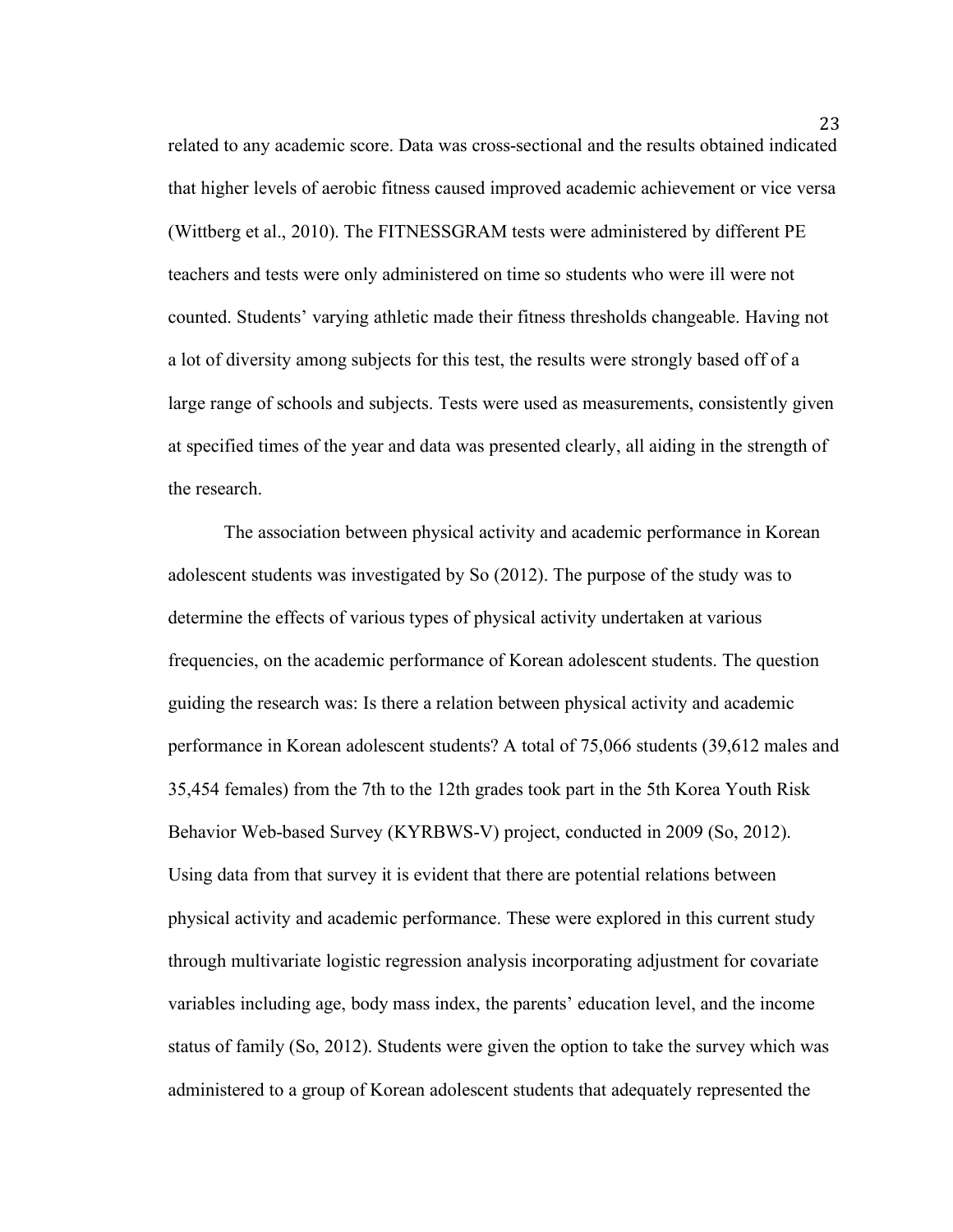population nationally. There was no identifier information and ethical approval was not required. The survey was completed anonymously through the internet at school. Results showed that both boys and girls who participated in vigorous physical activity twice a week, three times a week, and five or more times a week had a 95 percent opportunity to perform average or above-average academically (So, 2012). Strengthening exercises did not impact academic performance positively. Both males and females who engaged in strengthening exercises five or more times showed an average difference of being 1.2 points below average or above-average in academic performance (So, 2012). Physical activity and exercise increased oxygen saturation and angiogenesis in regions of the brain needed for performing tasks. They also increase the activity of neurotransmitters such as serotonin and norepinephrine in the brain, facilitating information processing (So, 2012). This study was conducted online; reflecting family income status, parents' educational qualifications or the measurement of students' height and weight. It was a study that reflected a wide range of subjects with a pool that represented the wider range of the Korean population. Data collection on alertness and attention wasn't taken and behavioral conduct and attendance were not factors. The research primarily focused on the interrelation between variables as opposed to the cause and effect.

Harrington's (2013) research focus was to objectively measure and statistically compare the relationships among the following variables: sleep, activity intensities, weight status, and academic parameters. Harrington (2013) guided the study with the following question: Are there differences in physical activity intensities and sleep variables as they compare to academic achievements as measured by pass or fail in reading and math (Harrington, 2013)? The sample of subjects was chosen by convenience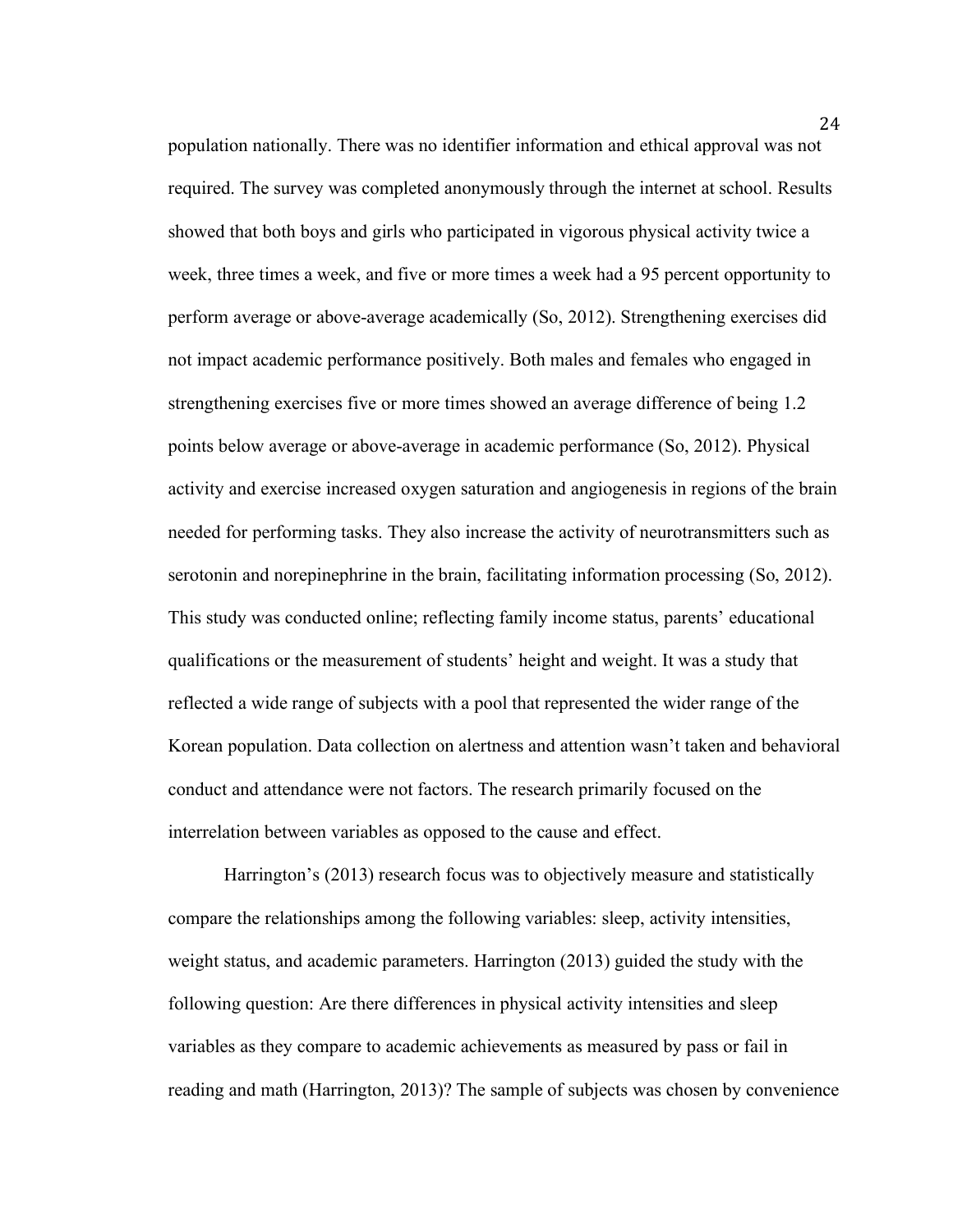sample of 3rd graders who were an average of eight-years old from three urban charter schools in the Midwest region of the United States. Two charter school systems consisted of three campus locations within one-mile radius of each other were used in the research. Campuses chosen for the study had similar demographics and geographic proximities. The study sample was of predominantly African American students as well as students of low socioeconomic status according to the qualifying criteria for the federal school lunch program. The 3rd grade students had to be currently enrolled in one of the participating charter schools as well as have a consistent caregiver or parent during the study. Parents had to provide approval of his or her child to wear an accelerometer for twenty-four hours for seven days.

The study started with seventy-five children who were screened and had returned signed consent forms from their parent(s). Prior to wearing the monitor, four children were eliminated because they did not meet the age requirement. This started a chain of some students dropping out of the study which left fifty-five children to meet all the inclusion criteria in addition to successfully wearing the monitors for the required time, rendering usable data. The study showed that the students with failing reading grades had less steps per hour than students with passing reading grades. The mean number of steps of students with failing reading scores was 624. Students passing reading had a mean average number of 752 steps. The better readers were more active as seen by the number of moderate-vigorous activity bouts per day in this study (Harrington, 2013).

The sample size decreased due to a number of dropouts. Reasons students were not included in the data were because of monitor malfunctions, students improperly wearing monitors, and students transferring to a new school. The data for these students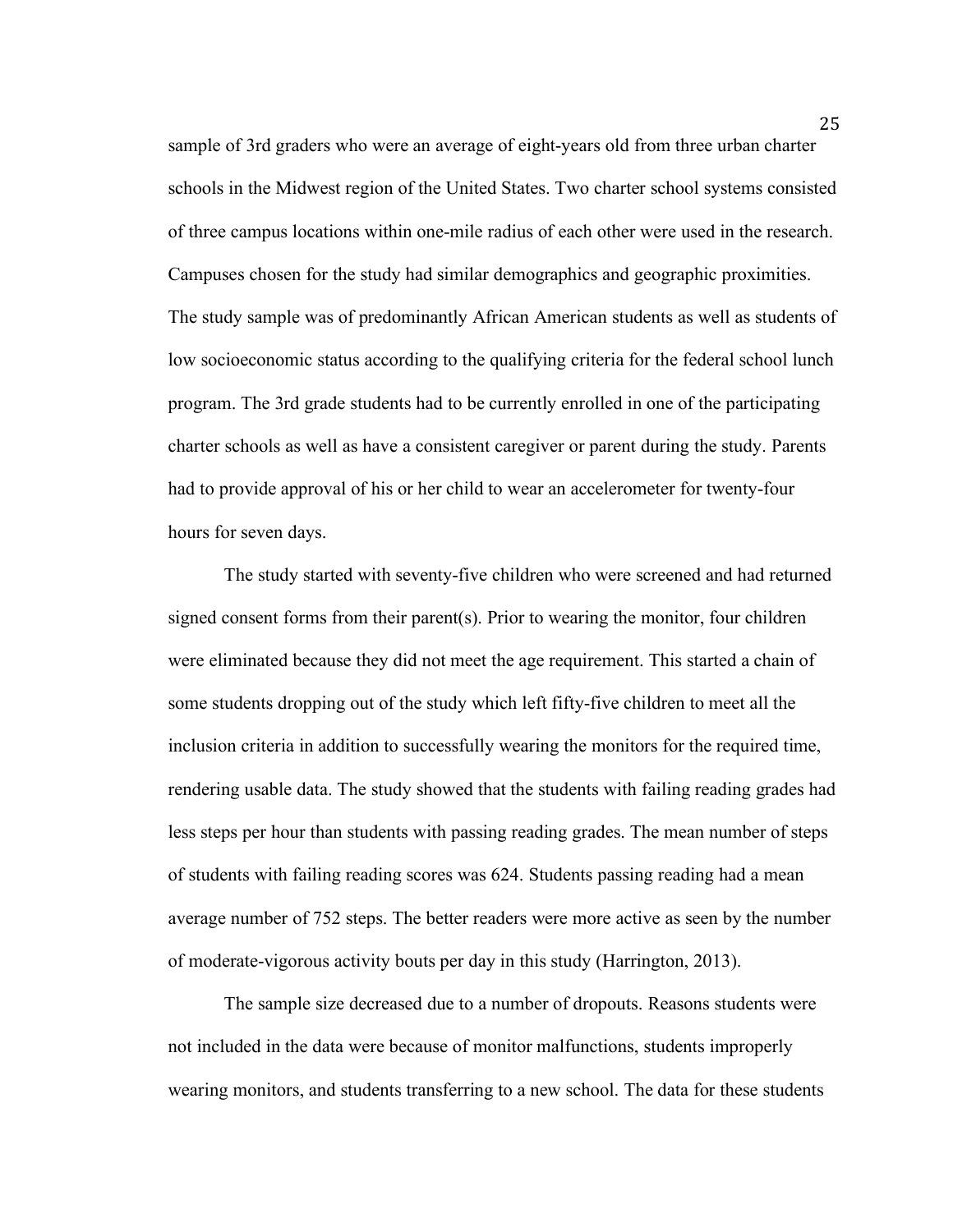was then not collected. The researchers used the school day, a diverse demographic and quantitatively recorded data on possible multiple influencers on academic progress making it a comprehensive study.

#### **Impact on Behavior and Academics**

Students who are performing poorly or failing in school are our at-risk students because they haven't been able to successfully take advantage of the school programming that is considered "regular" (Putnam, Tette, & Wendt, 2004). The predictability of these students falling further behind or dropping out is high. Putnam et al. (2004), looked at the strategies for increasing student success through interventions and developed creative consideration for how an exercise intervention could provide additional options to staff, parents, and students when designing Tier 2 and Tier 3 interventions and Individual Education Plans (IEPs). Wilson School District in Wilson, New York piloted the Exercise Lab. All of the equipment promoted aerobic exercise. Gameboy bikes, steppers, elliptical trainers, rowing machines, and a rock climbing wall helped to ensure that the students were completing twenty to forty-five minutes of exercise at 75 percent of their maximum heart rate. The results included a decrease in hyperactivity, medication dosages, student defiance, aggressiveness, and arguing (Putnam, Tette, & Wendt, 2004).

 It can be a common struggle for school administrators and educators to find time for children to engage in both physical activity and adequate academic instruction (Hall, Poston, & Harris, 2015). Finding the staffing and time to implement interventions like Wilson School District did can be an obstacle. Hall et al. (2015) joined Build Our Kids' Success (BOKS) and launched a pilot program at one elementary school in the Natick Public School District in Natick, Massachusetts. The programming consisted of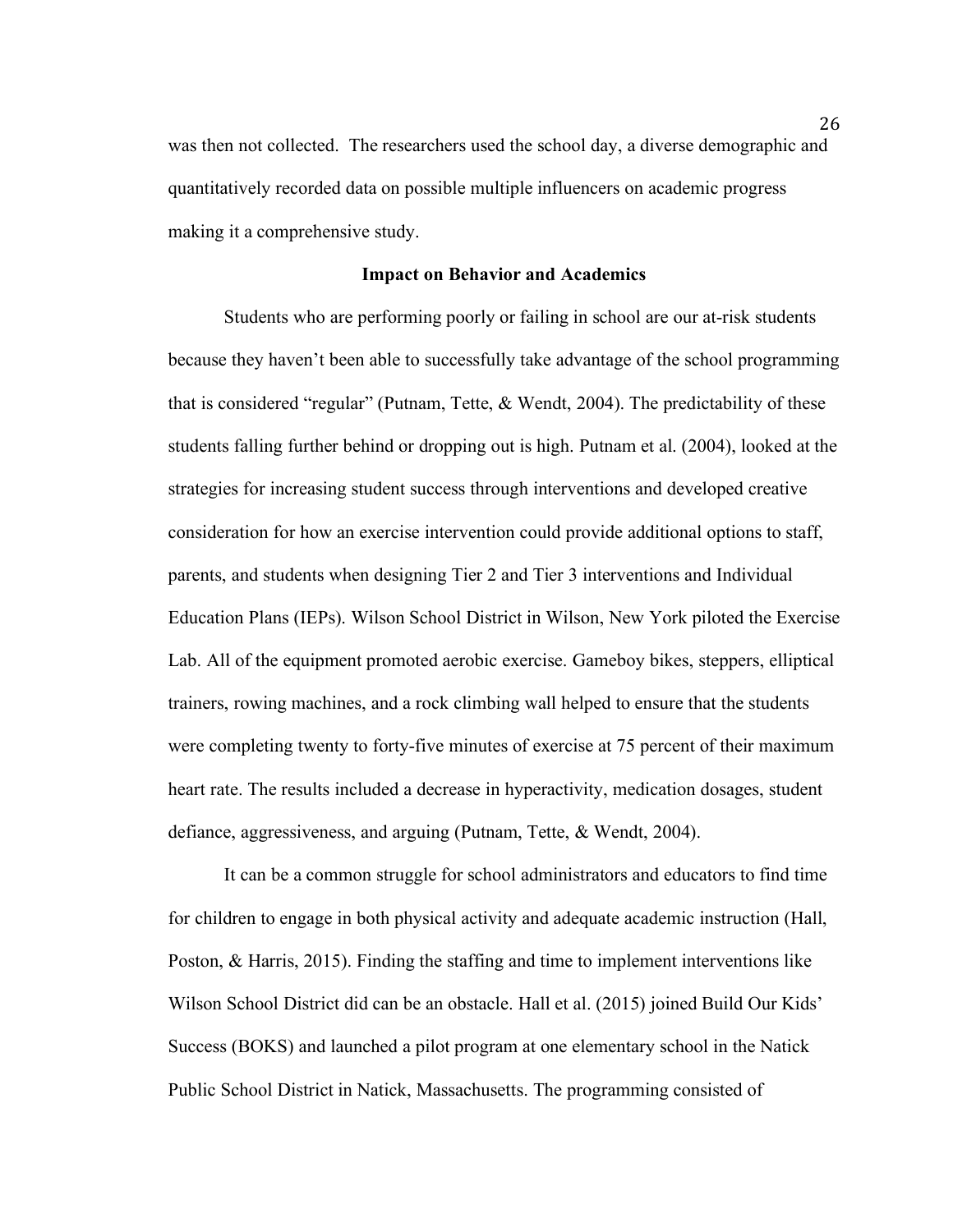approximately twenty minutes of moderate-to-vigorous activity two to three mornings a week and conducted over a three-year time span, starting in 2009. When discontinued for students Hall et al. (2015) saw a decrease in student engagement and concentration. Their research suggests that physical activity or fitness are not necessarily causes of improved academic performance (Hall et al., 2015). The students' learning is enhanced by way of concentration, memory, and mood. Another conclusion found was when time in physical education is increased, academic performance is at least maintained, despite the reduction in classroom time (Berg, 2010, as cited in Hall et al., 2015).

#### **Impact on behavior**

Everhart, Dimon, Stone, Desmond, and Casilio (2012) designed a study to determine the trends and patterns that occur in elementary school children with intellectual disabilities when an additional structured segment of physical activity is added to their school days prior to engagement in math or language arts learning on a regular basis. Engaging in a daily structured physical activity lesson in addition to getting physical education two times every six days included students in two intact life skills special education classes. The students consisted of seven primary grade students and six intermediate elementary grade students.

It was evident that the academic success was more consistent over time for the intermediate grades group due in part to the treatment of structured physical activity (Everhart et al., 2012). The data trends were not as evident for primary grades. The evidence of academic gains when academics immediately followed physical activity were prominent in any of the graphs. The range included 5 to 20 points of growth in language arts. In math the range of growth was between 10 and 40 points. This study related with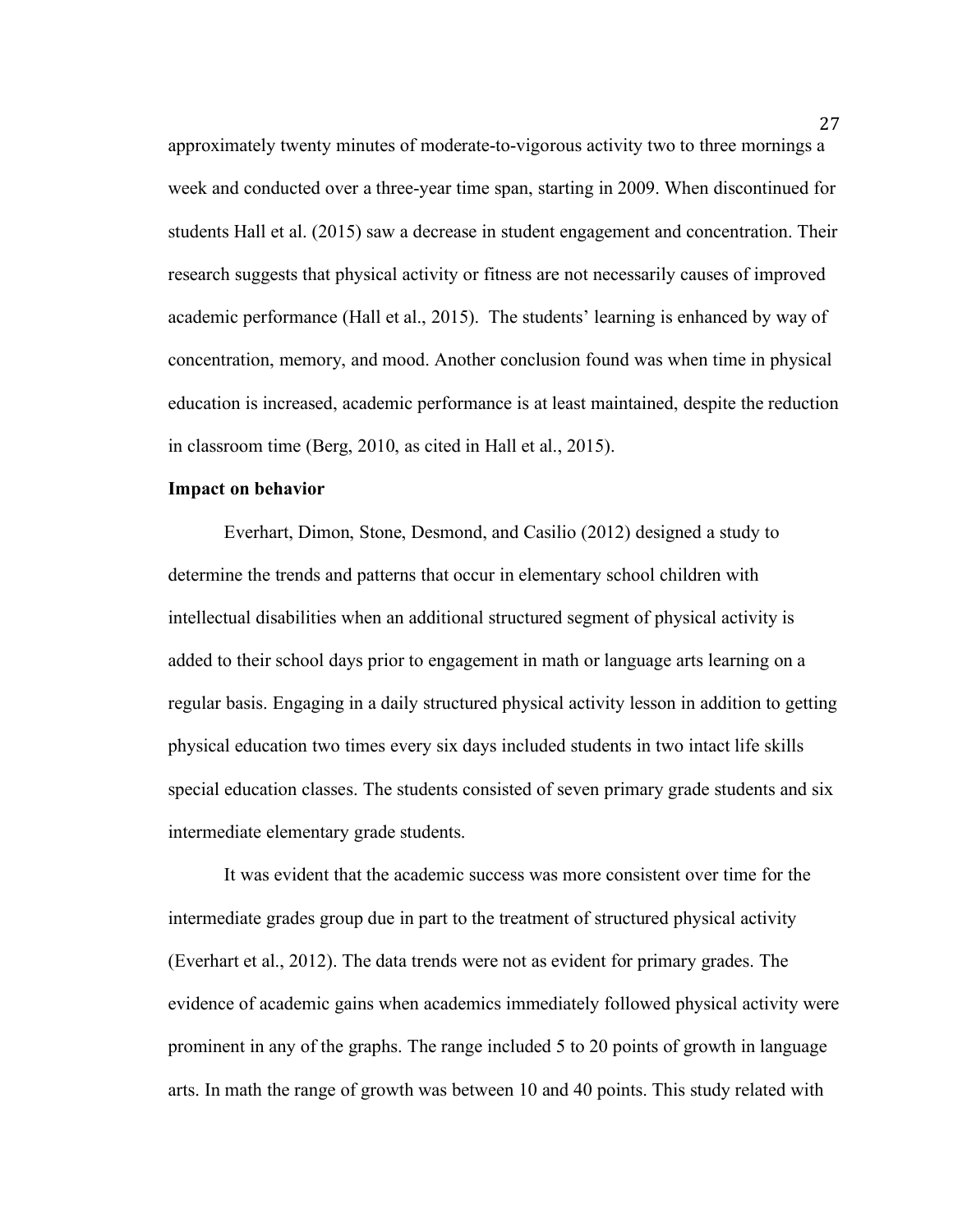previously reviewed literature showing that the intensity exerted by participants played a role in consistent academic success in both math and literacy.

Snyder, Dinkel, Schaffer, Hiveley, and Colpitts (2017) studied the integration of physical activity into a mathematics unit and the impact on academic achievement was evaluated. The research was gathered from a school with 44.17 percent of students qualifying for free and reduced meals and demographics as follows: 65.35 percent Caucasian students, 16.54 percent Hispanic, 11.81 percent African American, and 6.3 percent identifying as two or more races. Overall a medium-sized Title I elementary in the Midwest region of the United States was utilized for the implementation of the purposeful movement intervention. The intervention was conducted during school hours and over the course of one five-week math unit. A total of 34 third grade students, two classroom teachers, and one physical education teacher were eligible for this study (Snyder et al., 2017). One classroom teacher consented to doing the intervention and the other teacher agreed to be the controlled room. For the intervention the goal was to have the students active for at least 50 percent of the 70-minute math lesson. Activities included in the lessons on average were the following: jumping jacks, burpees, and squats. The classroom not doing the intervention taught using typical teaching strategies. After taking baseline data on students' on task and off task behavior before the intervention, the results showed a significant higher rate of active engaged learning time and lower rates of off-task passive behavior from the intervention group. This project's goal was to evaluate how effective teacher-created purposeful-movement was on both behavior and academic achievement. The findings parallel previous research while the results demonstrate a need for more physical activity embedded into students' learning.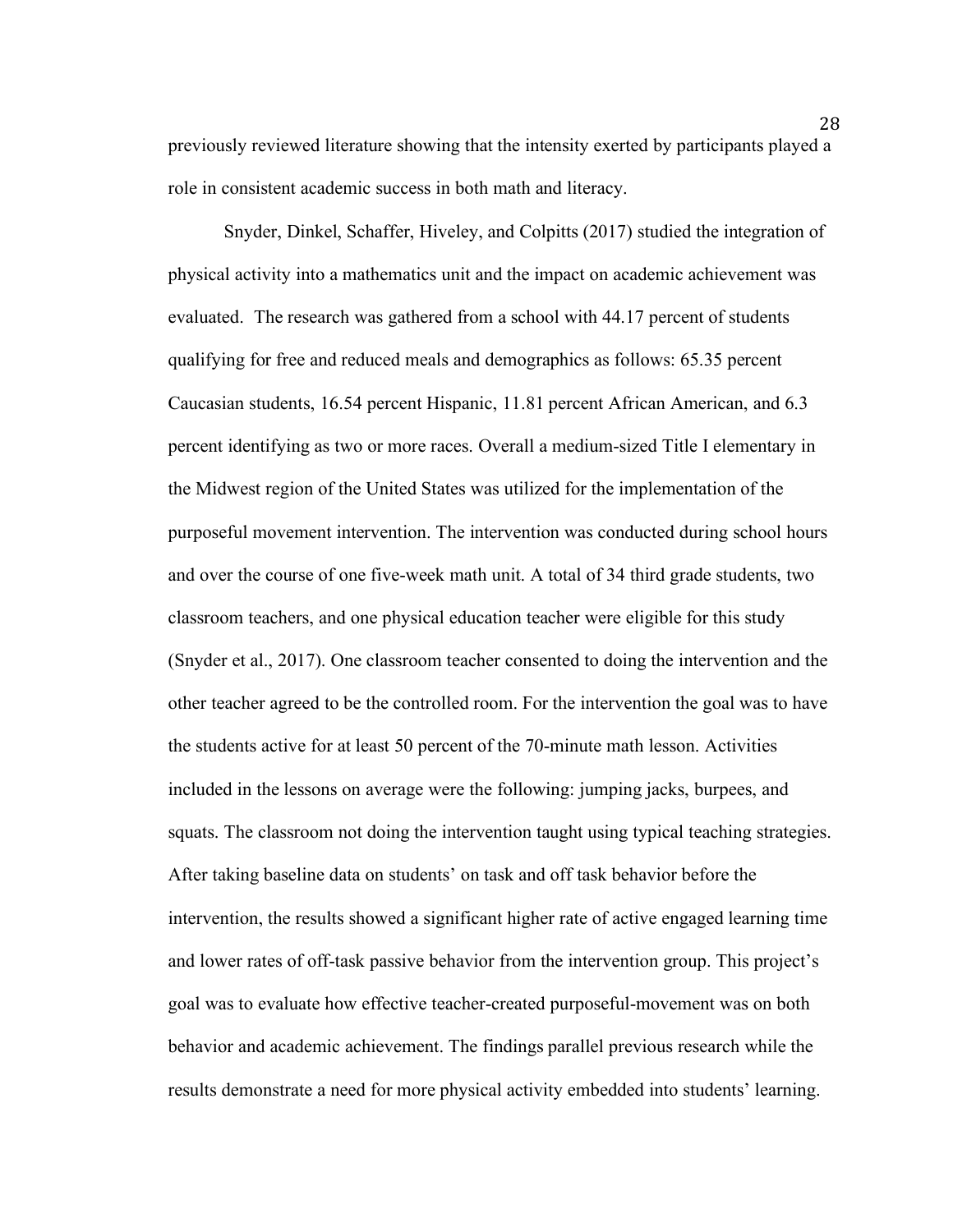Furthermore Stegelin, Anderson, Kemper, and Wagner, (2014) were motivated to know what the typical physical activity and nutrition patterns in community-based early learning settings for children ages four to seven were in the United States. The overall subset included children in the Head Start program, after-school programs, and four different kindergarten primary public-school classrooms. The quantitative research involved the researcher observing students during a thirty-minute block of time. Tracking data was done using a running record of child behavior and a time-sampling checklist completed every thirty minutes throughout the regularly scheduled school day (Stegelin et al., 2014). Data recording began when the students arrived at school and ended when the students went home. The four students observed were ages five through eight and of ethnicities as follows: one Latino student observed in a preschool Head Start program, two African American students in an after-school program, and one Latino student observed in an elementary classroom. It is important to note that when in the outdoor area, the children had ownership of the activity and it was not teacher directed. When indoors, the physical activity was teacher directed; overall the results of this study suggested that the percentage of time students in the Head Start program and after school program had to engage in direct physical activities was greater than compared to students in a typical elementary school setting. The results of the study supported that no matter the quantity or how structured or unstructured the physical activity, students will engage in either. For example, if it is a structured physical education class, students will engage or if it is free-play center or recess, students will also participate in movement.

Malek and Mitchell (1997) reported in their research that in students with autism there is a decrease in self-stimulatory behaviors post physical exercise while increasing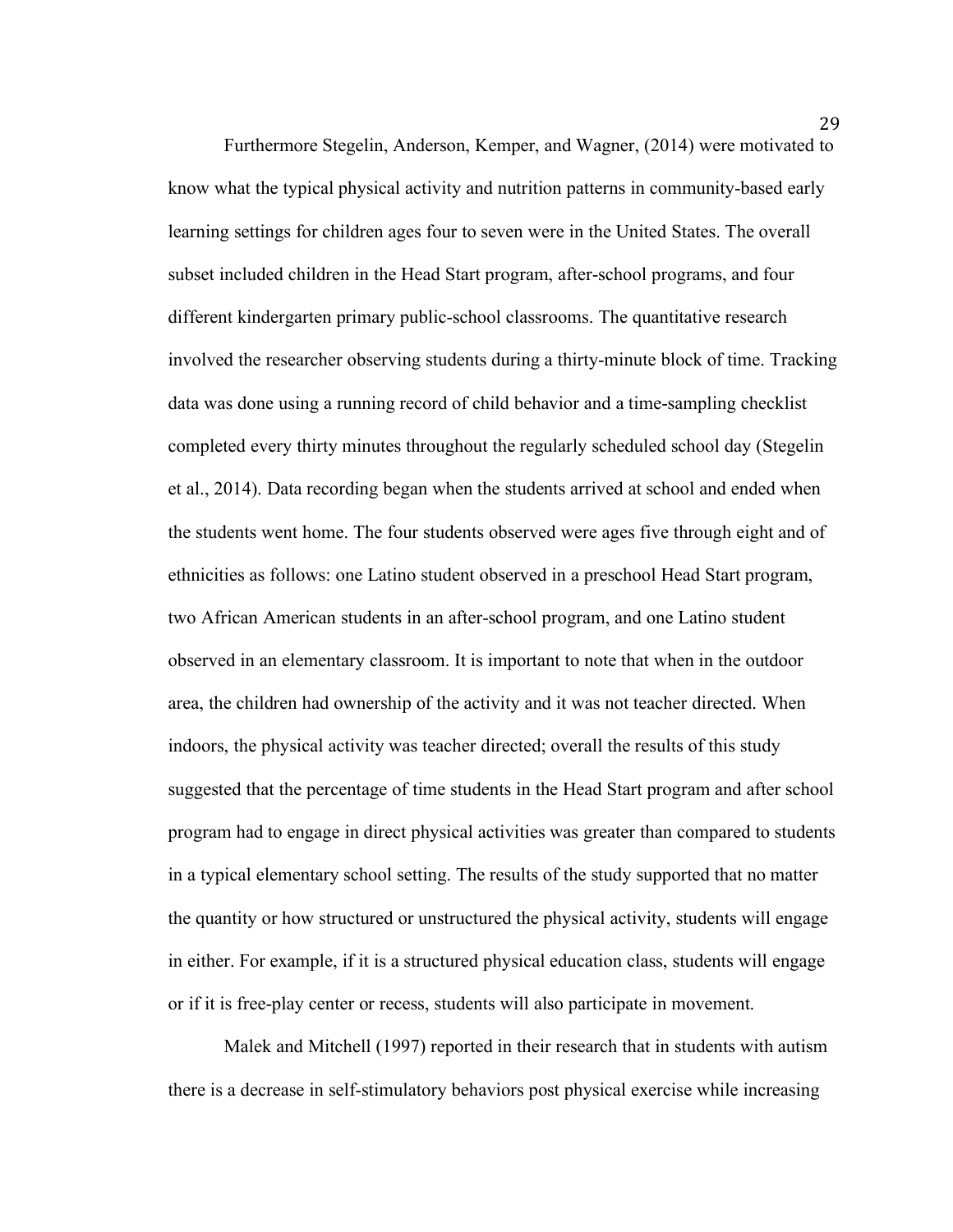academic performance. Their study showed an increase in work-related outcomes with the addition of aerobic exercise and did not show any decrease in other positive behaviors persons with autism demonstrate. In their research, five young males diagnosed as autistic participated in the experiment. The subjects were a mean age of 14.88 and all attendees of the same special education class located in an urban public school (Malek & Mitchell, 1997). Two prerequisites for the experiment included an aerobic precondition and an academic precondition (Malek & Mitchell, 1997). The aerobic exercise involved a warm up as follows: stretching and light jogging that did increase the boys' breathing rates yet did not push them into a zone of discomfort. Subjects jogged independently for a total of 20 minutes. This daily routine was established at the start of the school year and data collection began one month in. The academic preconditions included a range of academic subjects held in the normal classrooms. There were no additional changes to the routines students would have normally followed. After either the aerobic condition or academic condition, students were then asked to do either an academic or communitybased workshop where an assessment of self-stimulatory behaviors as well as academic responses and work performance were taken (Malek & Mitchell, 1997). This study looked at the response of student behavior during workshops that were both seat-work based and asked the students to be independent workers. Led by classroom teachers, the amount of work the boys needed to complete was not controlled, just observed. Engagement, correct responses, and less behaviors were all results of the aerobic exercise group. The effects of this research lead to observations that students need a minimum of eight to twenty minutes of sustained aerobic exercise, which increases their heart rate. The studies agree that physical movement either structured or unstructured by adults had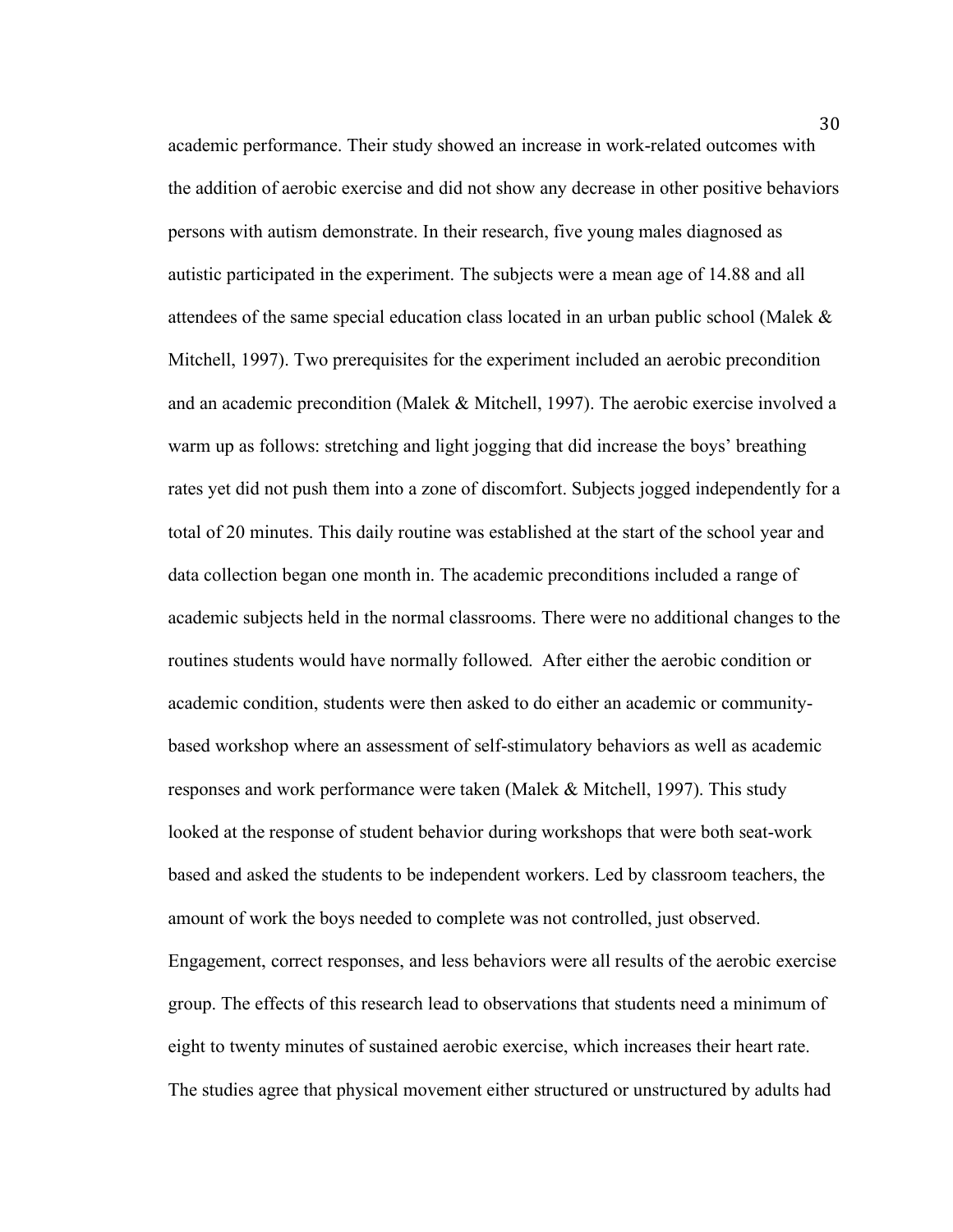positive effects on both behavior and academic achievement; however, there is basis to proceed with including a sustained duration and intensity of aerobic activity in each day of a child's educational routine. These studies suggested that increased physical activity had an impact on the quality of time students are spending in their learning environment.

A next step in action research was reflected in Malek and Mitchell's (1997) study. The effects of aerobic exercise on the self-stimulatory behaviors and academic performance of adolescents with autism in addition to assessing the effects of aerobic exercise on task performance in a community-based workshop situation were the purposes assessed (Malek & Mitchell, 1997). Will exercise reduce self-stimulatory behaviors of persons with autism (Malek & Mitchell, 1997)?

Five adolescent males diagnosed as students with autism had a mean age of 14.88 years old. The average IQ scores were 42.2, while an average IQ for a 14-year-old male is a score of 77-135 according to WebMD. All of the boys attended the same special education class located in an urban public school and participated in a community-based workshop program (Malek & Mitchell, 1997). The results of the research showed the subjects' total number of correct answers were greater after exercise was completed than after an academic period. Subjects' correct responding increased significantly. Selfstimulation was measured by the number of times a student elicited individualized selfstimulatory behaviors such as: rotation of eyes, finger distortion, body rocking, picking fingers, biting self constantly, and touching eyeglasses (Malek & Mitchell, 1997). Selfstimulatory behaviors after aerobic precondition vs. academic precondition were lower. Boys completed a greater number of tasks after the exercise precondition.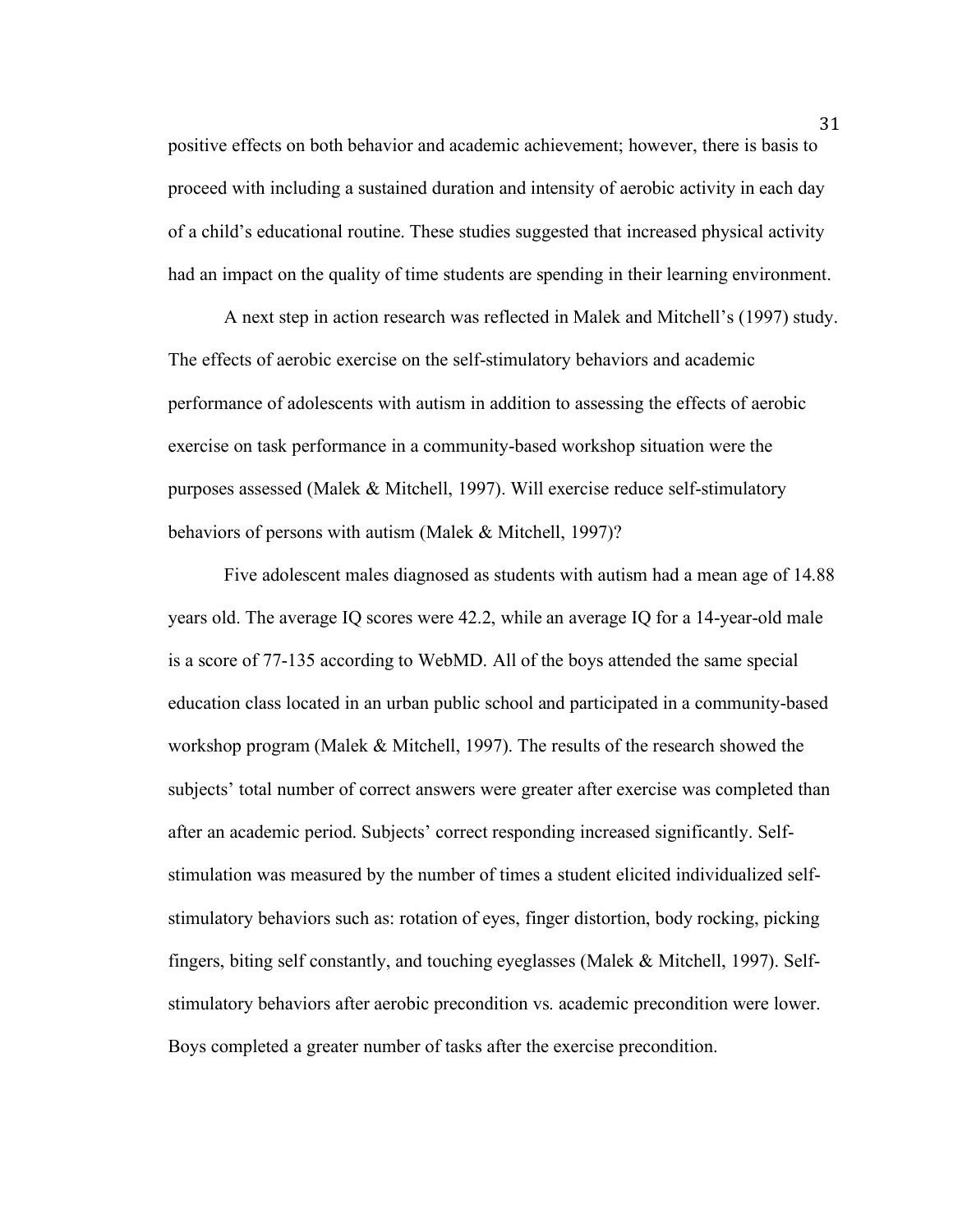This study had a reliability measure which was for the self-stimulatory behaviors during both academic and workshop periods. Two observers were recording and an average percent of agreement was taken. An observation result of this research was noticing that few teachers included exercise into daily routines. This study supported that movement will impact students' ability to process information and engage more consistently. Physical activity impacted students of varying intellectual and behavioral needs (Malek & Mitchell, 1997).

**Impact on academic achievement.** "School-age youth should participate daily in 60 minutes or more of moderate to vigorous physical activity that is developmentally appropriate, enjoyable, and involves a variety of activities" (Strong et al., 2005, p.732). Studies showed that under 50 percent of children ages 6-11 are achieving this goal (Troiano et al., 2008). A pilot study focused on student academic performance outcomes of a classroom physical activity intervention aimed to evaluate whether the implementation affected students' performance in reading or math achievement (Erwin, Fedewa, & Ahn, 2012). Over a twenty-week intervention period, two groups of third grade students divided down from 29 were assigned to an intervention group (16 students) or a control group (13 students). Curriculum-based reading and mathematical fluency assessments in addition to the standard grading system, scores from the Test of Primary Reading Outcomes (T-PRO), the Standardized Test and Reading (STAR) assessment, and the Discovery Education Assessment, which measures reading/language arts and mathematics were the tools for measuring academic progress. Students wore pedometers for the duration of the school day. One teacher conducted physical activity breaks for twenty or more minutes per day. The breaks were logged related to students'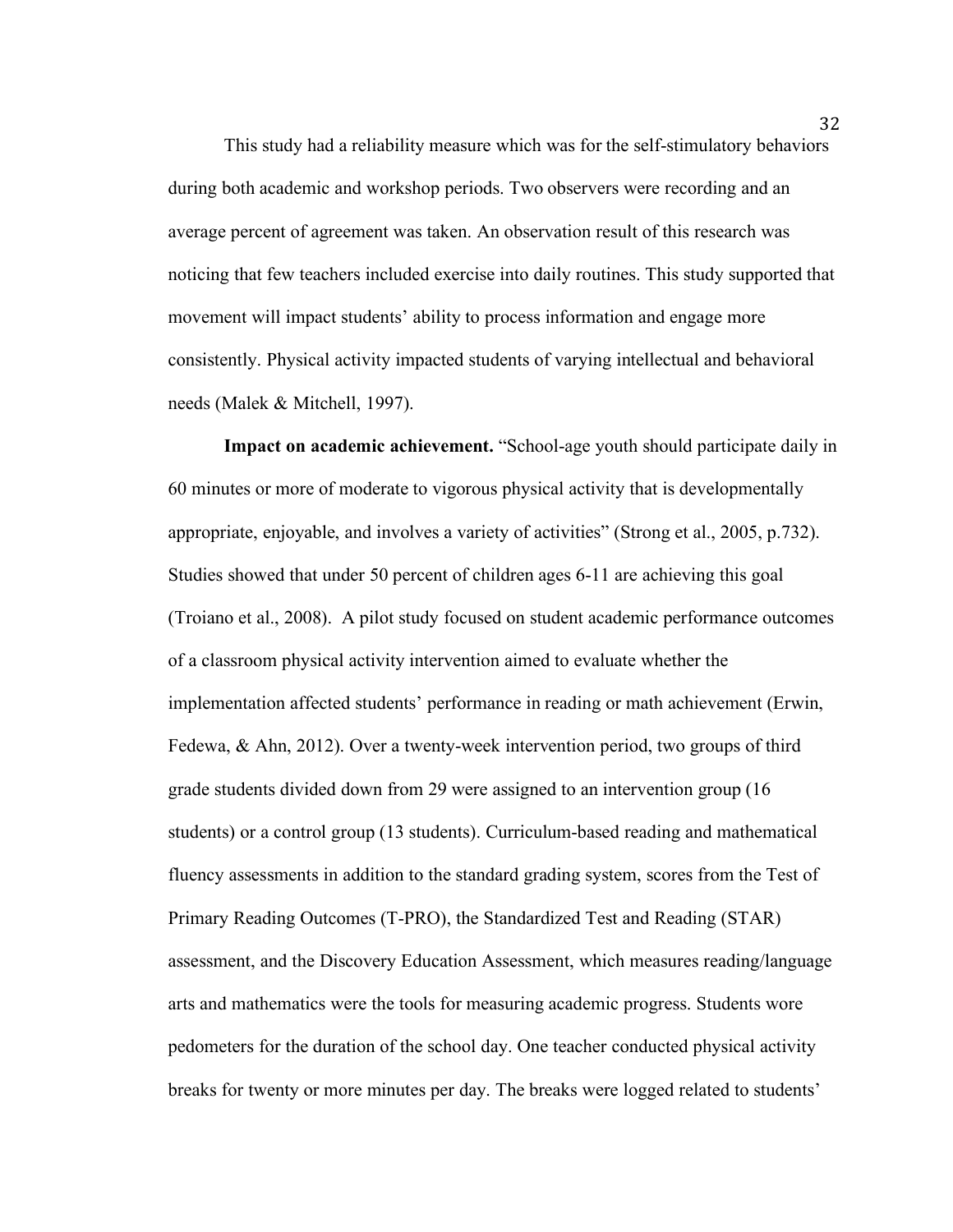names, duration of integrated breaks, and how it related to the math or reading content taught. The other class did not receive those breaks. All students had thirty minutes of physical education time. The results suggest that the embedded physical activity significantly affected the students' CBM reading and math scores. In both content areas, the group receiving the physical activity doubled the scores of students who did not. The strengths of this study supported the results because of the use of valid assessment measures, effective baseline data used, and the cross-checking of more than one assessment.

The prior study was done with a sample of students from the same school while the next reviewed literature used the Massachusetts Comprehensive Assessment System (MCAS) to statistically analyze the standardized test scores from a base of fourth graders out of two different schools (Tremarche, Robinson, & Graham, 2007). School one provided students with 28 hours of physical education each year and the second school provided 56 hours of physical education each academic year. The test results showed that school one had an overall average of 43 percent students proficient in the English Language Arts (ELA). School two's test results were that of 61 percent of students proficient in the ELA section. With no additional support to the Physical Education departments at the schools or any change to intervention or curricular work, this is evidence that the hours do have an impact on students' academic successes.

The aerobic capacity, body composition, and academic achievement of fourth and fifth grade students was studied with the purpose to examine these relationships in Hispanic elementary school children (Santiago, Roper, Disch, & Morales, 2013). With consent from parents, 155 students broken down into a group of 84 boys and 71 girls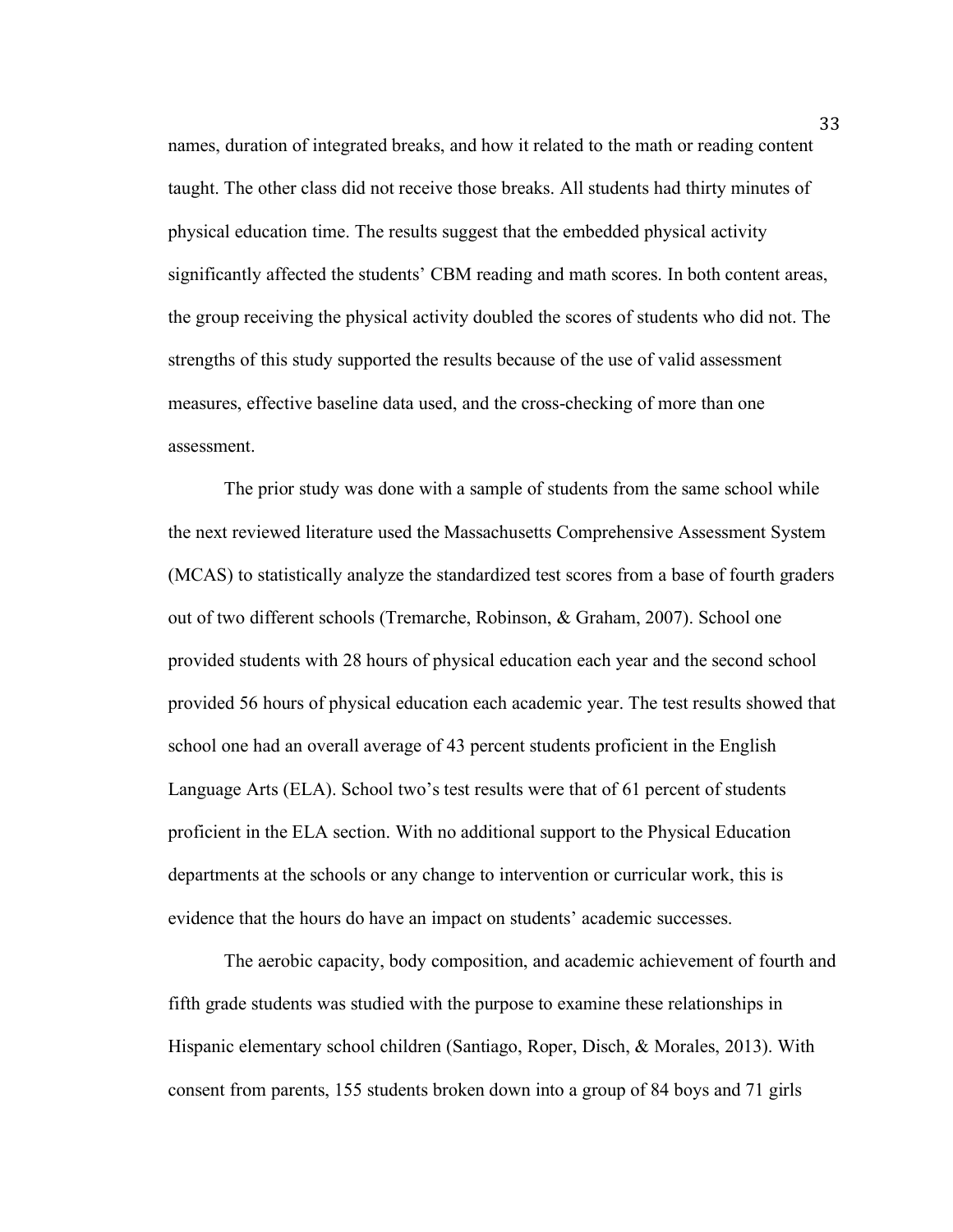aged 9-13 from an urban school located in southeast Texas were the subjects for the research. One hundred eight students were in the fifth grade and 57 were enrolled in fourth grade. The school enrollment was 982 students of which 49 percent were girls and 51 percent were boys. The racial demographic of the school included 9 percent African American, 3 percent Asian/Pacific Islander, 86 percent Hispanic and 1 percent Caucasian. A total of ninety-nine percent of the students in the school qualified for free and reduced lunch program. The students' aerobic capacity was measured following the FITNESSGRAM Testing guidelines developed from The Cooper Institute in 2007. Academic achievement was based on reading and math final classroom grades. There is a relationship trend between aerobic capacity and academic achievement for girls. The results of this study were the girls participating in the greater quantity of physical education time scored higher in math.

Focusing on evaluating the relationship between physical fitness and academic achievement, Grissom (2005) attempted to address some of the weaknesses of earlier studies. Is Physical Education a vital component in students' academic success (Grissom, 2005)? Using district Standardized Testing and Reporting Program (STAR) four achievement tests were given: California Standards Tests (CST), a standardized normreferenced test which was the Standford Achievement Test 9th edition (SAT/9), a Spanish assessment of basic skills, and the California Alternative Performance Assessment, all students enrolled in grades 2-11 were assessed in the spring. FITNESSGRAM was administered to determine a students' Healthy Fitness Zone (HFZ). The test administration processes for both the STAR and Physical Fitness Test (PFT) collected students' birthdates and gender. The testing results from 2001 evaluated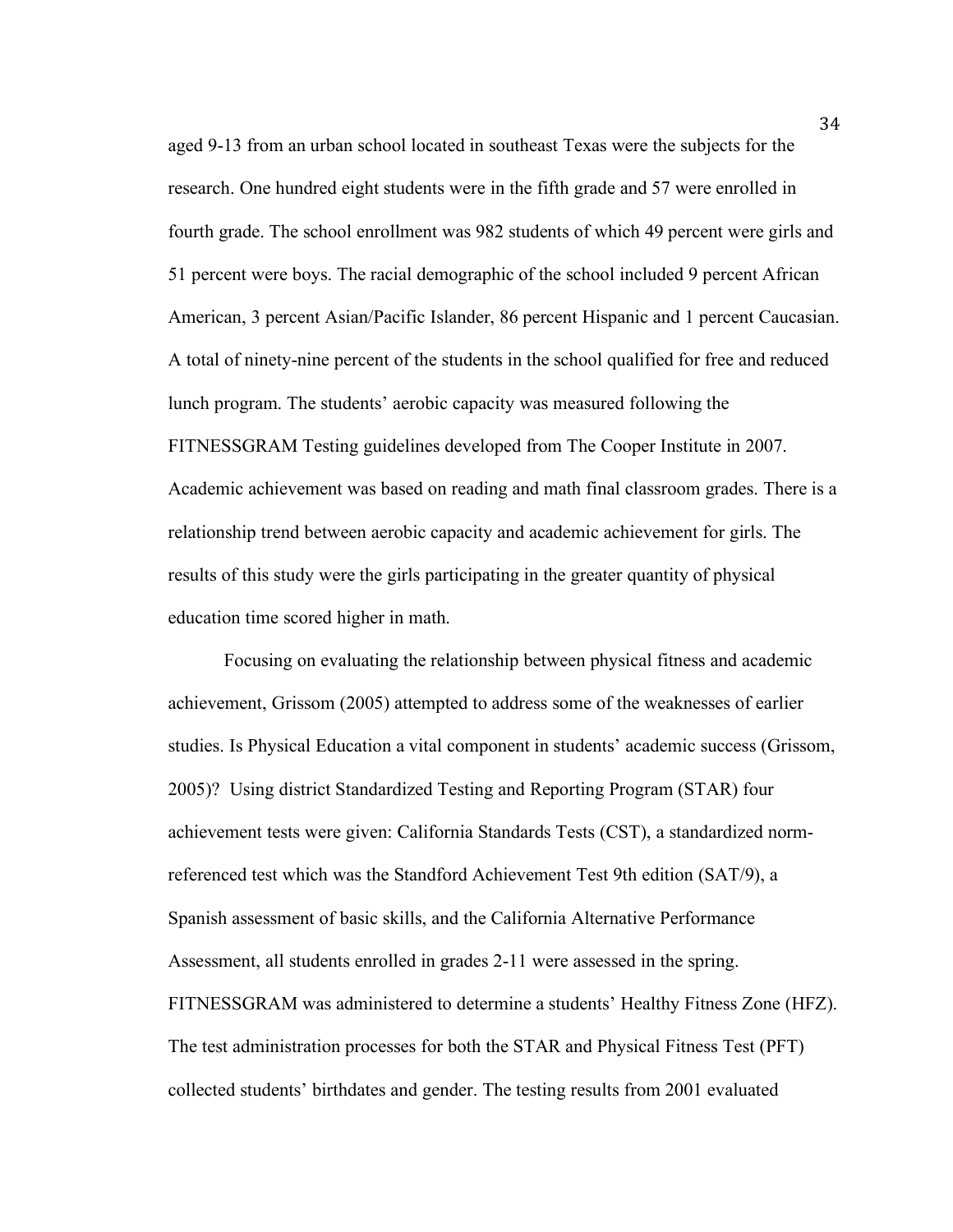634,112 students and in 2002, 884,715 students' data was evaluated. This study reported on the 2002 results because the sample size was larger. Using the academic test score on the SAT/9 for reading and math scores combined with the PFT score ranging from zero to six students had a matched file to analyze the relationship between academic performance and physical fitness levels. The average SAT/9 reading and math scores were calculated in normal curve equivalent units (NCE). The analyses revealed as overall PFT scores increased, mean achievement scores also increased. For example, students achieving zero fitness standards, the mean SAT/9 NCE score was 37 for reading and 42 for math. Students with six achieved fitness standards, the SAT/9 NCE mean scores equaled 52 for reading and 60 for math. There was a statistically significant positive linear relationship between fitness and achievement (Grissom, 2005). It was also observed that as PFT scores increased, the average achievement scores increased at a higher rate for females than males. The relationships were shown statistically and measured consistently. A consideration is that socioeconomic status (SES) was not mediated in this study and on average, higher SES is reflected in achievement.

Another study supporting previous literature reviews examined the influence of physical education in US elementary schools on direct measures of academic achievement in math and reading from kindergarten to fifth grade (Carlson, Fulton, Lee, Maynard, Brown, Kohl, & Dietz, 2008). In an analytic sample, data from the Early Childhood Longitudinal Study for the kindergarten class of 1998-1999 (ECLS-K) was analyzed. ECLS-K employed a multistage probability sample design to select the nationally representative sample (Carlson et al., 2008). In the baseline year, one hundred primary sampling units were geographic areas consisting of countries or groups of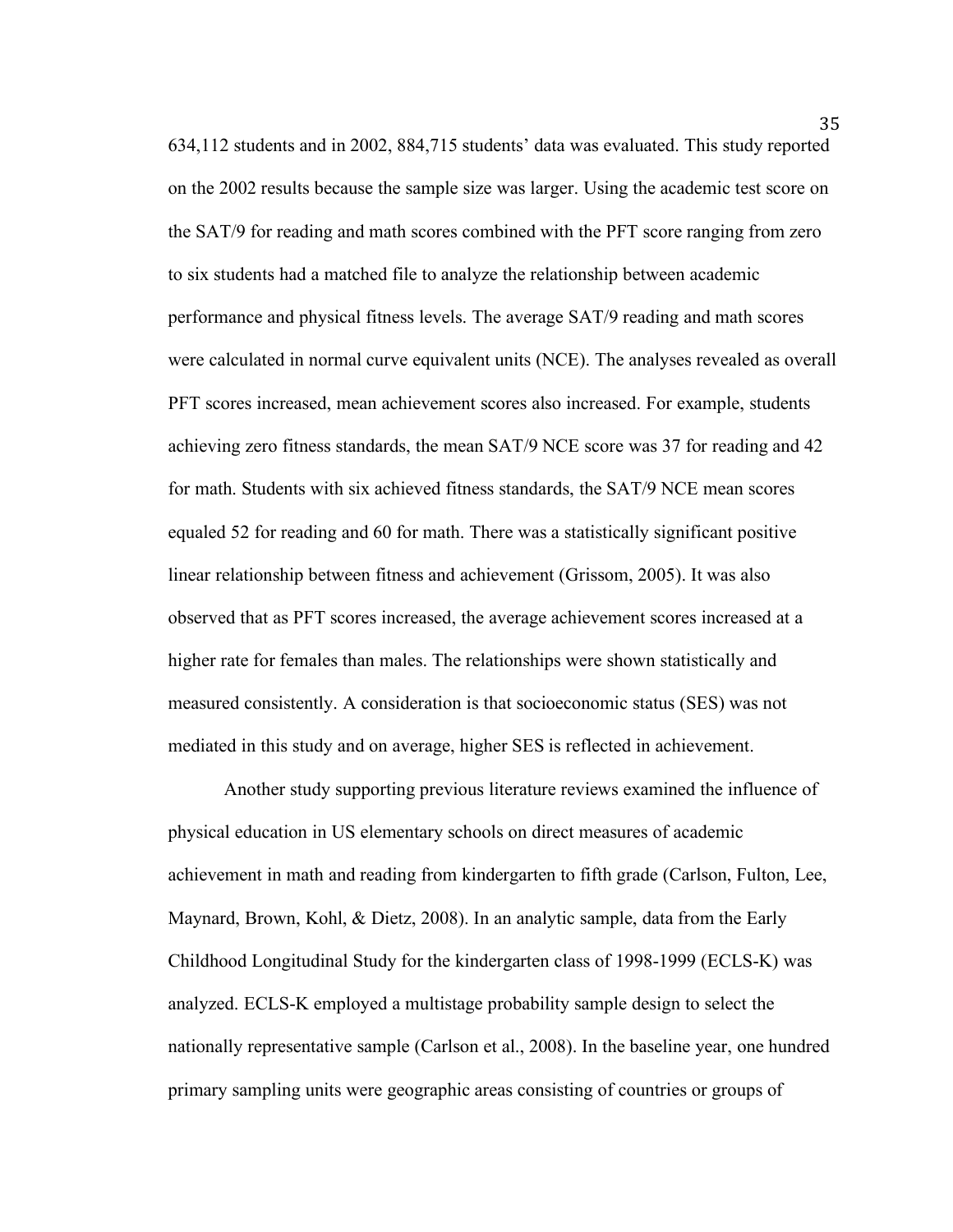countries. The second stage units were schools within the geographic areas and the third stage units were students within schools. The target number of students sampled at schools were twenty-four and the data was analyzed in the fall of kindergarten, spring of kindergarten and first grade, and the spring of third and fifth grade. Overall 9,796 students (51.1 percent of baseline) completed a portion of the direct child assessment at all five time points. Any students missing any information were excluded. Classroom teachers reported the number of times throughout the week and the minutes per day students participated in physical education (P.E.). The minutes of P.E. were estimated by multiplying the median frequency by median duration (Carlson et al., 2008). Academic achievement was measured from the data collected from math and reading tests administered to students. Data on control variables were collected during a telephone interview with a parent. Categories were constructed from family income and the child's race/ethnicity. The analytic sample was 52.1 percent girls and the majority of the sample was non-Hispanic white (69.2 percent). Consistently girls of all ages who categorically were in the low physical education group also scored lowest in math and reading. Kindergarten showed most significant difference. Fifth grade differences were only significant in reading. No real associations between physical education and reading and math for the male students were noted. Girls in the highest exposure to P.E. which was 70-300 minutes the lowest exposure 0-35 minutes per week exhibited a small academic benefit for math and reading (Carlson et al., 2008). On average they scored 2.4 points higher on the IRT reading scale and on average 1.5 points higher on the IRT math scale. This study examined P.E. in a nationally representative sample of kindergartners.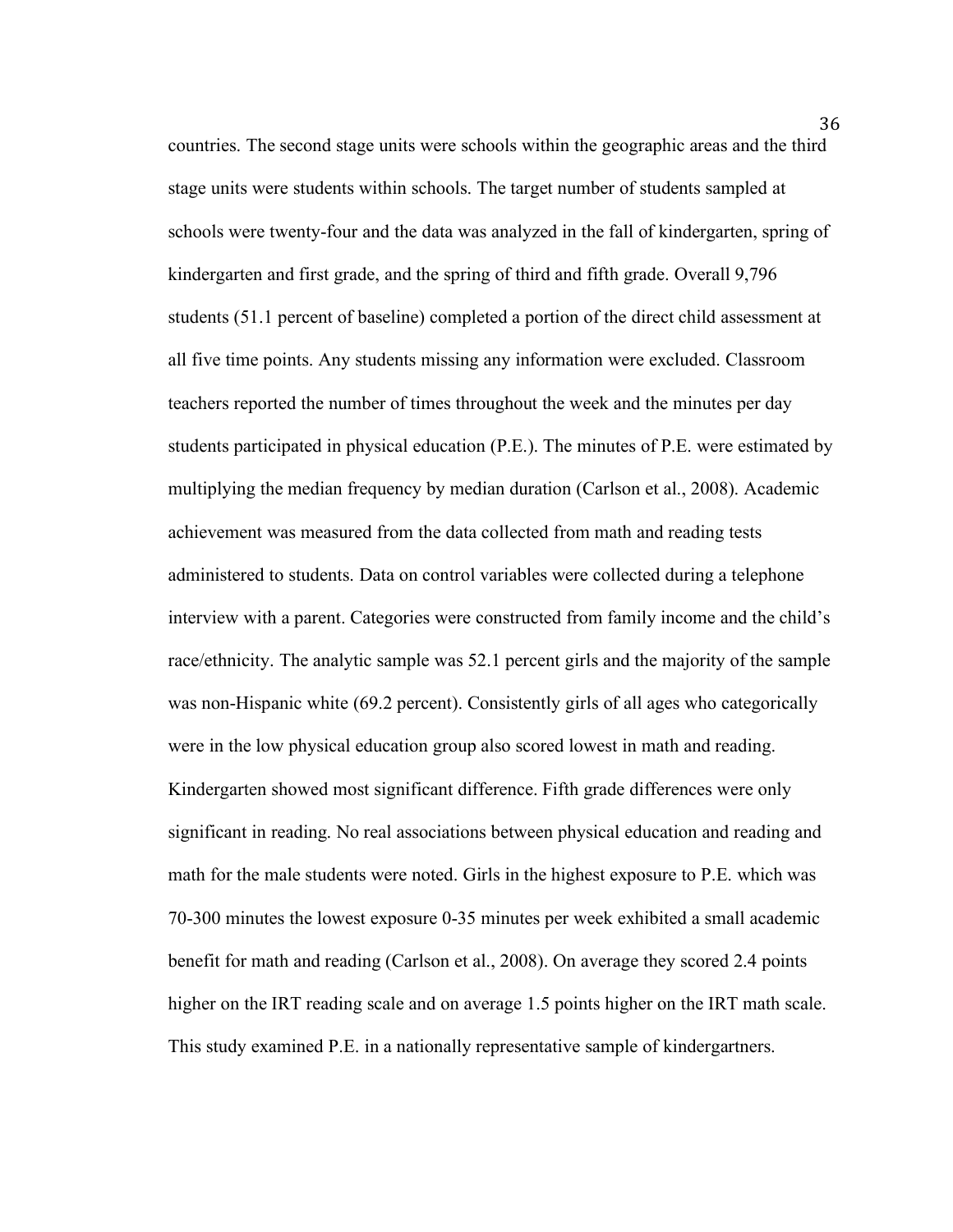The main purpose of the study by Hobbs (2014) was to evaluate whether students in 5th grade meeting the healthy fitness zone (HFZ) for aerobic capacity on the fall 2013 FITNESSGRAM Test scored higher on the math portion of the 2013 fall Measures of Academic Progress (MAP) test than students failing to reach the HFZ on the fall FITNESSGRAM test. Ninety-six fifth grade students in regular education from a public school in Greenville, South Carolina were chosen from convenience sampling (Hobbs, 2014). Meeting the HFZ for aerobic capacity measures were 79 students of the 96 participants. The data for participants in the study included gender and ethnicity. There were fifty-three male participants of which forty-one were Caucasian, seven African American, and five others. Forty-three female participants included twenty-eight Caucasian students, ten African American, and five others. Academic performance was determined by students' MAP Math RIT (Rasch Unit scale used to measure a student's level of achievement in a certain subject) score and aerobic capacity was determined by using the FITNESSGRAM 15-meter PACER test (Hobbs, 2014). All groups of students who met the HFZ had higher MAP scores. The average score for the students that met the HFZ was 226.9, while the average score for students not meeting HFZ for aerobic capacity was 218.4. The results of the subgroups followed the trends of this finding. The National Association for Sport and Physical Education suggested that 150 minutes of class time per week are needed for a quality physical education program. Mark Hobbs "strongly recommends that school districts allocate sufficient funds, resources, personnel, and facilities in order to provide students with quality physical education at the elementary level" (Hobbs, 2014, p. 38).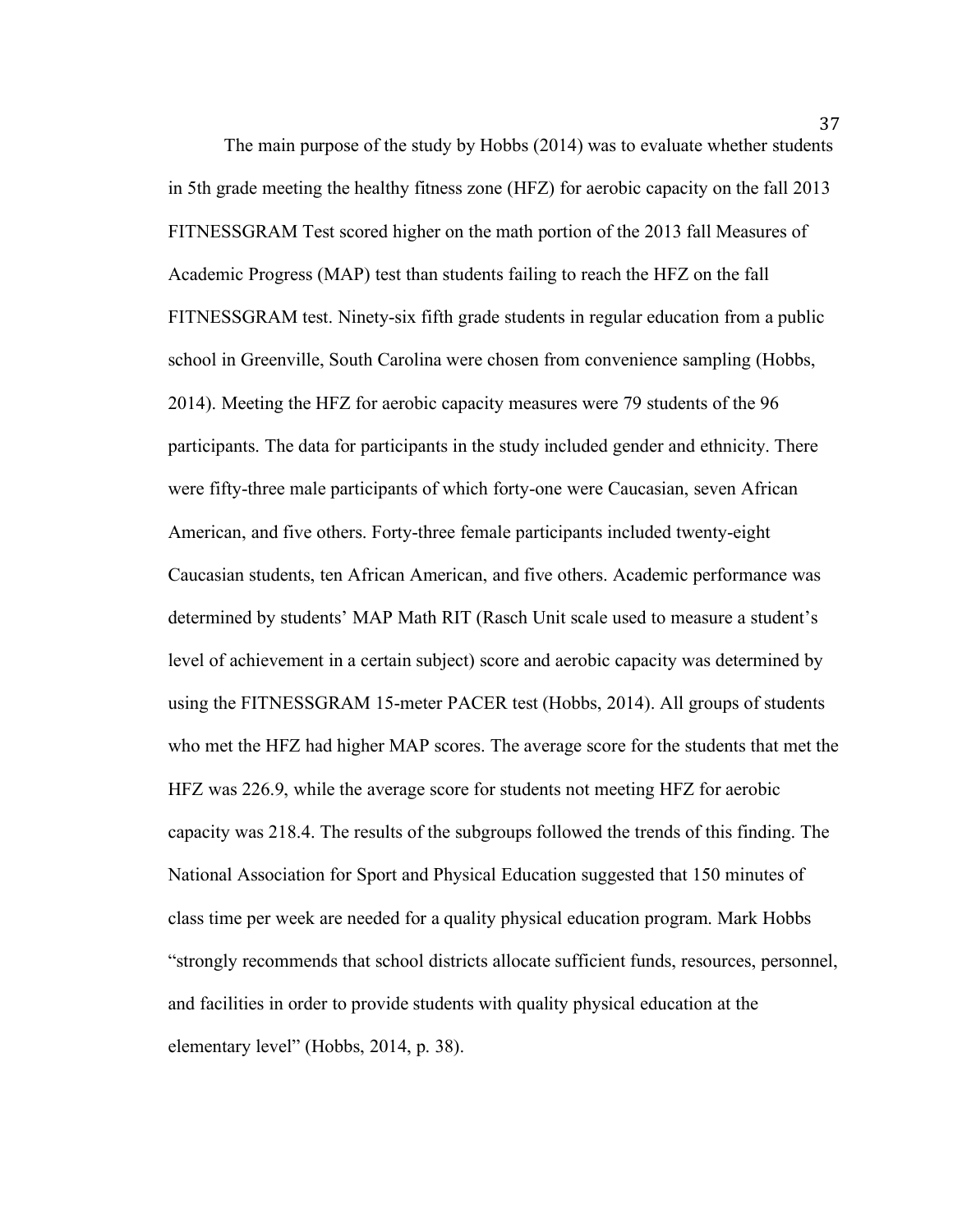Chomitz et al. (2009) designed their research to determine relationships between physical fitness and academic achievement in diverse, urban public-school children. Examining the relationship between standardized requirements for both fitness and academic achievement and adjusting for important demographic variables known to influence academic achievement using a large cohort of diverse urban students from fourth to eighth grade motivated their research design (Chomitz et al., 2009). Can the level of physical fitness be directly linked to students' academic performance on a standardized achievement test (Chomitz et al., 2009)?

Chomitz et al. (2009) assessed a large sample size of 2,127 students' grades in fourth grade through eighth during the 2004-2005 school year in the Cambridge Public School Department, a final sample size of 1,841 students were included in the results. FITNESSGRAM data was used along with BMI (body mass index), ethnicity, gender, grade, and socioeconomic status based off of school lunch enrollment. Sixty-five percent of the students were non-white and 45 percent were of low income households. Of the sample, 39.3 percent of the students were overweight. On average, students passed 3.6 fitness tests and 72 percent and 89 percent of students passed the math and English tests (Chomitz et al., 2009). The results of the research supported positive relationships between fitness and math and English academic achievement. This study showed a correlation between fitness and math achievement (Chomitz et al., 2009). The more fitness tests passed, the higher the academic scores were for students in both math and English. For example, in math a student who passed zero fitness tests had an average MCAS (Massachusetts Comprehensive Assessment System) score of 30. When passing five fitness tests, the percent passed on the math MCAS was 80. The question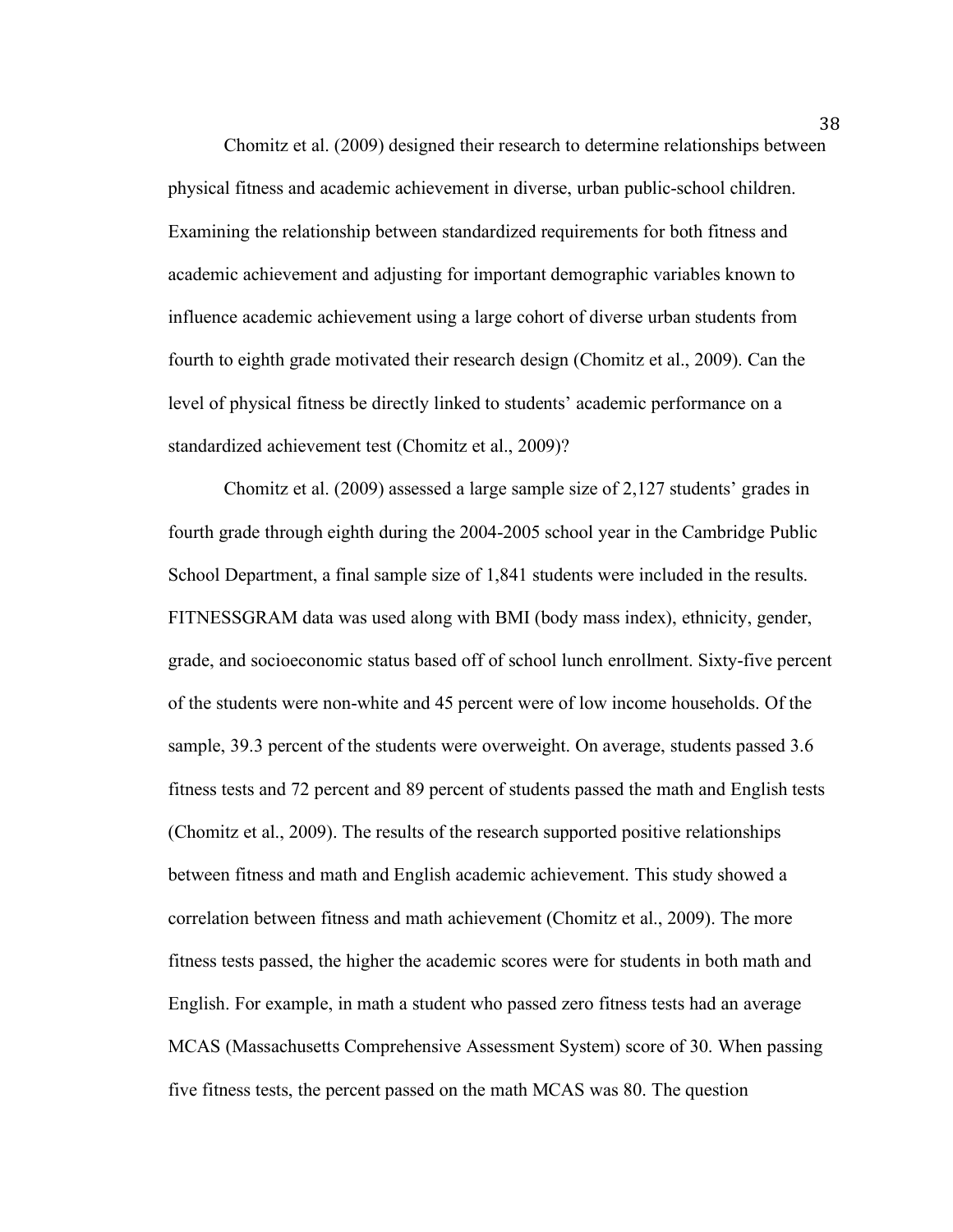unanswered is why students who are more fit performed better on their standardized assessments. It may reflect better overall health including both physical and mental. The findings cannot be ignored by our current educational system.

#### **Increasing Physical Activity**

Budget cuts and programming alterations inspired from standardized testing has altered the time accessible to schedules for physical activity within the school day. Researchers have invested time into implementation of curriculums and programs to analyze what strategies are or are not working for teachers, students, and families. Not all students have access to physical activity outside of school due to socioeconomic challenges. The literature review in this section will reflect studies using new curriculum, grants, and intervention techniques to look at relationships between physical activity and academic outcomes.

### **Policies and Programming Strategies**

Loukaitou-Sideris (2015) completed an evaluation of the effectiveness of the Sound Body Sound Mind Foundation (SBSM) curriculum. As a Los Angeles nonprofit, the SBSM introduced a special P.E. curriculum into five inner city Los Angeles schools with the goal of determining its effectiveness of fitness among the participating students. Can the SBSM curriculum increase the quality of children's physical activity or fitness (Sideris, 2015)? Between January and April 2013, five inner city Los Angeles schools were chosen as participants. Three hundred sixteen female students and three hundred fourteen male students participated in the age ranges of seventh to tenth grade. The demographics of the subjects were as follows: 77 percent Latino, 13.5 percent Asian American (Korean-American), 3.1 percent African American, and 2 percent white.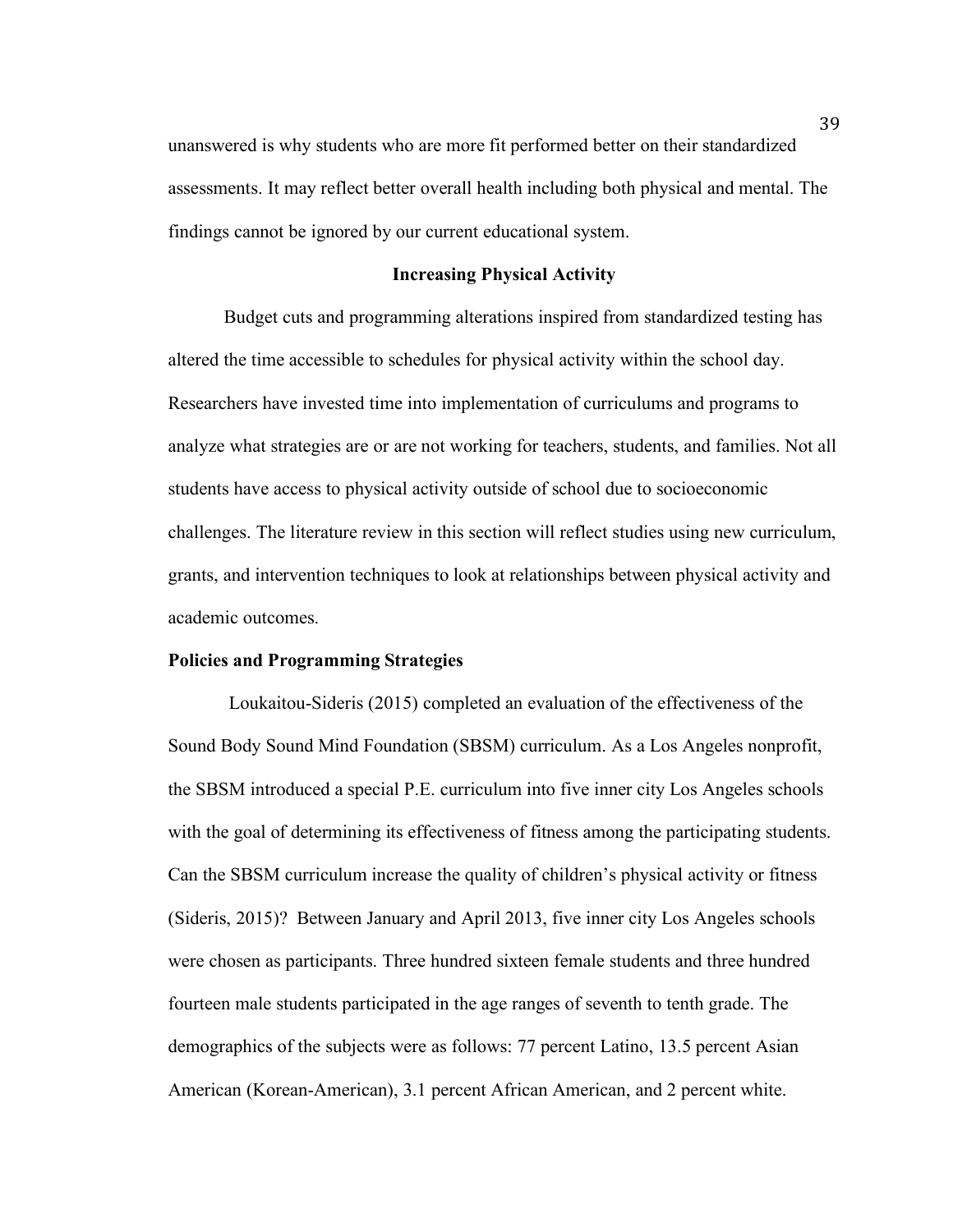Students were chosen to participate if they were attending Physical Education class from any of the eight teachers who were trained in the SBSM curriculum and going to administer it in class.

Participating students and their parents and teachers were asked to respond to pretest and posttest questionnaires. This included a 17-item pretest survey and a 26-item posttest survey. The goal of the surveys was to gather information on perceptions and confidence levels towards P.E., fitness, and exercise. Parents received a written survey and teachers completed a face-to-face interview.

Receiving a total of 640 pretest and 584 posttest student surveys back, the study generated a total of 389 participants with matched pre/posttests and FITNESSGRAM tests (Loukaitou-Sideris, 2015). The eight participating teachers interviewed were diverse by both gender and race. Five of the teachers were male and three females; three teachers identified as Latinos, two African American, two Asian American, and one Caucasian. The range was 5 to 28 years of teaching experience. All eight teachers had positive perceptions about the curriculum but expected challenges such as students' lack of motivation or interest, too short of class periods, or lack of space for equipment. All teachers assessed the curriculum as "highly effective" (Loukaitou-Sideris, 2015, p.172). Participation was noted as higher as they saw all students able to participate and have opportunities to do the various exercises.

Moreover, the parent perspective was that physical activity is highly important for their child. Most parents found that the amount of physical education their child is receiving at school is the right amount. When asked about the SBSM curriculum 58.5 percent of the parents did not see a change in his or her child's fitness. The student report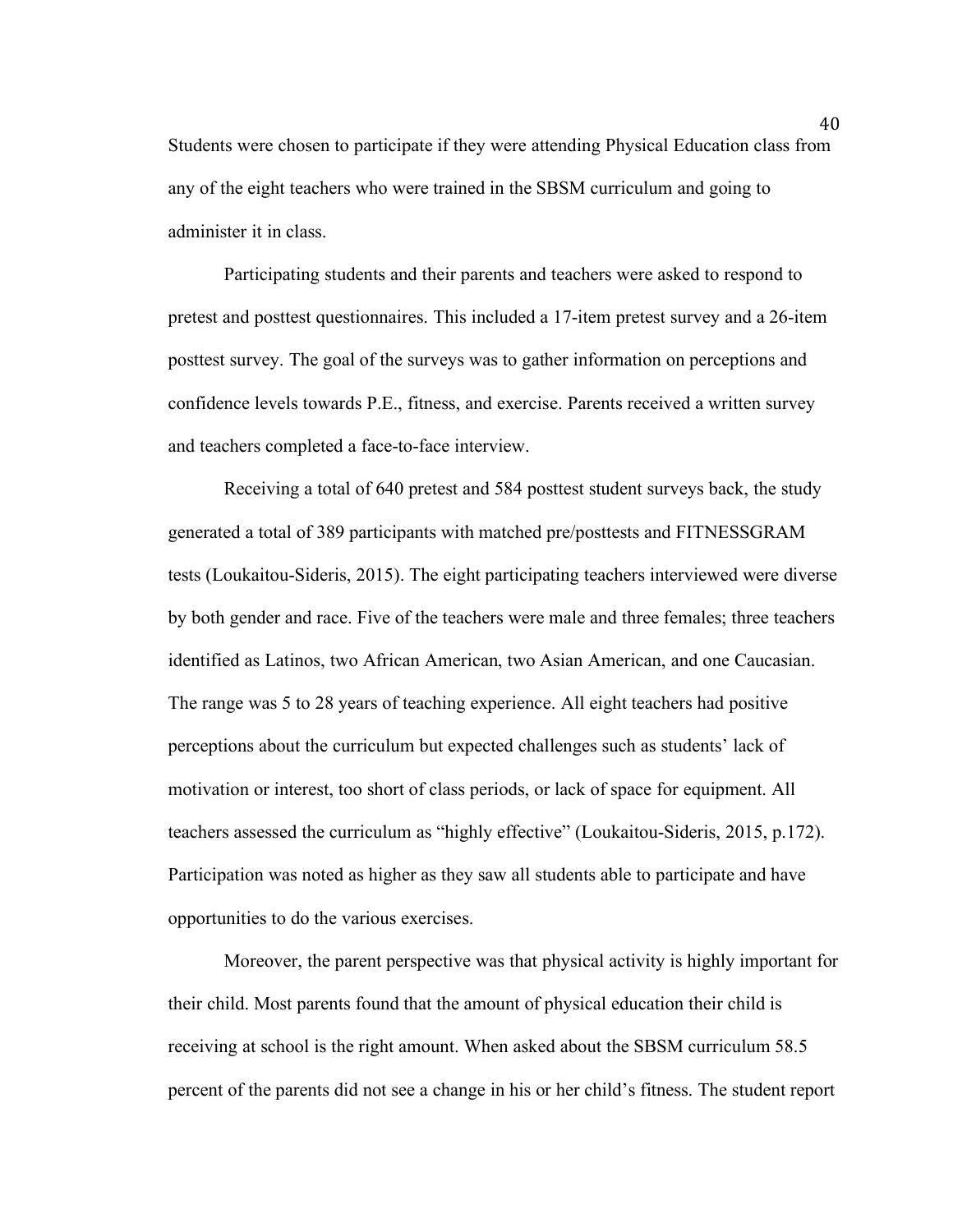indicated that 49.4 percent enjoyed P.E. a lot during the pre-curriculum survey and this percentage increased to 55.3 percent in the post-curriculum survey (Loukaitou-Sideris, 2015). In the post-test survey, 57 percent of the students reported being more knowledgeable about fitness after learning through the SBSM curriculum tool. The data from FITNESSGRAM testing showed a 20.4 percent increase on the PACER after the curriculum. The most significant area of physical fitness growth was in curl-ups. In the pretest, the average was 40.2 and in the post that increased to 58.3, which is a 45 percent change (Loukaitou-Sideris, 2015, p.174). After the completion of the SBSM curriculum, 60.7 percent of participating seventh-graders and 61.2 percent of participating ninthgraders at the five schools passed the FITNESSGRAM test, which compared to the state statistics was above the 55 percent of seventh-graders and 59.4 percent of ninth-graders statewide p.175. Further research is needed to measure the effectiveness of the intervention of the SBSM curriculum, more testing-points need to be assessed throughout implementation in order for the data to be strengthened. The SBSM curriculum's objective effected both students' mind and body.

Another tool tested was the Fit and Vaardig op School (F&V), which is an active academic intervention. A series of lessons is used with embedded physical exercise when teaching math and language in Dutch elementary schools. The purpose of the study was to further investigate the effects of the F&V program on the reading, spelling, and math performance of children (Mullender-Wijnsma et al., 2016). Five elementary school boards in the northern Netherlands of 46 schools found twelve of the 46 to agree to participate and use the intervention. Requirements to be included were chosen schools had to be mainstream schools, and only second and third grade classes were eligible to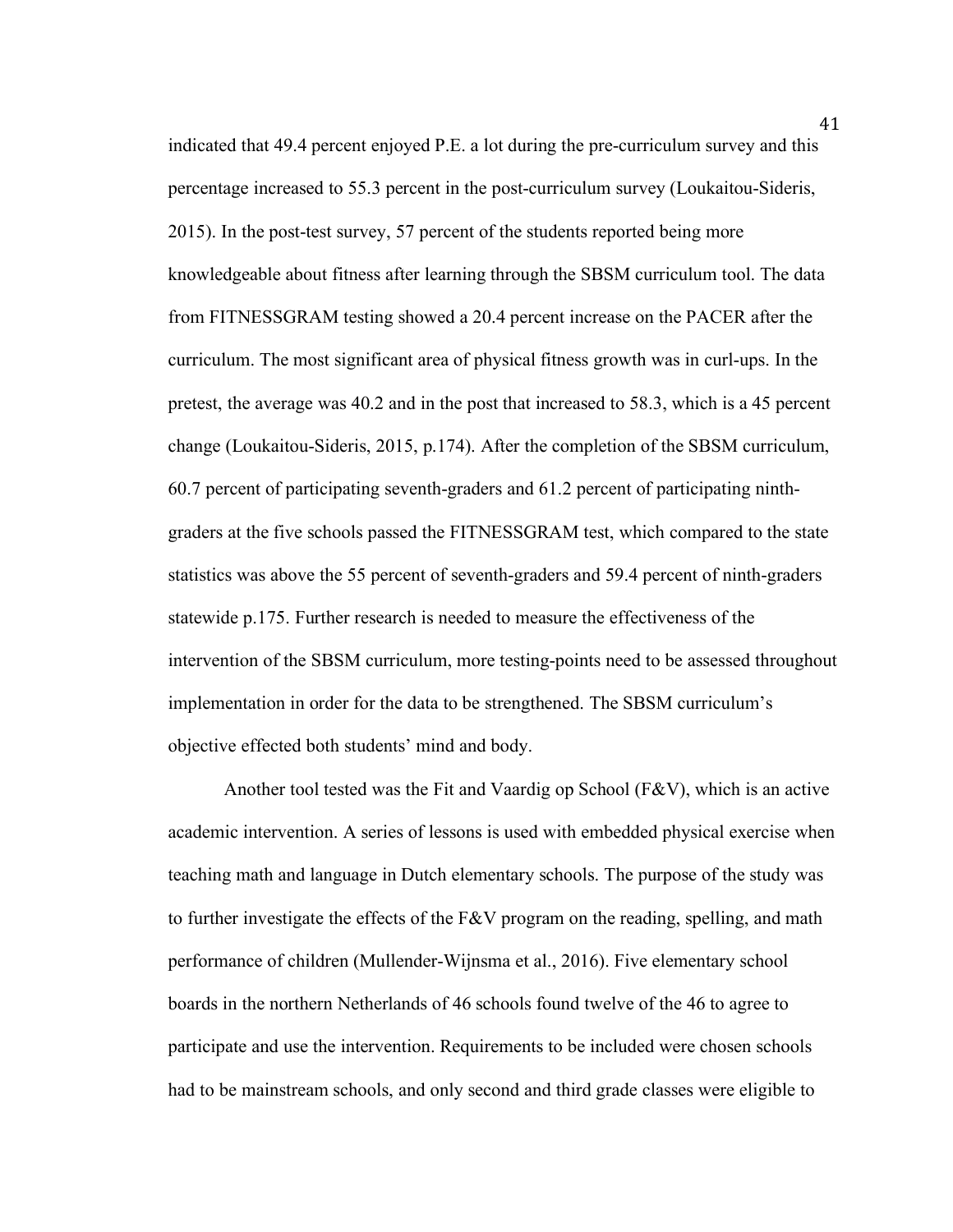participate. Randomly assigned to the intervention were both the second and third grade classes (249 students) group, or the control group of 250 students. The average age of the 499 participating children was 8.1 adding or taking away 0.7 years. The randomization was done by the Netherlands Central Plan Bureau for Economic Policy (Mullender-Wijnsma et al., 2016). Participating schools had to have written consent from principals. Parents were given the option to withdraw their permission for their child to participate.

After one year of implementing the program, there was no significant effect on reading scores. The results of the spelling test showed significant effect on scores after the second year of using the intervention and that was the same with math scores. After two intervention years, four months more learning gains were made by the intervention group compared with the control group. This intervention shows effects of direct integration of physical activity into lessons.

In a study to determine if standardized math test scores improve by administering different types of exercise during math instruction, Mead, Scibora, Gardner, and Dun (2016) asked the question: Do stability balls have an effect on student academic performance? EXPO Elementary in St. Paul, MN is in an urban location and was chosen because of its diversity. EXPO was provided the funding to get exercise equipment for students to use during math instruction. Parental consent and child assent was collected. Using three sixth grade math classes, students were assigned intervention sections at random. In the sample size of classes there were no students with special needs. One class used stability balls, one class use activity breaks, and one class was sedentary. To measure the academic progress this study used the fall Minnesota Academic Progress (MAP) assessment and the spring Minnesota Comprehensive Assessment (MCA) tool.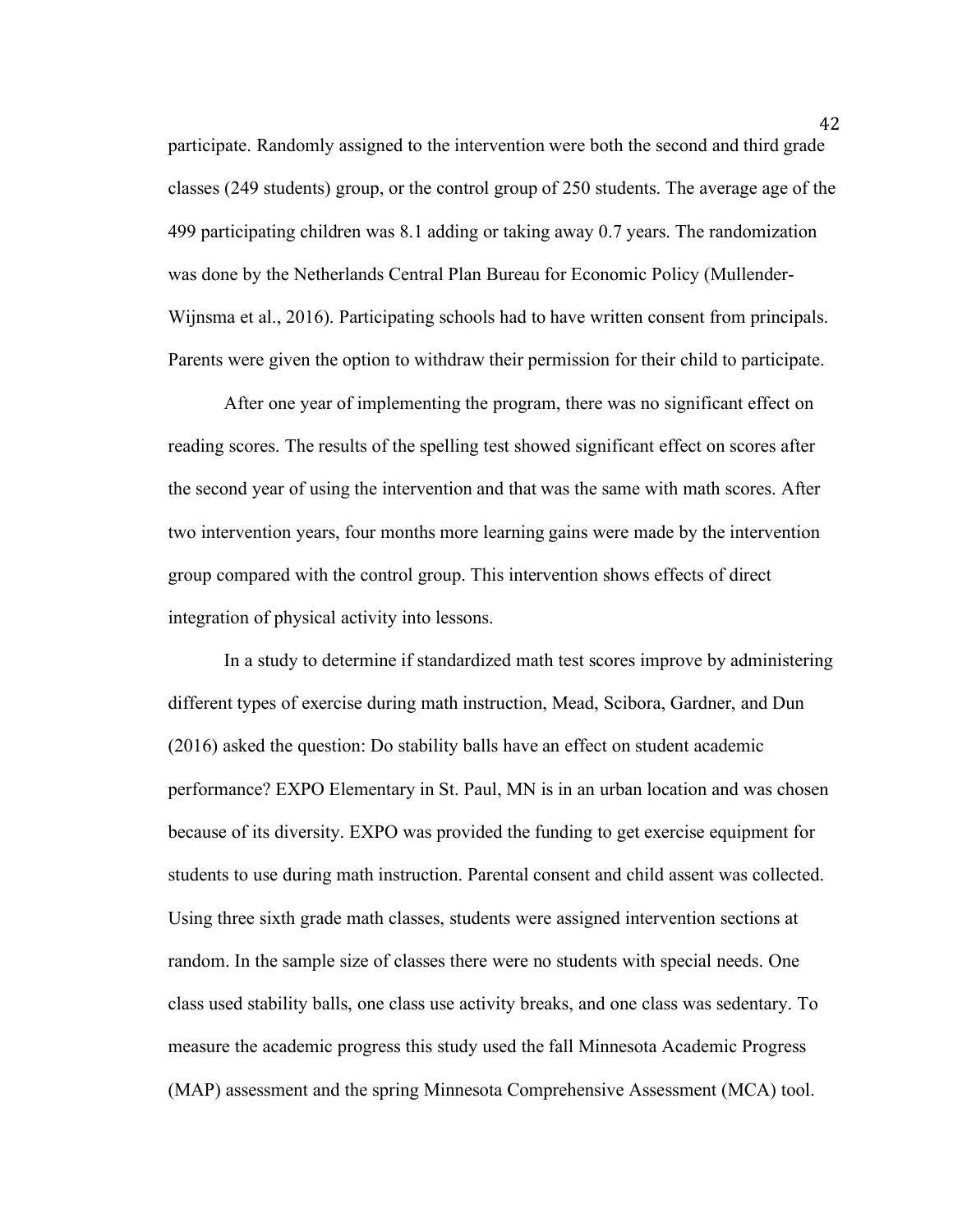In one of the math classes, a five minutes activity break was used immediately following the math message, which came before the math lesson. Right before students went off to independent work time at their seats another activity break was implemented. Five minutes was chosen off of research indicating that children should be active for five to ten minutes following a 60-min period of inactivity (Mead, Scibora, Gardner, & Dun, 2016). In the stability ball section, the teacher took all of the chairs and replaced them with appropriate-sized stability balls so that all students would sit on a ball with a straight back, bent knees and hips at 90 degrees, and feet flat on the floor. No other physical activity was used in class. In the sedentary section, the teacher taught without any physical activity used at any time during the math instructional period. In order to determine effectiveness of the interventions on standardized math test scores, a one-way ANOVA was used based off of pretest and posttest data using MAP and MCA scores. Among the three classes the fall MAP scores, or the pretest, did not result in any significant score differences. The posttest showed that the class that using stability balls when compared to the sedentary class had a difference between one another and this was 11.6 to 5.5. The section with stability balls also had higher results when compared to the class receiving activity breaks: 11.6 to 8.4). "Short physical activity breaks during class time were not effective in improving math scores but continuous low intensity posturing and positioning activities in the classroom using a stability ball were effective" (Mead, Scibora, Gardner, & Dun, 2016, p. 444). This study had strength from the use of state standardized achievement tests as well as common curriculum and teacher experience. An interesting note is that the class getting activity breaks did not show the highest gain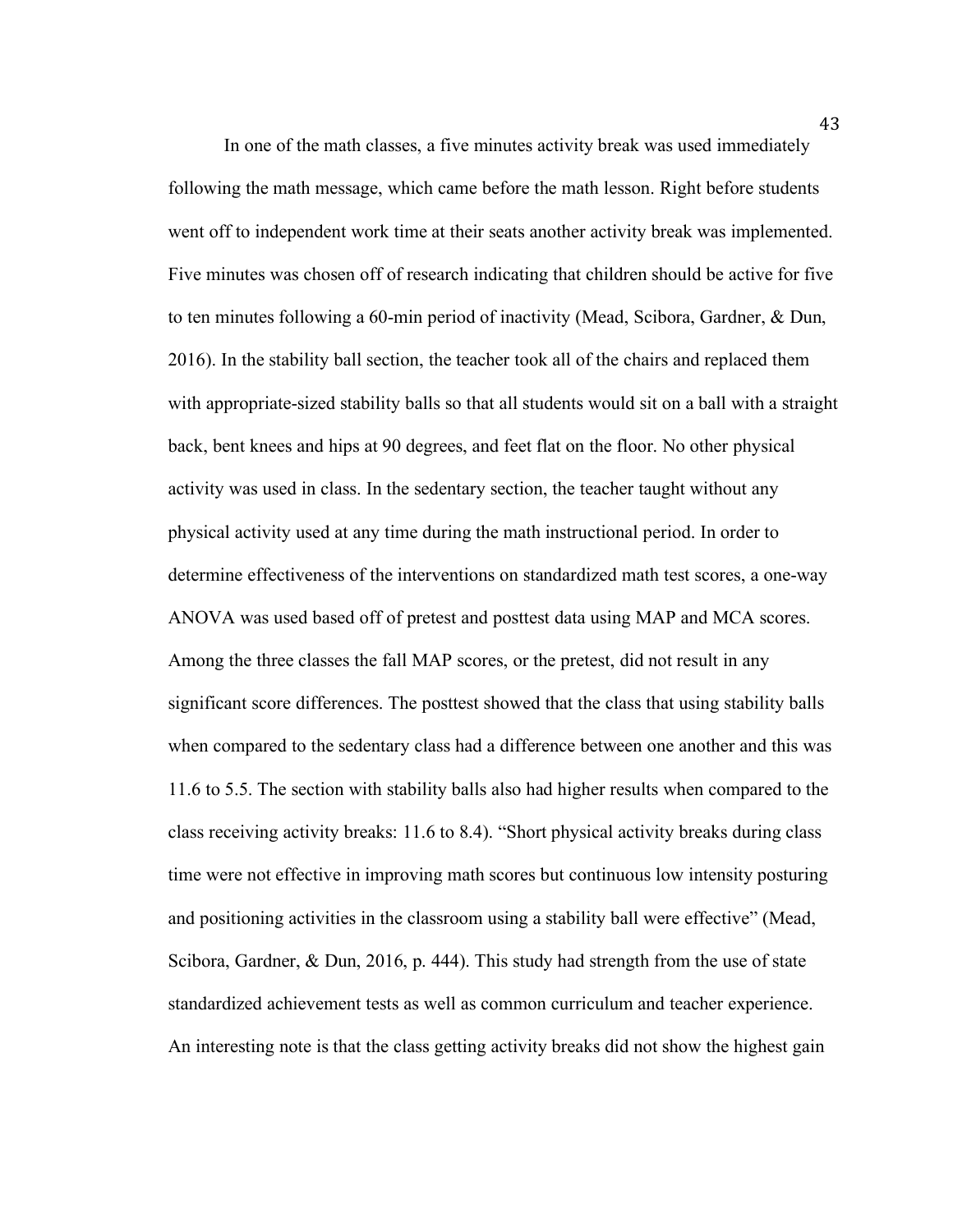of achievement; however, students did have a higher gain than the sedentary class even though they lost ten minutes of instruction every day due to the activity breaks.

**Limitations and barriers.** Adkins, Bice, Bartee, and Heelan (2015) had the goal of identifying specific instructional constructs that limit movement time. In the study, physical education and physical activity were both defined. The objectives of the two are different. Physical activity is defined as "any bodily movement produced by skeletal muscles that results in energy expenditure" (Adkins et al., 2015, p.175). Physical education classes have the purpose of providing instruction for activities related to the state and national standards. In a physical education class, the rigor of movement and intensity is not always the daily objective. Three low socioeconomic Title I elementary schools, defined as having a school population with a poverty level determined by free and reduced-price meal counts at or above 40 percent, were selected as Mission Possible Implementation sites (Adkins et al., 2015). This decision was based off of prior research showing correlation between obesity and low-income families. Three teachers were hired to instruct the Physical Activity classes. These instructors were concluding their college courses. The school administrators and teachers creatively made time from their existing curriculum to create a twenty to twenty-five-minute physical activity class on days P.E. was not offered. Classroom management and student transition time had to be adjusted. With the adjustments, the movement time increased from 43.42 percent in week 1 to 68.62 percent in week 2. Physical activity instructors were easily able to teach lessons and educators found the inclusion of physical activity classes to be engaging to students providing increased movement for students each week.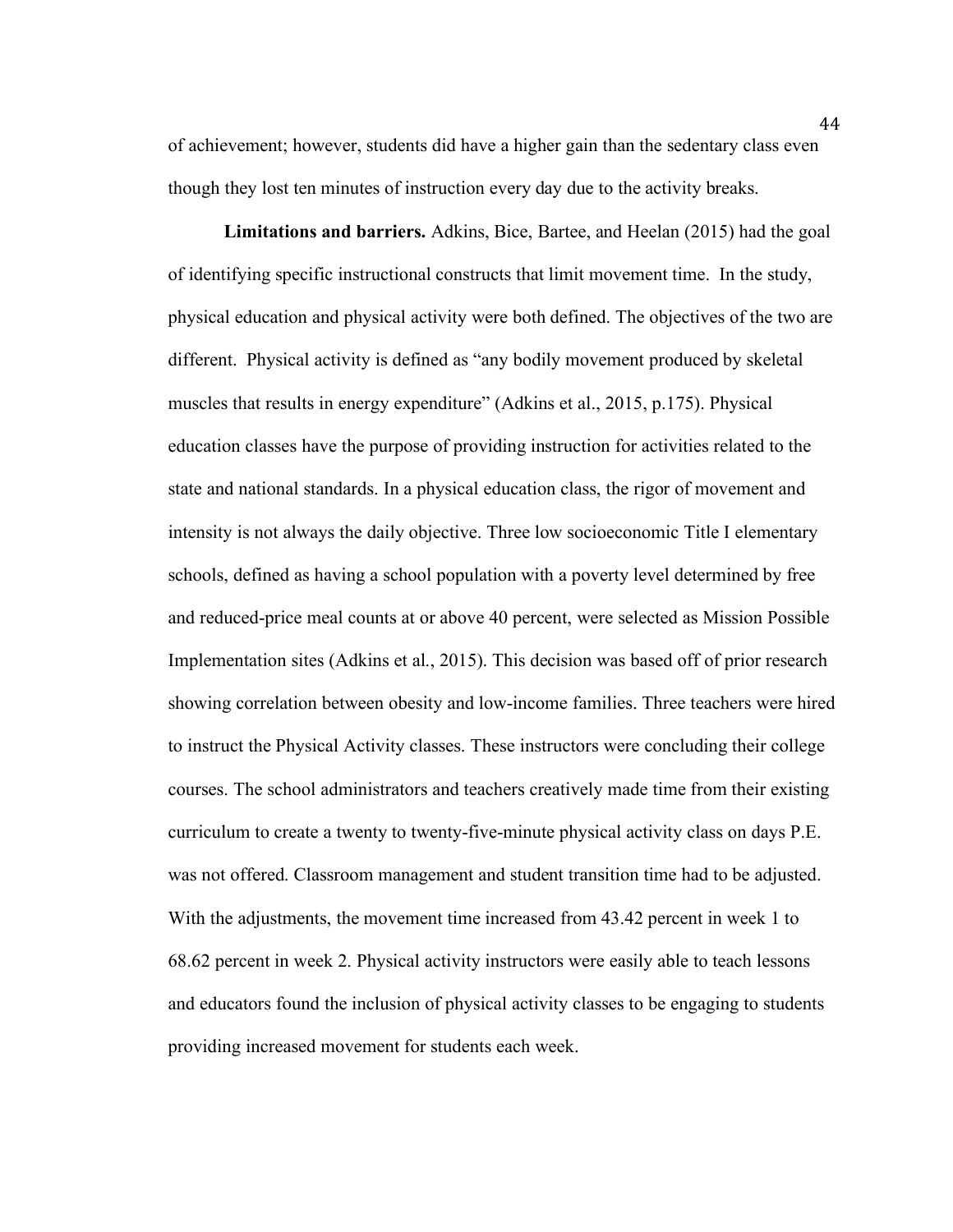Challenges with implementing Mission Possible centered around organizing activities and the communication between the P.E. teacher and physical activity (P.A.) instructor due to limited time and scheduling. These studies support a need for students, especially less privileged, to obtain increased amounts of movement at sustained higher intensity level throughout the school week to impact academic achievement. The literature reviewed show examples of successful interventions and programs. Investing in any population of learners in any public or private school for any amount of time will reveal the prominent barriers students, teachers, and the greater educational system face in having enough resources, time, and the programming that is going to be sustainable for our students' needs. The conclusion of the research so far is providing facts that physical activity has a positive impact on student achievement and the child both developmentally and cognitively. Further research implies that students of less socioeconomic advantage do not have the access to the same opportunities of movement as do their peers of a different socioeconomic standing. "In the United States, childhood obesity rates have more than tripled since 1980" (Loukaitou-Sideris, 2015, p.169). Referencing their research again, another finding from their study was how a contributor to childhood obesity stems from a demographic of U.S. children having limited access to free and safe space for physical activity outside of school. "For example, the city of Los Angeles has only 6.2 acres of parks per 1000 residents (Trust for Public Land, 2010), and this amount is much smaller in the high-density inner-city neighborhoods" as noted in the Trust for Public Land (2010) (as cited in Loukaitou-Sideris, 2015). On top of the logistics of land being a barrier, many of the few green spaces in urban areas are unsafe or spaces controlled by gangs. Physical education (P.E.) classes are often the only opportunity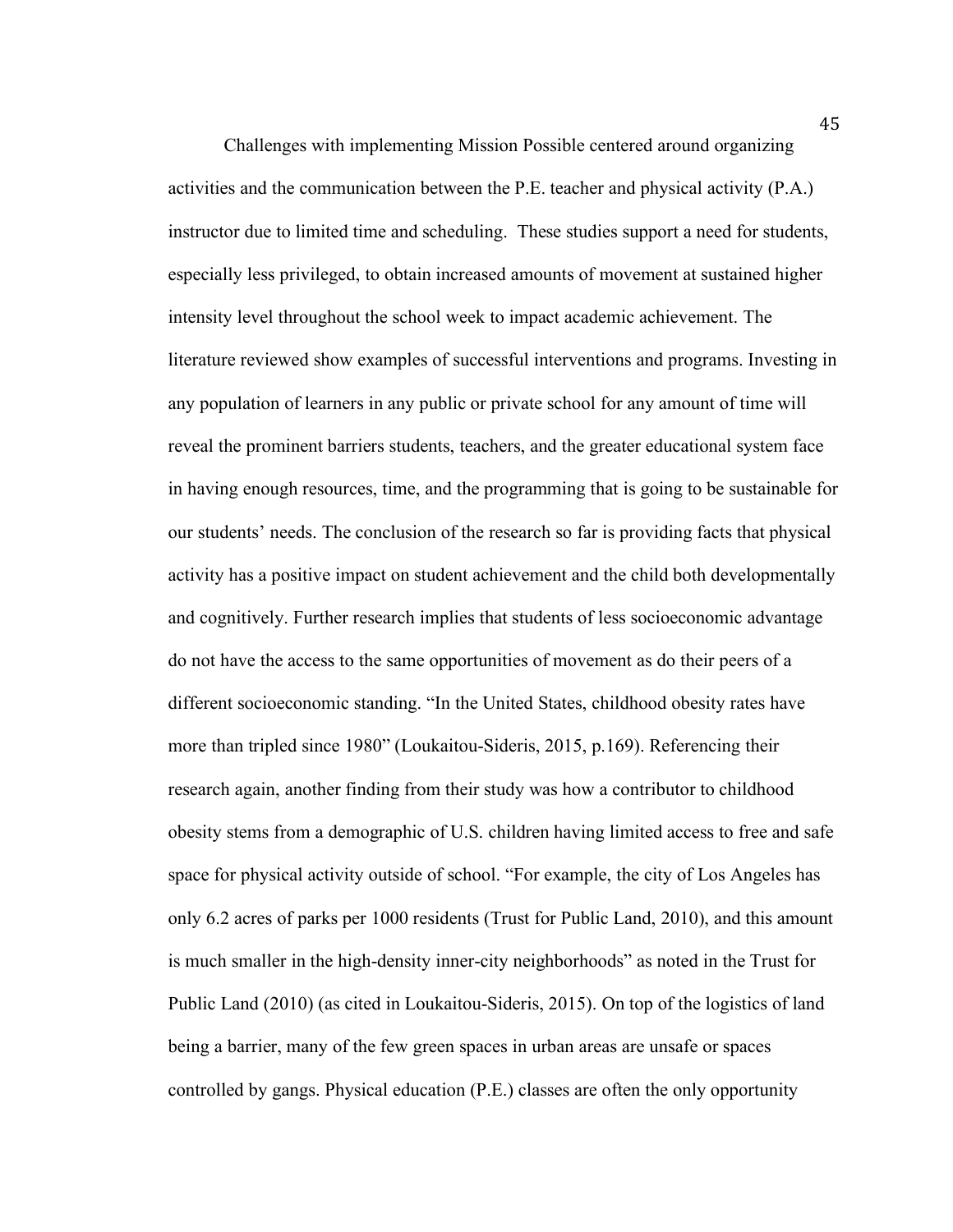inner-city youth have to engage in physical activity. This study shows that it is important that teachers have the necessary training and time provided so a program is consistently implemented in order to see a direct impact.

Furthermore, there is association among socioeconomic status, physical fitness, and academic performance. Greef et al. (2014) hypothesized that socioeconomically disadvantaged children have lower fitness levels compared to children without a social disadvantage. Cardiovascular fitness has been found to positively relate to both reading and math skills. There is evidence that "...exercise increases concentrations of the brainderived neurotrophic factor, which stimulates learning and memory" (Greef et al., 2014, p.854). Budget cuts and pressure to perform well on standardized tests has made P.E. an afterthought or arguably not even an option for many school administrators. Examining the differences between socially disadvantaged children and non-socially disadvantaged children on physical fitness and academic performance was an objective of the study (Greef et al., 2014). Wondering if socially disadvantaged children have lower fitness levels? How does fitness correlate to academic performance? Does fitness and achievement correlate when looking at socially disadvantaged children and their learning progress? In an attempt to answer these questions, 544 second and third grade children were selected from sixteen schools across the Northern Netherlands. Students were selected if they were healthy and not suffering from any physical illness or injury at the time of testing. Two hundred eight-six girls and two hundred fifty-eight boys participated. The students averaged 51percent second graders and 49 percent of third graders and economic advantage was determined by the education of the primary caretaker.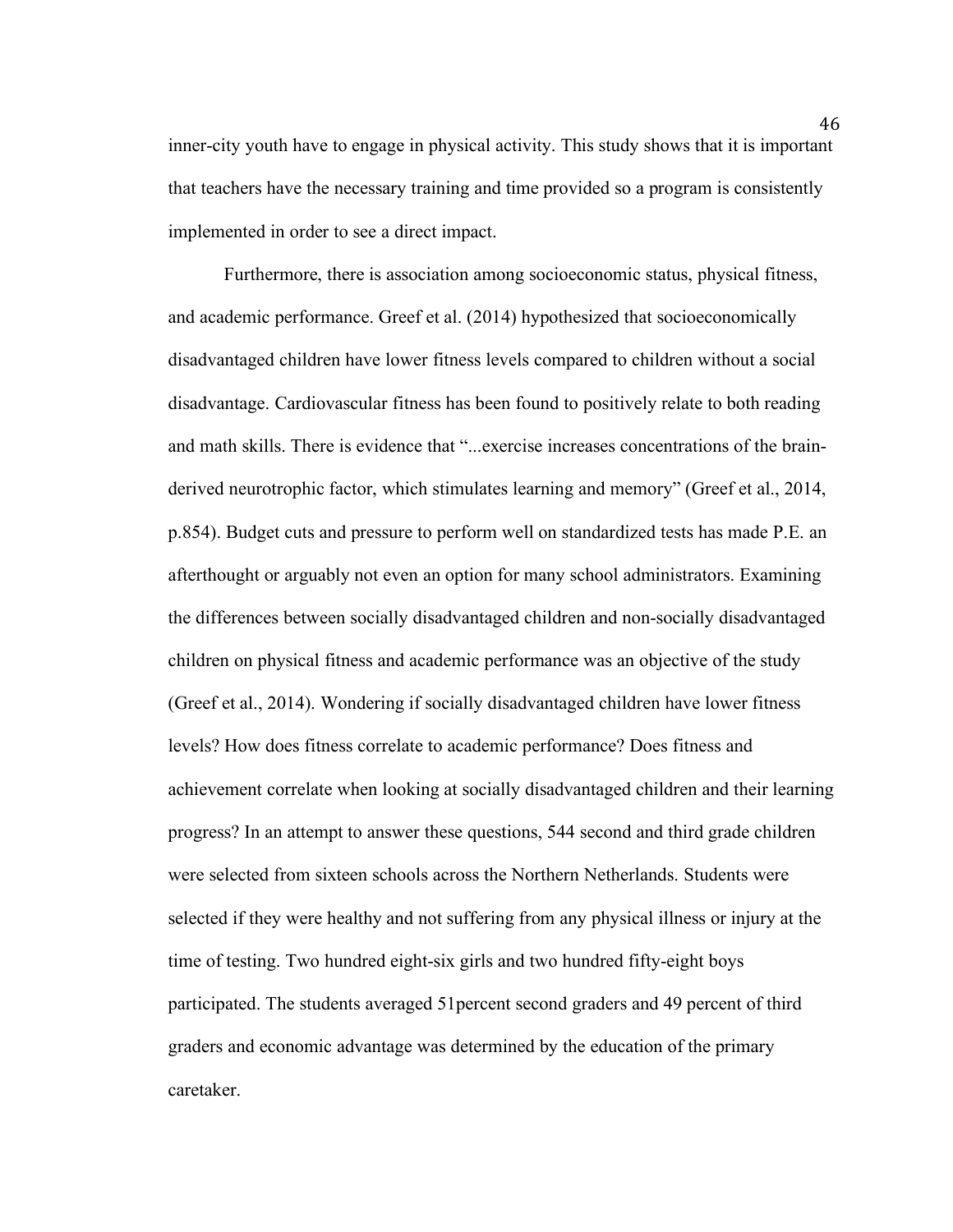Socially disadvantaged children scored lower on all domains of academic performance in comparison to non-socially disadvantaged children (Greef et al., 2014). For physical fitness, there were no prominent differences found. An association with total-cardiovascular fitness and its influence on mathematics and spelling, but not with reading was discovered. Improving cardiovascular fitness improved math. An outcome of the research shows that socially disadvantaged children have comparable physical fitness but are still behind in academic performance compared with non-socially disadvantaged children at the same school (Greef et al., 2014). The statistical control for the effects on school and class level strengthened the analysis of the data. Using a multilevel analysis showed possible trends and supported that certain students are at a disadvantage and it was not age related.

The Childhood Fitness and Academic Performance (Hobbs, 2014) results showed an impact with race. The average math MAP score for African American students who met the HFZ for aerobic capacity was 219.7 while the average score for African American student that did not meet the HFZ was 207.6 (Hobbs, 2014). This was a difference of 12.1 points, which was the largest difference between met and unmet among the subgroups in the study, which is telling of physical movement being particularly impactful with the African American student population. It is these exact subgroups who are having less and less of an opportunity to access physical activity in any capacity.

It is imperative that teachers are gleaning the researched benefits to implementing more physical activity into the academic day. As funding is less and stress on test scores increase, the educators are going to need to be the advocates for our disadvantaged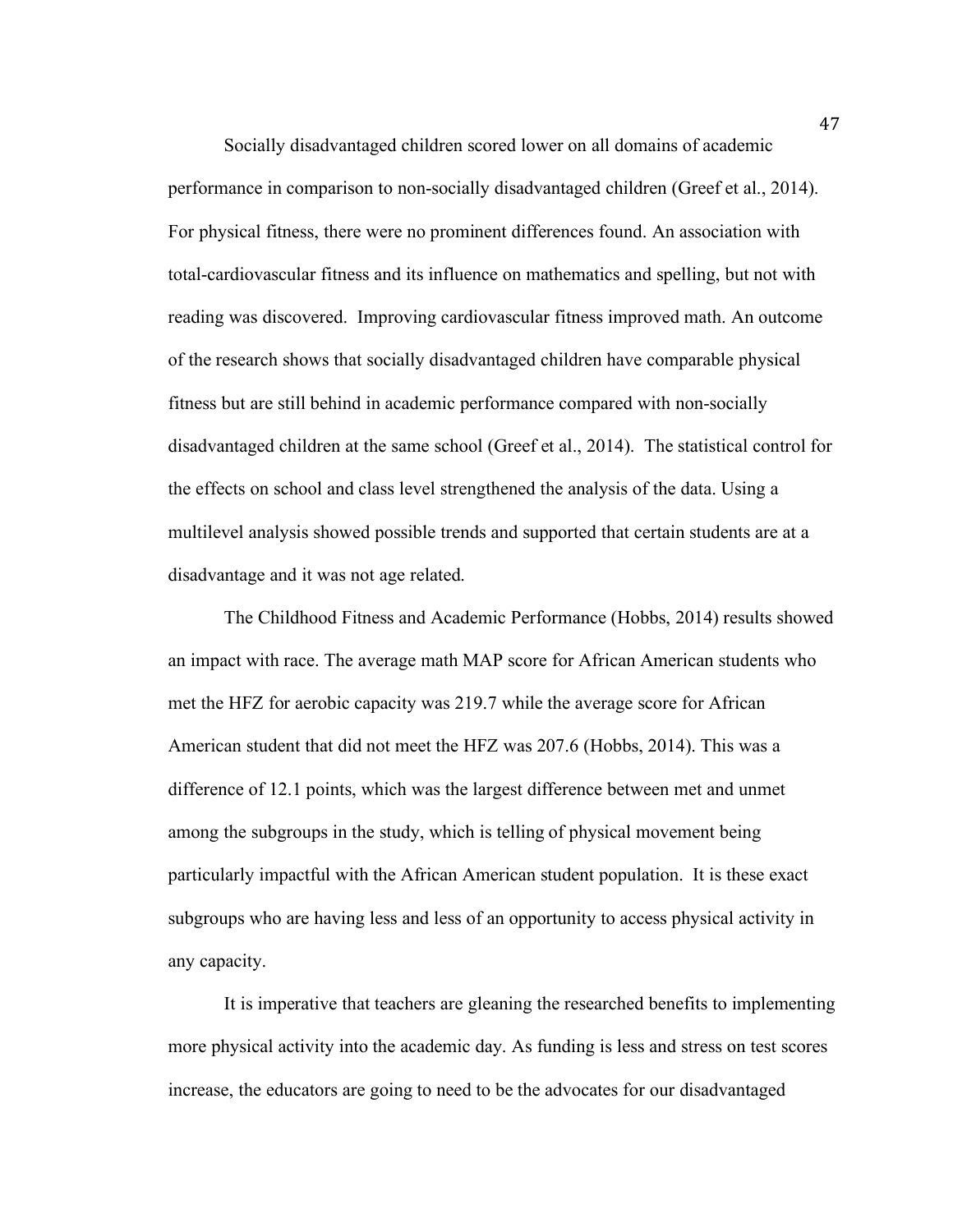students and schools. "Schools have one of the most promising opportunities to address the global issue of physical inactivity in youth directly" (Benes, Finn, Sullivan, & Yan, 2016, p.112). Some challenges educators communicated is having the exposure to knowing how best to use movement in the classroom in addition to planning for it and getting students on board. Research by Benes, Finn, Sullivan, and Yan (2016) sought answers to the question: How does teacher perception affect the integration of movement in classrooms? Students with less access to physical activity do not possess the natural desire or passion for movement. Meaningful change for students will not likely occur until the research, materials, and professional development are available and valued for educators (Benes, Finn, Sullivan, & Yan, 2016). Examining classroom teachers' perceptions on movement integration in the classroom is an important step as teachers consistently face the decisions on what to prioritize in their schedules and what gets eliminated.

After fifteen female and two male teachers with the averages of 39.7 years old and 11.3 years teaching experiences submitted a movement survey, researchers interviewed participants (Benes, Finn, Sullivan, & Yan, 2016). One researcher conducted all interviews, increasing consistency. The reports showed that the teachers were knowledgeable about health benefits of physical activity but reported limited knowledge related to movement and learning in the classroom (Benes et al., 2016). The age of the educator impacts knowledge with younger teachers showed a more positive attitude toward movement. The educators could not explain connections between movement and learning. That result gives some explanations as to why classrooms lack movement. If educators are unaware of the value in implementing movement to support students unable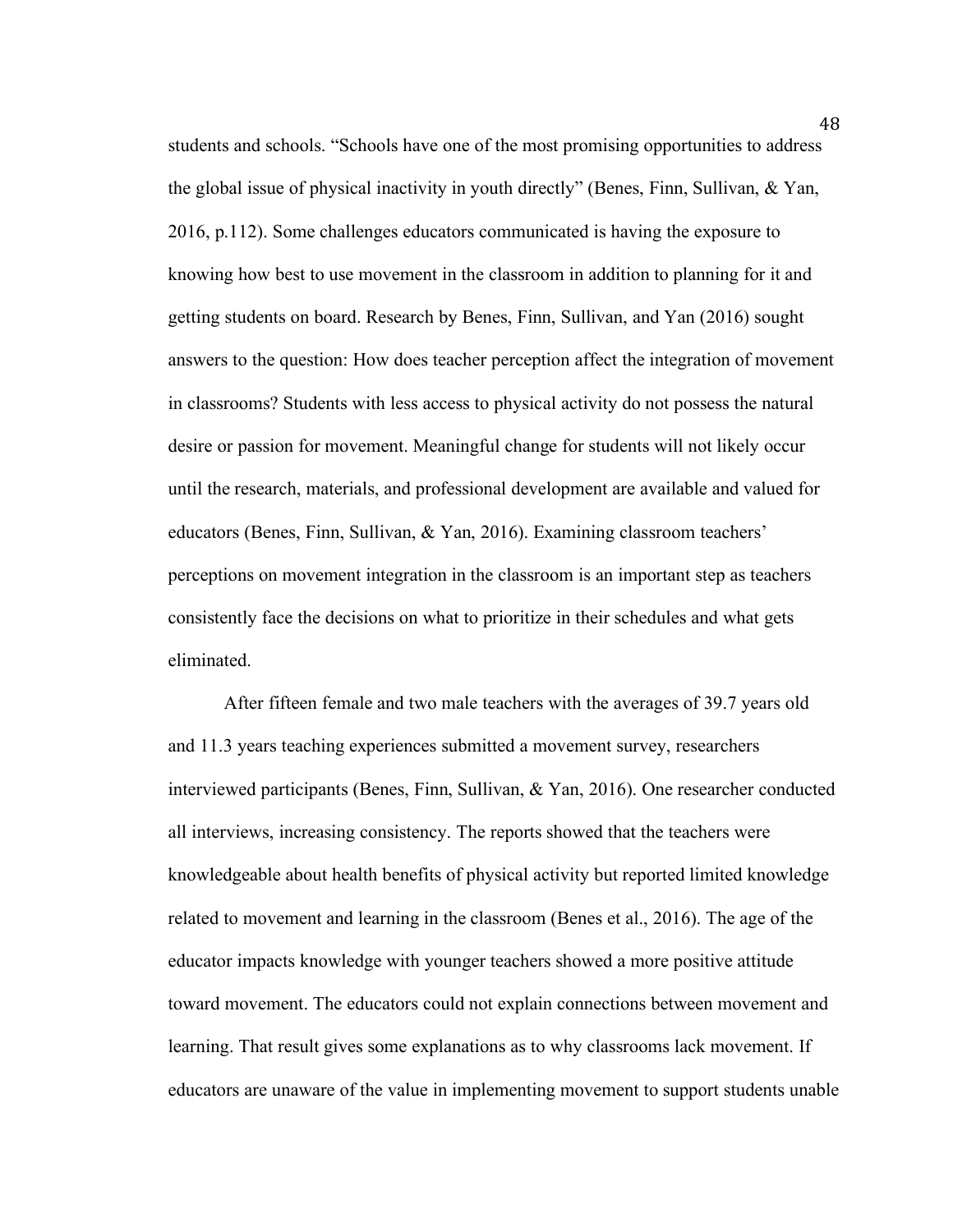to glean it elsewhere, the impact physical activity can have on achievement will remain absent. This study did lend itself to a sufficient amount of opinion and subjectivity and included not enough primary or intermediate educators. The information and data about how movement can affect student learning needs to be shared with educators.

This theme of how likely a teacher is to support children's participation in physical activity (Benes et al., 2016), was also researched by Sevimili-Celik and Johnson (2013) in the work to examine teachers' attitude toward preschool physical activity. One hundred forty-nine teachers working in the central region of Pennsylvania teaching children aged three to five years old were chosen for the research (Sevimili-Celik & Johnson, 2013). The ages of teachers were an encompassing range from eighteen to greater than fifty. Two hundred fifty preschool teachers were emailed consent forms explaining the rationale of the study and an electronic link. The one hundred forty-nine were the 59.6 percent who responded with a completed questionnaire. Three quarters of the teachers who participated were physically active during elementary, secondary, high school, and college. Only 12.4 percent were still participating in physical activities at the time of the study. Approximately sixty-five percent of the participating teachers had not taken any courses related to physical education in their pre-service programs (Sevimili-Celik & Johnson, 2013). Taking courses related to music, dance, and movement were done by 36 percent of the teachers. Only 28.8 percent of teachers attended an in-service training in the area of physical education or movement.

The majority of the teachers held themselves responsible for the physical activity of their students and found school to be an important setting for promoting physical activity. Teachers agreed that time allocated for daily recess or free play is insufficient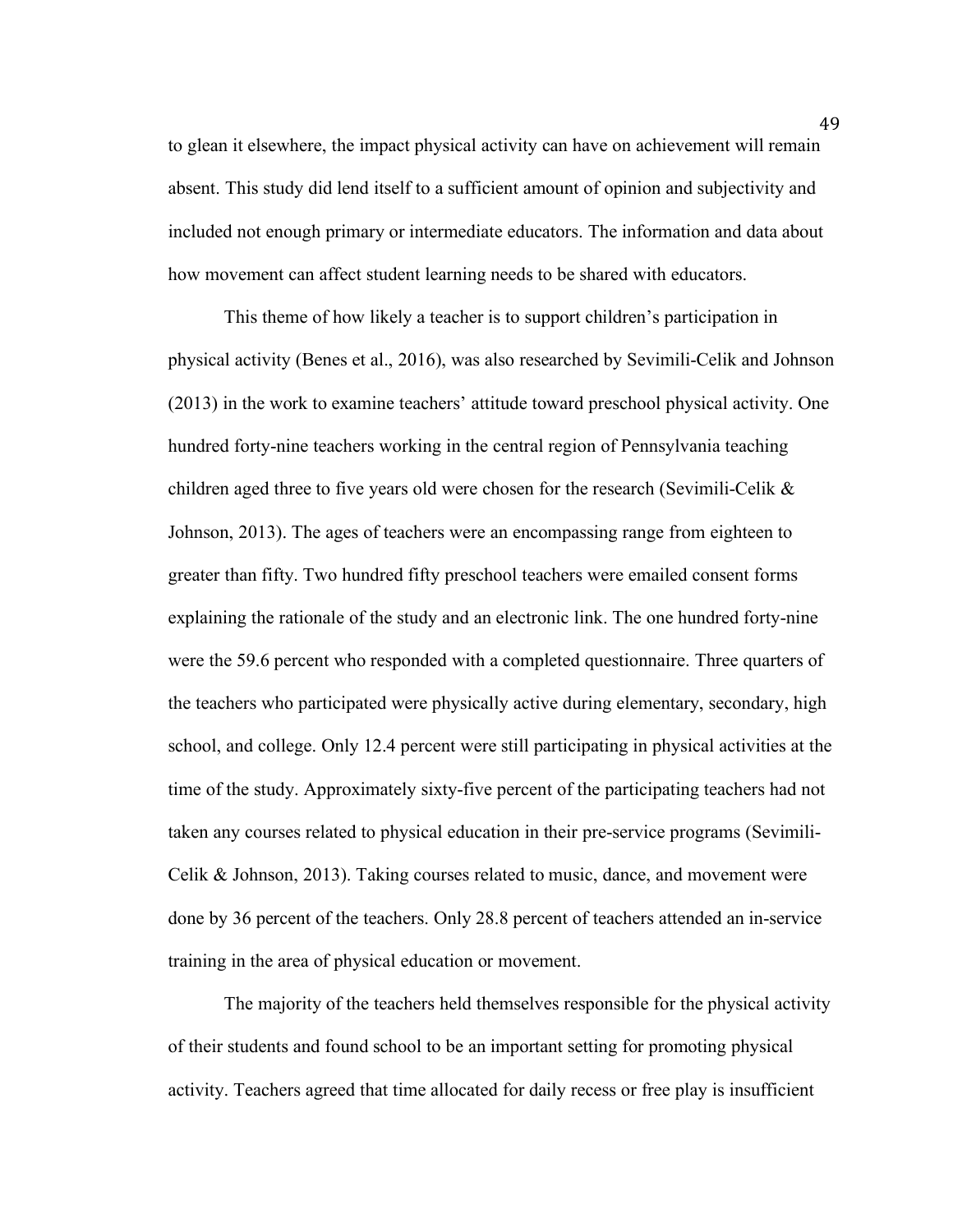(Sevimili-Celik & Johnson, 2013). Almost 80 percent of the teachers agreed that teachers should take an in-service training in the area of physical activity. Reasons supporting teachers not implementing more resulted in feedback around not having enough safe space, working around weather and engaging children in outdoor activities, a need for appropriate clothing and not having a physical education specialist. Another barrier is uneducated parents on the benefits of movement. The overall data suggested needs for teacher training in the area of increased physical activity and provision of quality of physical activities.

To assess physical activity, how much physical activity Oregon students received was analyzed (Perera, Frei, & Bobe, 2015). Phoning 432 elementary schools listed in the 2010-2011 Oregon Public School directory, each household was called three times (Perera et al., 2015). Three hundred seventy-nine families responded to the five questions asked in the physical activity survey. Classroom teachers took a survey as well, which was used to identify classroom teachers' preference on how to increase students' physical activity levels. Two hundred ten teachers were contacted and one hundred twenty-seven returned the survey. An additional two hundred seventy-four teachers were contacted about a brain break survey of which forty-nine completed.

The results from the physical activity survey to schools indicated that 92 percent of Oregon elementary schools did not meet the recommended time of P.E. which was 30 minutes per day or 150 minutes per week (Perera et al., 2015). On average, students had P.E. two times per week for thirty minutes each. P.E. was taught by P.E. teachers in 70 percent of schools, classroom teachers in 27 percent of schools and the combination of P.E. and classroom teachers together in 3 percent of schools. One percent of schools had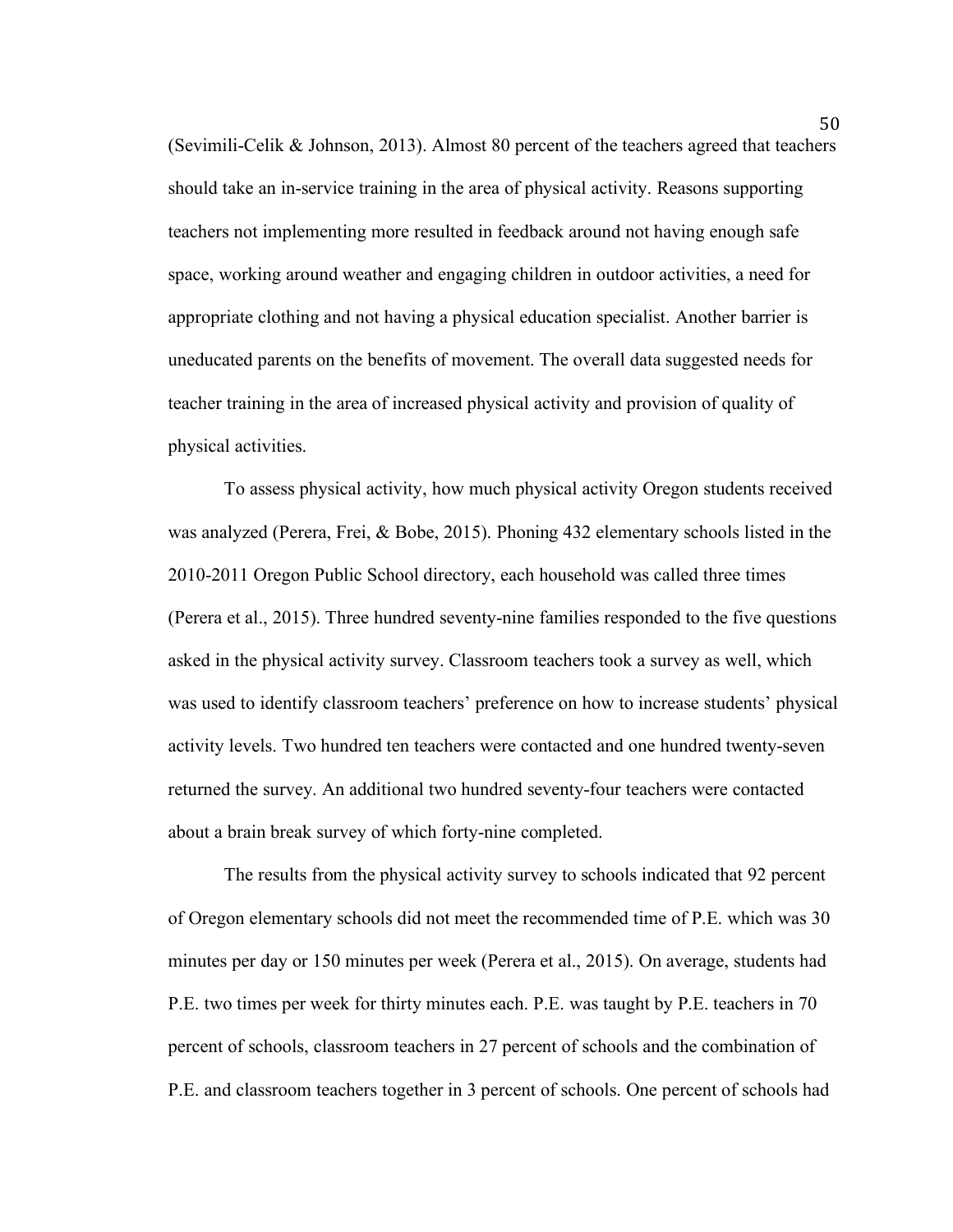teaching assistants teaching P.E. Students had an average recess time of twice a day for fifteen minutes. Eleven percent of schools were below the recommended frequency and number of minutes of recess of at least one period of at least twenty minutes.

When surveyed, 84 percent of teachers were "concerned" or "very concerned" about the students' physical activity levels. Nearly all teachers' perception was that regular physical activity breaks during the school day is "important" or "very important" and that regular physical activity breaks during the school day benefit students (Perea et al., 2015). Seventy-two percent of classroom teachers reported that together with parents, teachers and P.E. teachers are responsible to provide physical activity breaks to students. The barriers teachers identified included lack of times, funding, space, and teacher training.

A prior study also looked at how closely districts are following implementation of healthy children policies (Evenson, Ballard, Lee, & Ammerman, 2009). The purpose the research was to assess the Healthy Active Children Policy. Is the state policy effective or even being implemented? A survey was created by the North Carolina Department of Public Instruction to collect the data on implementation. The Healthy Active Children Policy recommended 150 minutes of physical education for elementary students and 225 minutes for middle school students (Evenson et al., 2009). Part of the policy stated that recess, physical education, or any other type of physical activity could not be used as a punishment for students by taking it away from them. The researchers created a fifty-item survey for completion by schools throughout the summer of 2007. One hundred-six of the potential one hundred-eleven respondents completed the survey. Twenty-eight percent of districts reported that elementary schools provided thirty minutes to one hour of physical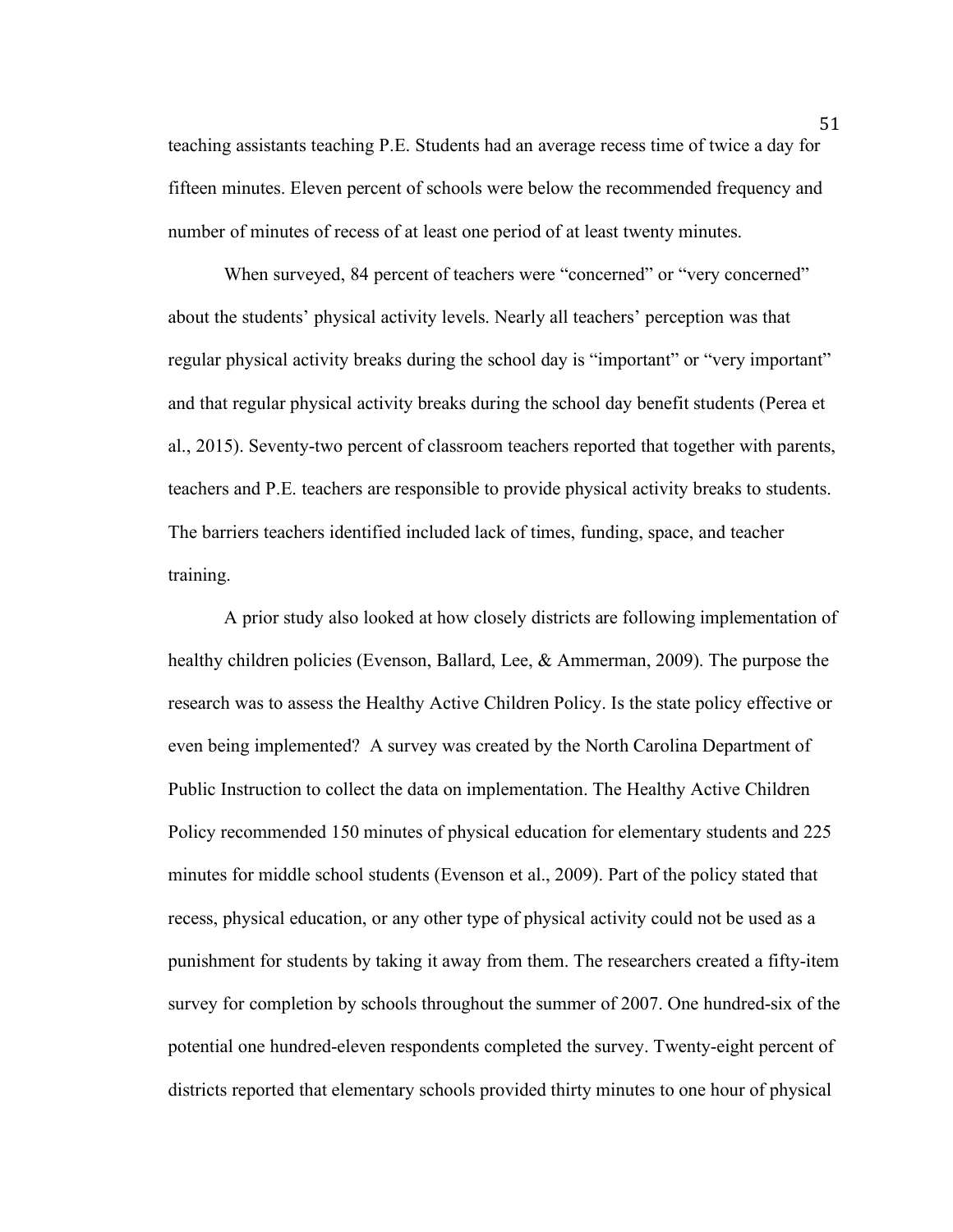education five days per week. Forty-two percent reported providing thirty minutes to one hour of P.E. two to three days each week. Thirty percent of school districts provided sixty minutes or less of P.E. per week (Evenson et al., 2009). The challenges to implement programming at the elementary and middle schools included a deficit of time in the school day, a need for more teacher participation, and concern that the physical activity time is a takeaway from academic instruction. Even with a state policy in place, the same barriers and challenges found in prior reviews are prominent.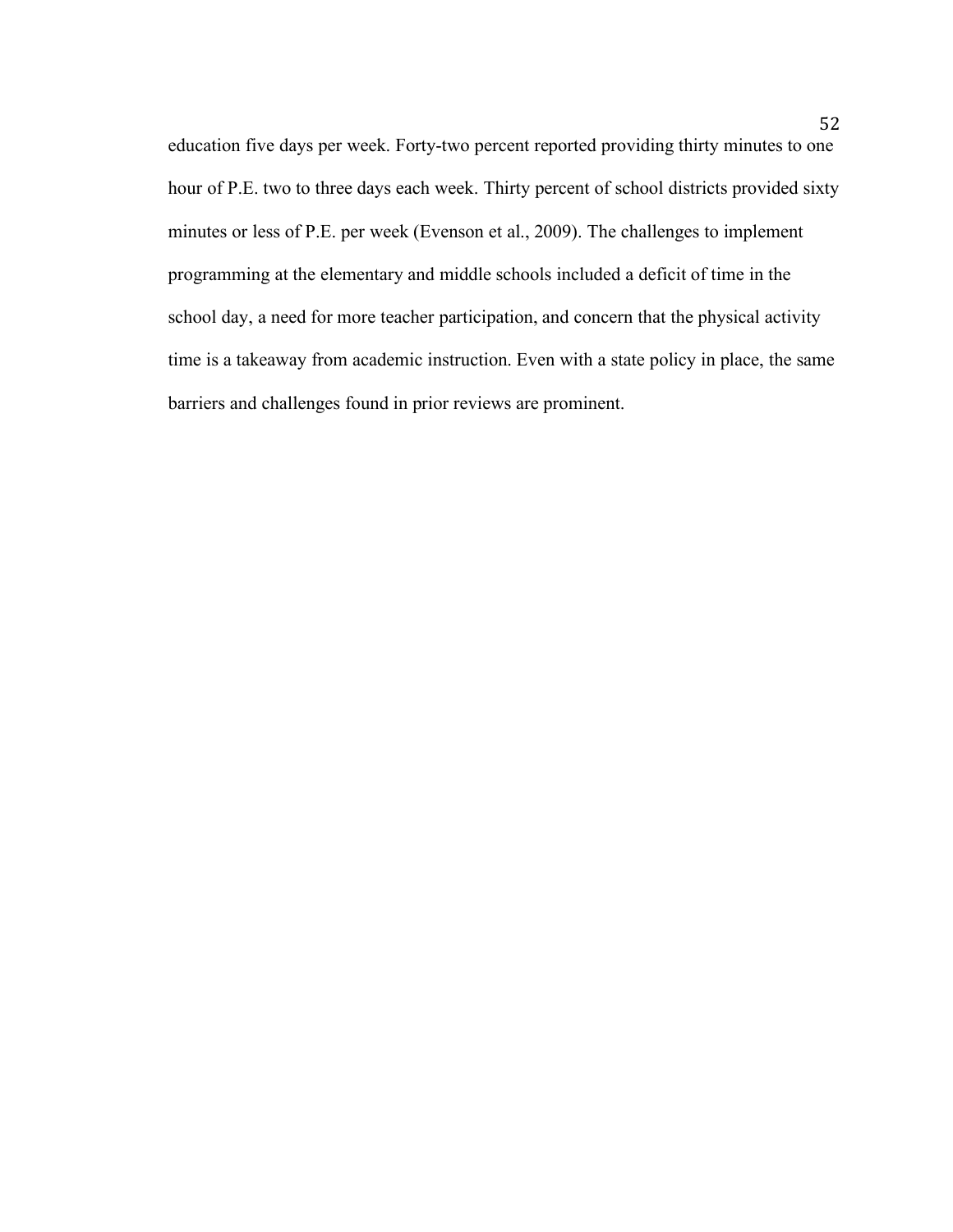#### **CHAPTER III: DISCUSSION AND CONCLUSION**

#### **Summary of Literature**

A majority of students are not getting age appropriate amounts of movement, in their day. The research goal of this paper was to find implications that occur when students get adequate amounts of physical activity. Physiologically, the brain is created to learn short amounts of information and brain breaks between academic content provide the opportunity for the neurons and wiring to be stimulated for learning to occur (Jensen, 2000; Stevens-Smith, 2016). Understanding that activating the neuros that stimulate the brain is important. Mead, Scibora, Gardner, and Dun (2016) changed out chairs for stability balls. The provision of low intensity with continuous posturing and positioning activities to the class using them had testing outcomes averaging 19.7 points higher than the compared groups without the intervention. According to Stevens-Smith (2016), brain scans have shown evidence that children learn best when they are active and moving because the stimulation aids in the absorption of information, which was proven true by Mavilidi, Okely, Chandler, Cliff, and Pass (2015) when the children in their study received movement integrated into their learning task through physical exercise. Students consistently remembered two additional words per test than the children not in that group. Ten fifth grade students showed one-hundred percent engagement by the fifth math lesson after five one-hour periods were taught integrating motion with the learning tasks (Camahalan & Ipock, 2015). Snyder, Dinkel, Schaffer, Hiveley and Colpitts (2017) found a 10 percent increase of active engagement when a physical activity intervention was in place throughout a math unit. This implementation also impacted students' quantity of steps. The students averaged four hundred steps per mathematics class each day when in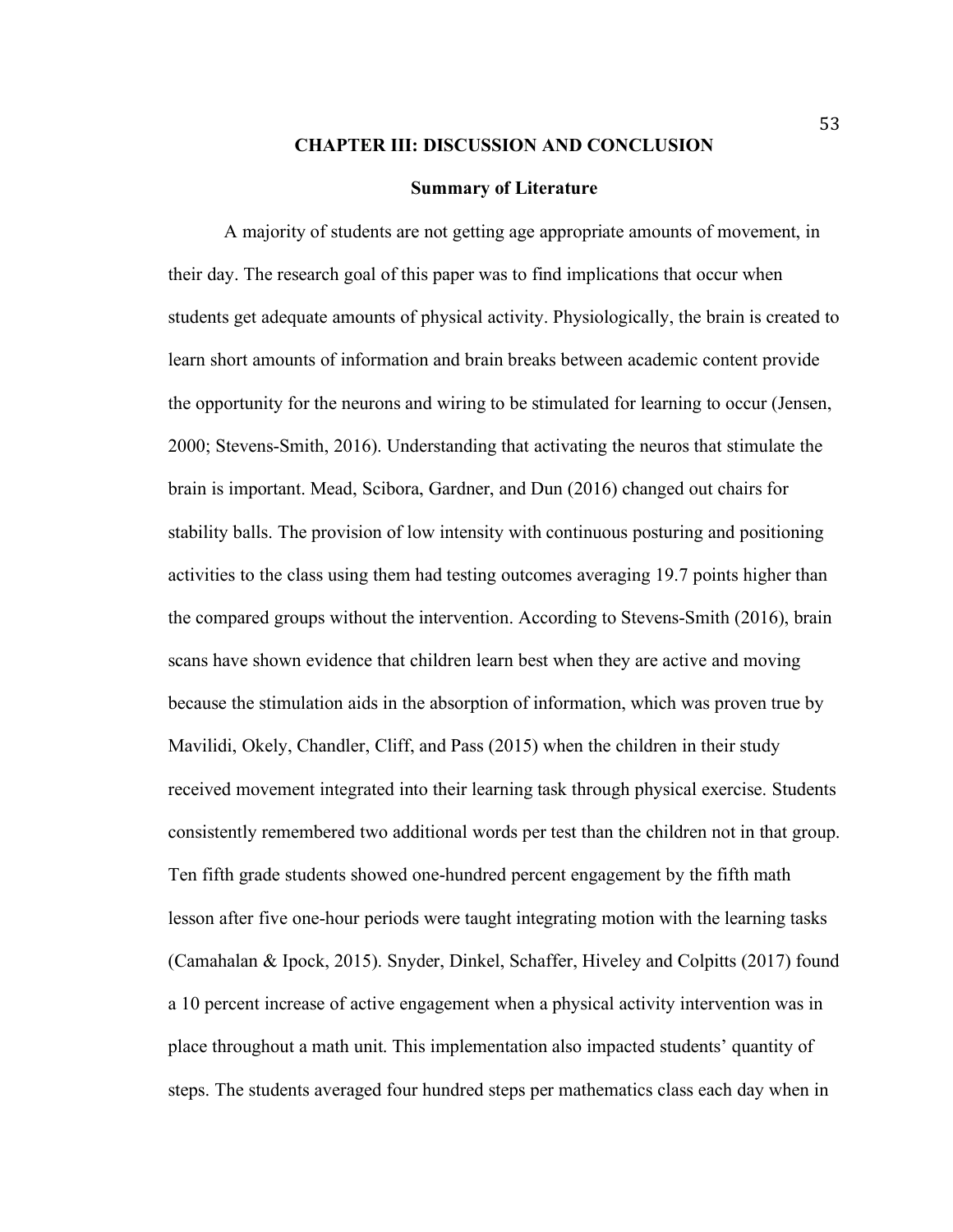the intervention group compared to the non-interventional class where students averaged one-hundred sixty steps per day. The addition of the Energizers program in a rural Northeastern school increased first grade students' daily total of steps by the largest effect size, which was over four-hundred steps (Bailey & DiPerna, 2015).

The Sound Body Sound Mind Foundation (SBSM) curriculum implementation resulted in 60.7 percent of participating seventh-graders and 61.2 percent of participating ninth-graders at the five schools in Los Angeles participating in the FITNESSGRAM test (Loukaitou-Sideris, 2015), compared to only 43.8 percent of seventh-graders and 48.5 percent of ninth-graders passing district-wide. Fit and Vaardig op School (F&V) showed after the second year of an active academic intervention implementation students had four months of learning gains by the intervention group (Mullender-Wijnsma et al., 2016). The reviewed research showed that the addition of interventions or tools to increase brain stimulation healthfully impacted student engagement and achievement. The stimulation of movement embeds new information into the brain; the results of the research indicated that academic achievement is not negatively impacted from any of the strategies.

Students have a need for movement that provides intensity. When students obtained at least twenty minutes of an aerobic activity there is a link to academic achievement. Twenty-five percent of math achievement scores were affected by physical fitness and 27 percent of reading scores affected by physical activity (Stevens, To, Stevenson, & Lochbaum, 2008). Wittberg, Cottrell, Davis, and Northrup (2010) used the PACER fitness test and students who attained their developmental threshold of fitness had average reading scores .5 points higher and math .4 points higher than students not at their developmental threshold of fitness. A higher mean average of steps (Harrington,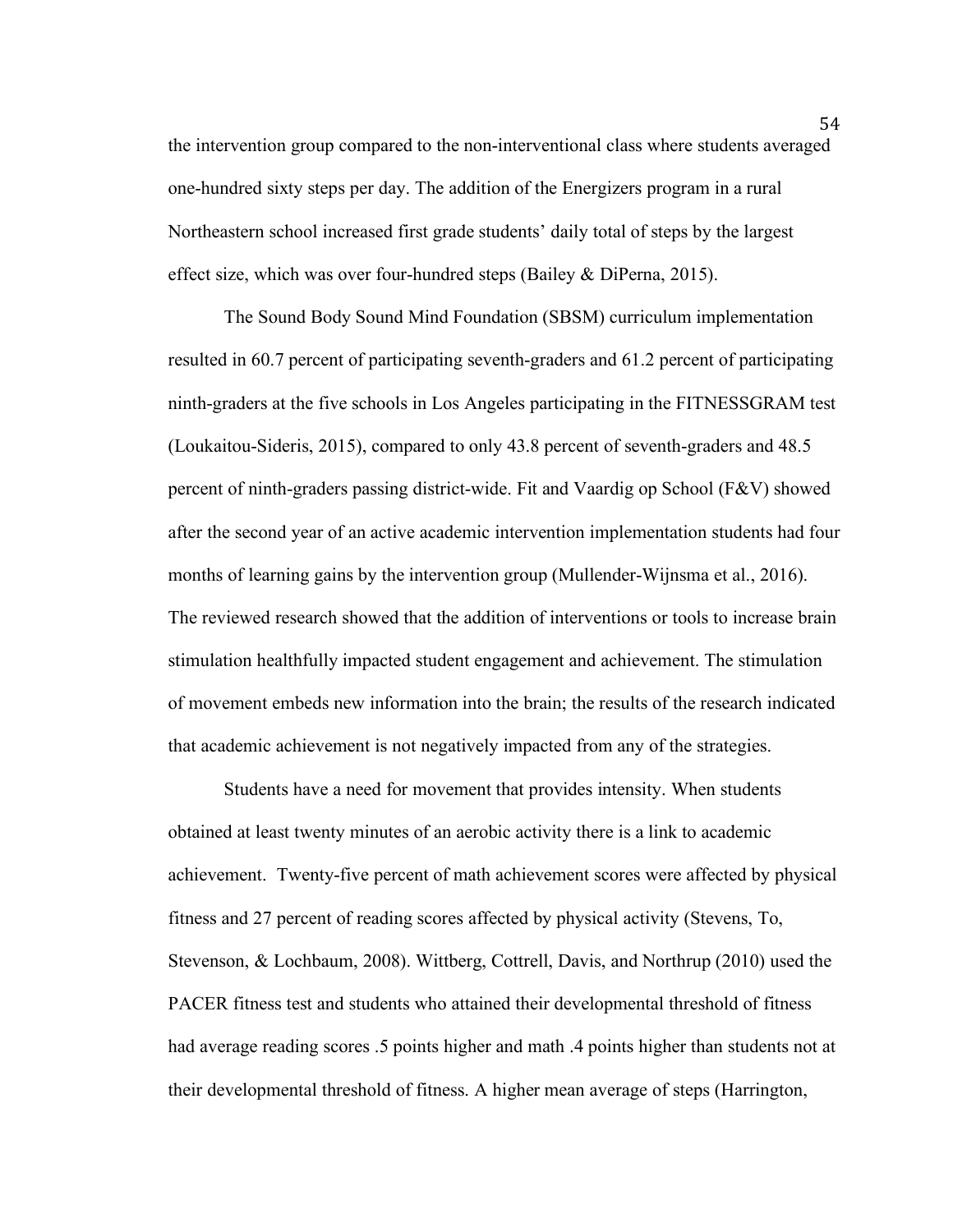2013) correlated to higher reading scores as well. Students who passed had a mean of 751.84 steps while non-passing students had an average of 624.21 steps (Harrington, 2013). The survey by Wi-Young (2012) agrees with this finding as the results showed that both boys and girls who participated in vigorous physical activity twice a week, three times a week, and five or more times a week reported growth of up to forty points in math. Hall, Poston, and Harris (2015) joined Build Our Kids' Success (BOKS), and the results support Wi-Young's (2012) research survey as the discontinuation of BOKS resulted in a decrease in student engagement and concentration. Results of the Exercise Lab in 2004 in Wilson, New York, included a decrease in hyperactivity, medication dosages, student defiance, aggressiveness, and arguing (Putnam, Tette, & Wendt, 2004).

The research supported positive academic outcomes for students with intellectual disabilities when physical activity is implemented or increased. The studies done by Everhart et al., (2012) and Malek and Mitchell (1997) supported one another as workrelated outcomes and academic performance outcomes consistently showed steady growth with the addition of physical activity time. Students need a minimum of eight to twenty minutes of sustained aerobic exercise that increases their heart rate and is developmentally appropriate, enjoyable, and inclusive of a variety of activities (Strong et al., 2005). As overall physical fitness test scores increased, students meeting six physical fitness standards tests scored eighteen points higher in math and fifteen points higher in reading than students meeting one physical fitness standard (Grissom, 2005).

The results when students had a minimum of thirty minutes of physical education time two to three times a week supplemented with a classroom physical activity intervention (Erwin, et al., 2012) or a maximum of one hour of physical education per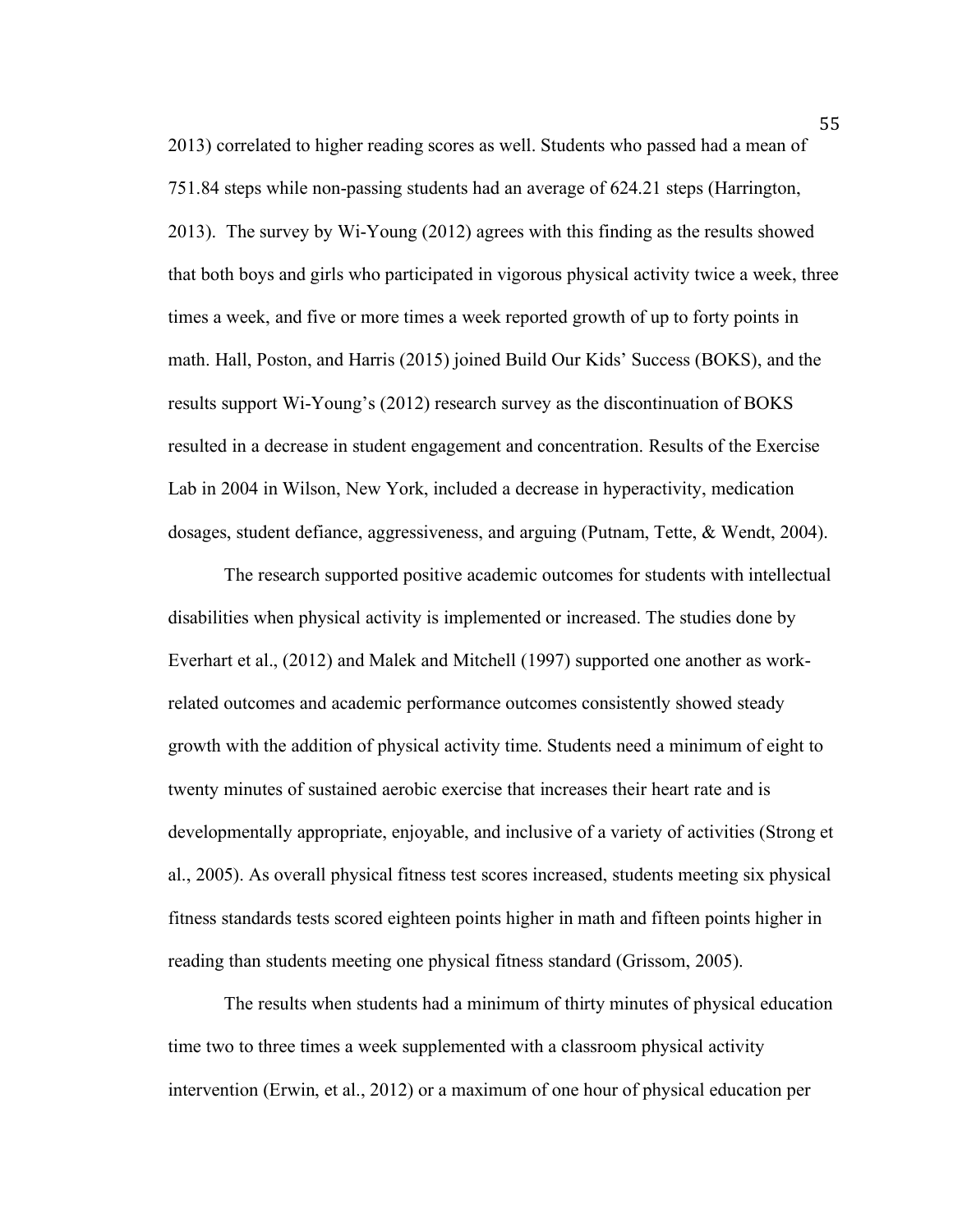day (Coe et al., 2006) showed the increase of physical education class time affected test scores by twenty to fifty points of growth. Girls involved in more physical activity scored on average, 2.4 points higher in reading and 1.5 points higher on the math scale. Fourth grade students receiving fifty-six hours of physical education time each academic year scored 61 percent proficient on the English Language Arts section on the Massachusetts Comprehensive Assessment System (MCAS) test (Tremarche et al., 2007). While fourth grade students at a different school within the same district were only provided twentyeight hours of physical education time each year and had 43 percent of the students proficient on the same test. Hall et al. (2015) found that the increase of physical education time at a minimum maintains academic performance (as cited in Berg, 2010) which agreed with the findings of Carlson et al. (2008) and Santiago et al. (2013).

Moreover, there are limitations that schools and teachers are experiencing that impact the opportunities students have to obtain a healthy amount of in-school movement. Knowledge on how to implement movement into the classroom resulted in younger educators having more positive attitudes toward movement and the majority of educators could not explain how movement would benefit academic outcomes (Benes et al., 2016). Adkins et al. (2015) had teachers implement a twenty-five-minute physical activity class on days P.E. was not offered; the program was under the umbrella of Mission Possible. Movement time increased by nearly twenty percent from week one to week two when the transitions were worked out; however, this created more need for communication between the P.E. teacher and the teacher implementing the physical activity and the barrier was time and scheduling. Students in Oregon Public Schools in 2015 were only getting P.E. twice weekly, and only 70 percent of the schools had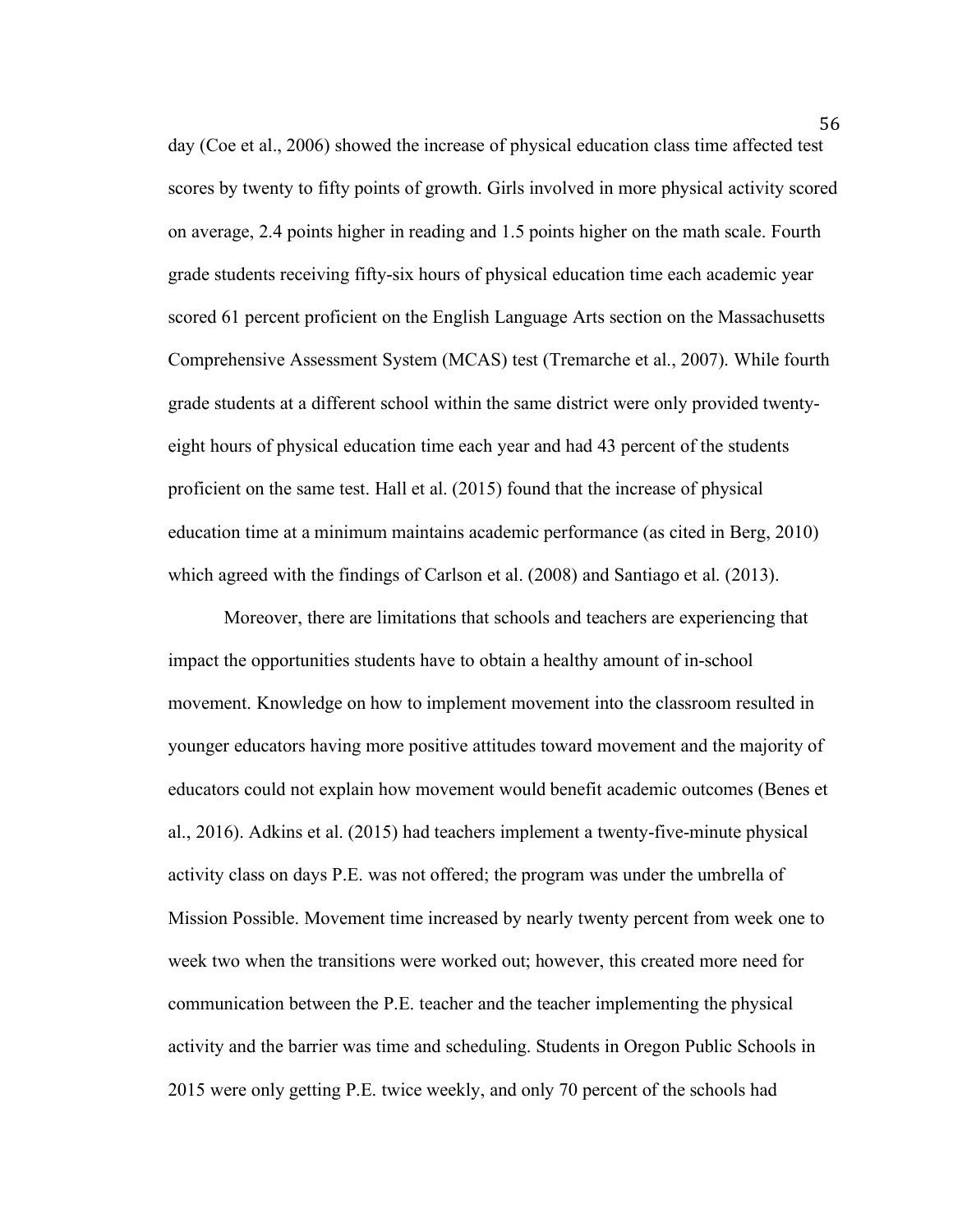physical education teachers in charge of the class (Perera et al., 2015). Out of all Oregon public schools only eight percent of schools are implementing the physical activity amounts students should receive. The Healthy Active Children Policy recommended 150 minutes of physical education for elementary students alone. Twenty-eight percent of districts in North Carolina reported that elementary schools provided thirty minutes or more of physical education over the full school year (Evenson et al., 2009).

Cutting back programs or not having well-trained teachers may work for students who are still supplemented with opportunities outside of the school day. Students of lower socioeconomic status who are often void of extra-curricular activities, are lacking the opportunities to obtain appropriate physical fitness levels and their academic performance outcomes reflect it (Greef et. al., 2014). Stegelin et al. (2014) showed that the percentage of time students in community after school programs had to engage in direct physical activities was between twenty-five and one hundred minutes longer than compared to students in a typical elementary school setting due to the fact that in the elementary setting it was unstructured movement time. Valuing the correlation that structured physical activity has on fitness and academic outcomes is the next step for improving the overall wellness of students' education.

#### **Limitations of the Research**

Reviewing literature on physical activity and impacts on academics under the following themes: Quality of Movement; Impact on Behavior and Academics; and Increasing Physical Activity was the goal of the search process for this literature review. To locate the literature for this thesis, searches of Educator's Reference Complete, Expanded Academic ASAP, Education Journals, ERIC, Academic Search Premier, and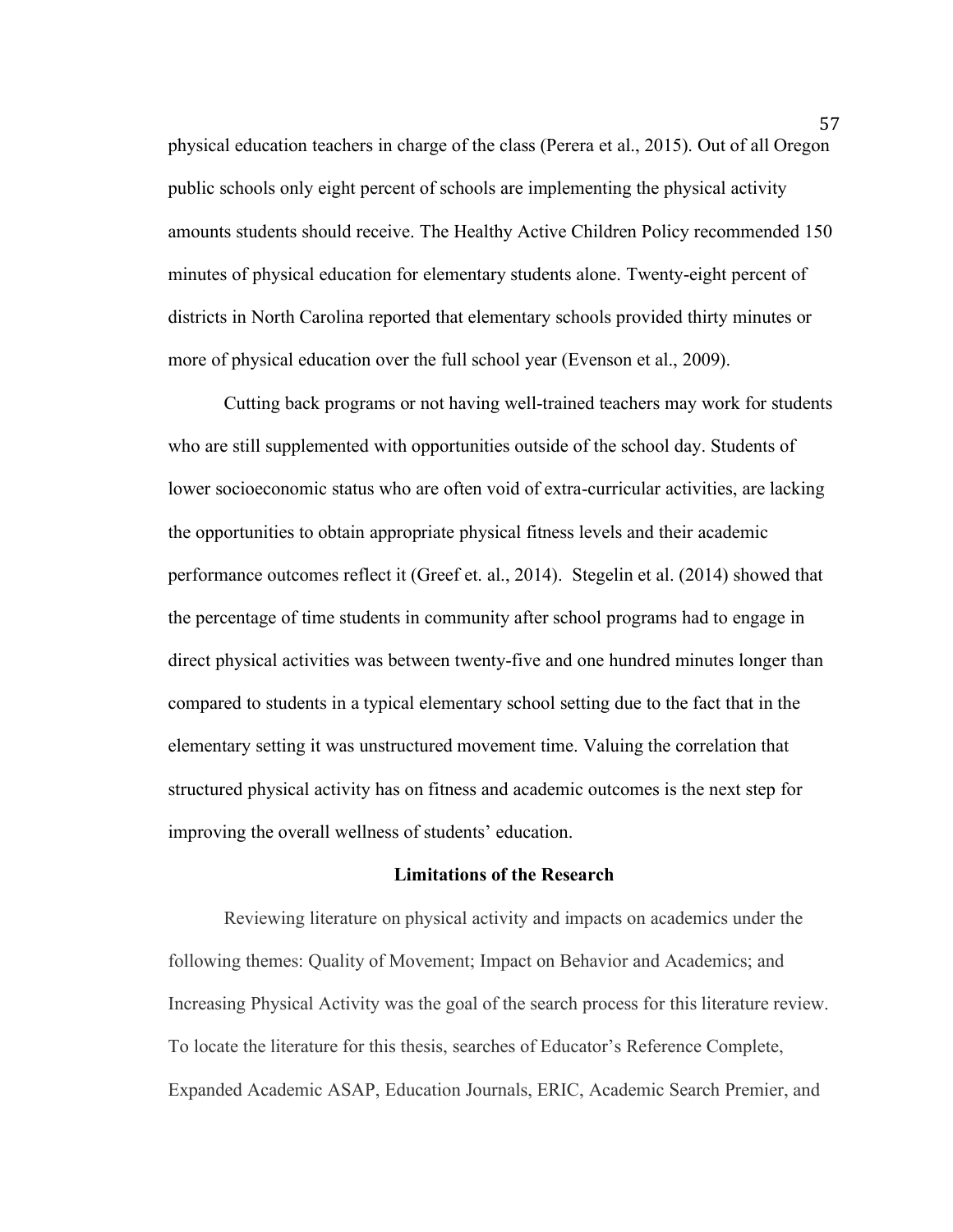EBSCO MegaFILE were conducted for publications from 1991-2017. The use of Google Scholar as a search tool was also utilized to expand the variety of literature and when looking for correlating research. This list was narrowed by only reviewing published empirical studies from peer-reviewed journals that focused on impacts physical activity has on academic outcomes in math and reading and which gave strategies and program examples used that impacted academic achievement for students. The key words that were used in these searches included "physical activity," "physical movement," "academic achievement," "academic outcomes," "impacts of physical activity on math and reading," "physical activity in the classroom," "physical education programs and academic achievement."

The original search process goal was to find action research having a baseline amount of movement and the outcomes of increasing that time or type of movement. I excluded studies done with adults. It was important to me that studies measured academic growth alongside the physical activity intervention implemented. Studies without the combination were excluded with the exception of impact on behavior. The studies kept with data on behavior also included a component on the impact positive behavior has on academic growth. I excluded research that included food and nutrition variables. The pool of literature limited my research because the definition of physical activity has varying meanings for example: brain breaks, physical education, recess, aerobic exercise etc. The search widened and encompassed all definitions in order to address the research question for this literature review. The majority of the research found assessed the impact of increased movement; however, the research analyzed benefits of increasing it from the perspective of adding more physical education time or movement breaks. The research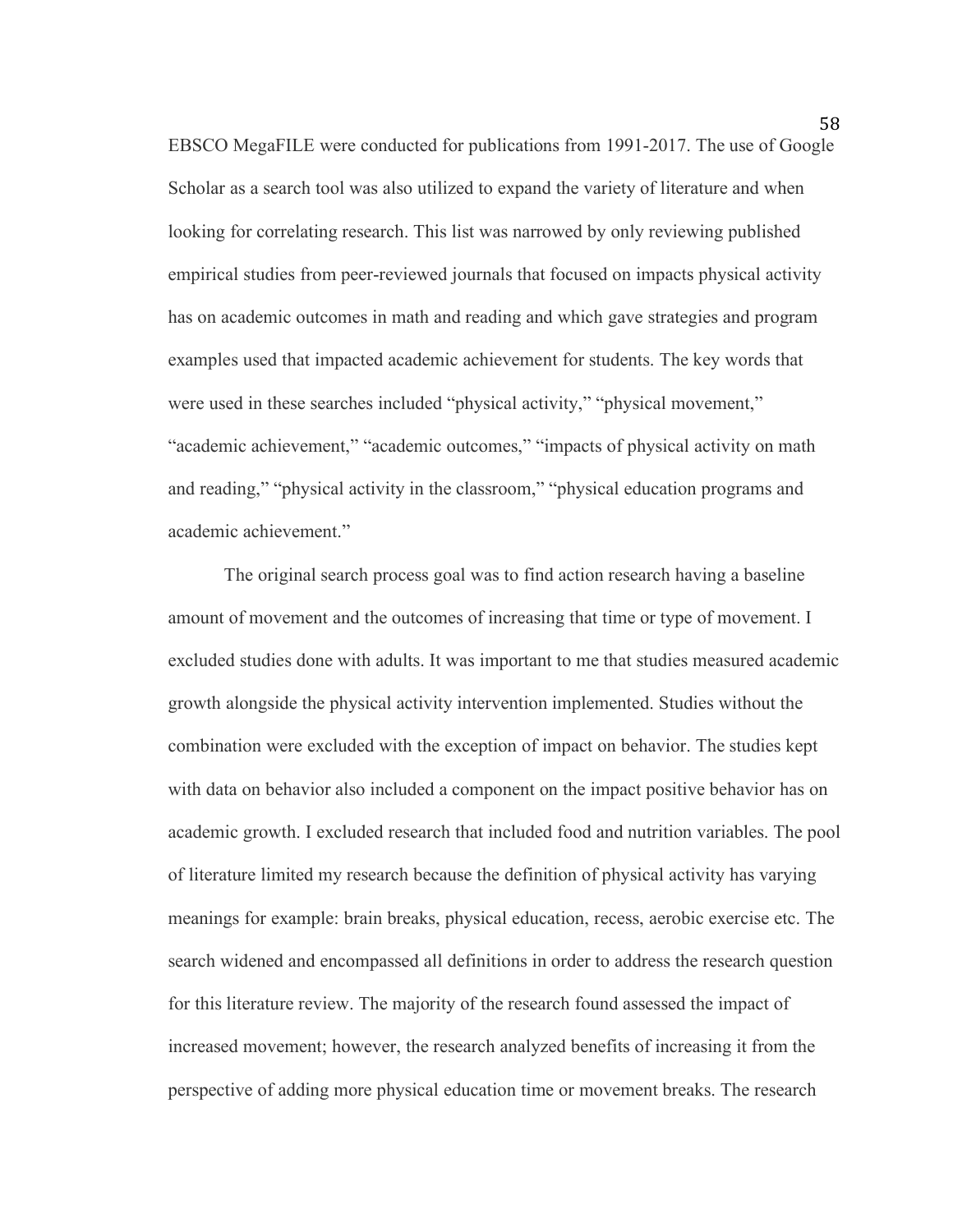outcomes consistently showed movement impacts students' academic outcomes positively.

#### **Implications for Future Research**

At the conclusion of my research on the impact of physical activity on academic achievement I am left hopeful that the field of research continues, especially in the area of what specific type of physical activity benefits academic achievement most. It was evident that female and male math and reading scores were affected differently from increased movement. For motivating administration to utilize funding toward physical activity interventions and programming I think it is necessary there is a narrower assessment of the type of movement and frequency of activity and how both impact achievement for each gender. The current review of literature showed that the intensity of the movement and duration matters. The amount of physical education or recess can impact students' academics if students are indeed moving during their recess and the physical education curriculum fosters a safe and active environment and students are receiving class consistently. Another next step for research is to break down movement and student achievement by race and socioeconomic status. Researchers need to look at the advantages and outcomes of fully funded schools vs. underfunded schools. If students are not able to access extracurricular physical activities and data shows that the students who are accessing those opportunities show higher gains, our system needs to look at how to better provide students with opportunities to be active. In addition to these next steps, researching the time of day students are active and how that impacts behavior or academics would be a next step in the research of this topic. Indoor movement vs. outdoor movement and the impacts behaviorally and academically are necessary along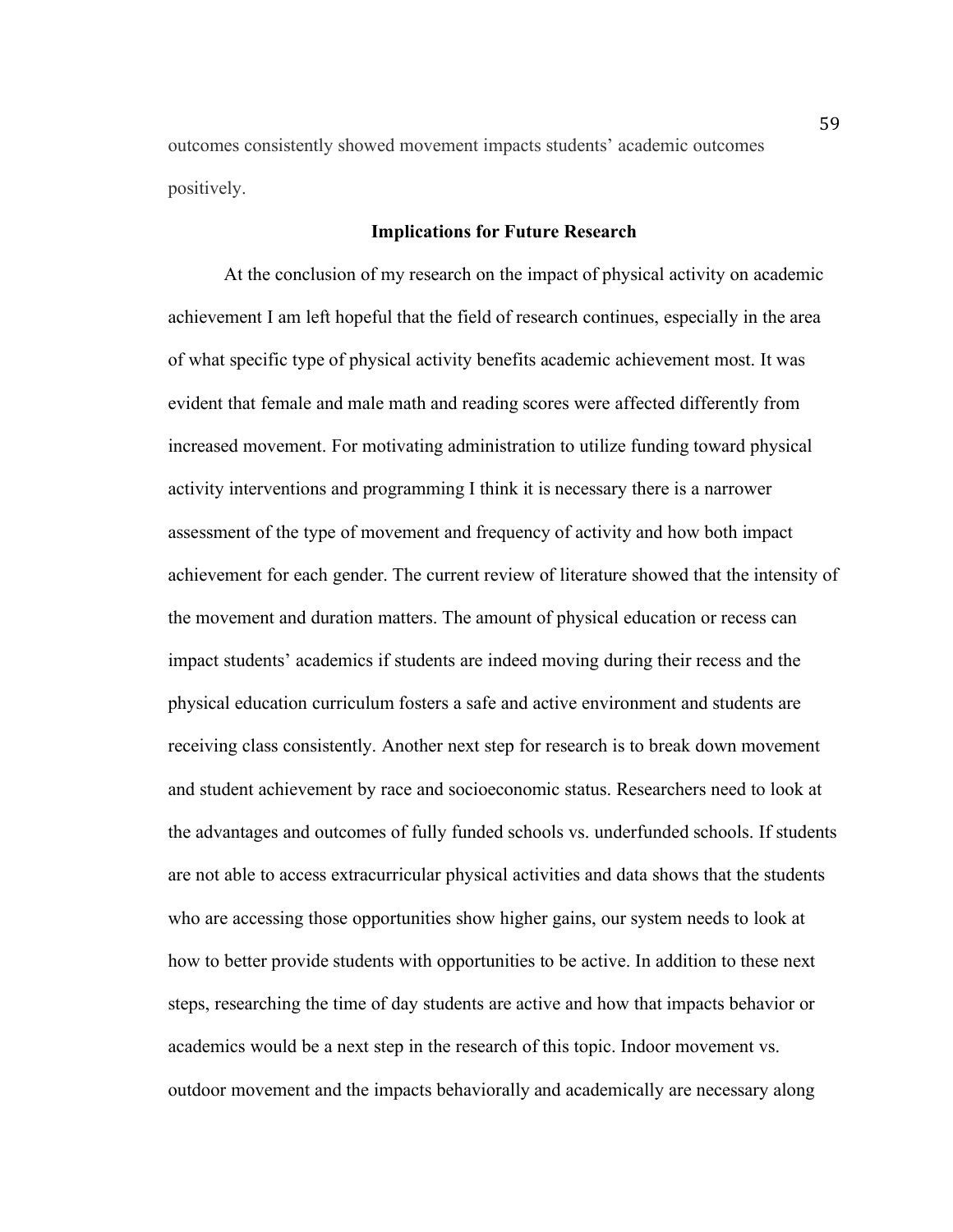the journey of discovering how movement and physical activity impacts students' academic achievement in math and reading.

# **Implications for Professional Application**

The reviewed research provides evidence that more physical activity through programming, interventions, or brain breaks does have positive impacts on students and their academic achievement, specifically in math and reading. The findings show students with low socioeconomic advantages are at higher risk for not attaining appropriate amounts of movement per day or week. The literature pointed out positive effects movement had on groups of students by race. It is evident that teachers are not all trained in knowing how to best implement movement strategies or the value of combining learning with movement. Programming with an understanding from the educators on why they are implementing it is an important piece of the puzzle of having the curriculum utilized and influence students.

This research is significant to educators because it shows the need and impact of having movement in our teaching day. We need to take the research to our administrations and school boards and advocate for the time. If our students are only receiving physical education class a couple of times per week then our schedules need to allow for time to increase their movement within our schedules. Adding movement did not take away from instruction or academic achievement as shown in the research reviewed. I believe teachers need to be educated on the research and provided some professional development around the need for more physical activity. In my research process I reached out to three professional physical education teachers and within minutes of asking for resources I was given more than enough material. If teachers were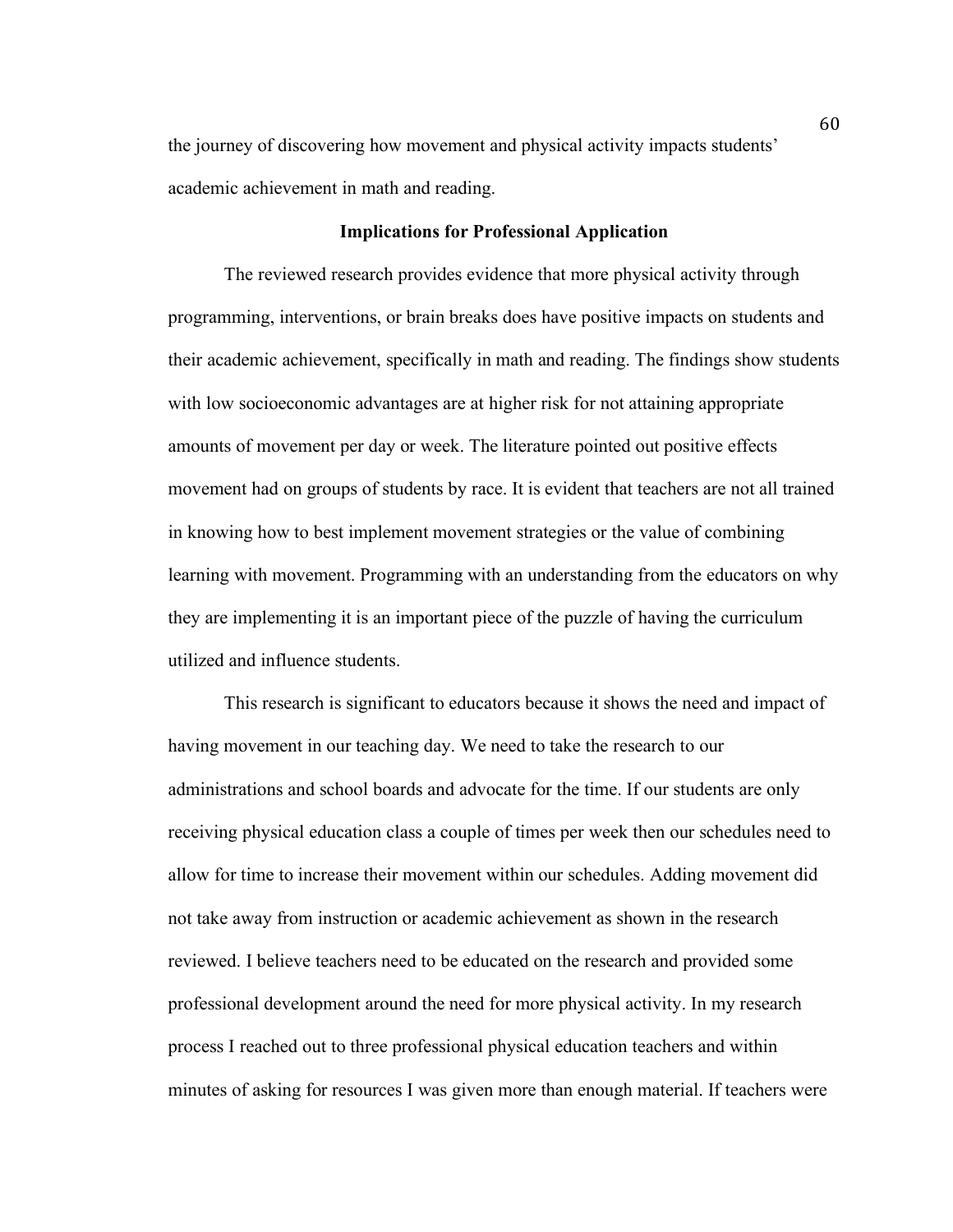given strategies and time to use more brain breaks or movement breaks the research shows that the affects would be seen in the academic outcome of our students.

Moreover, increased physical activity is a huge need in the urban school districts. Resources for students to be involved in extracurricular activities outside of their public school are not readily available or accessible. Many of the schools continue to not meet adequate progress expected by their state. Removing movement cannot be the answer, the result of that is students sitting longer and scientifically that is having a negative impact on their brains.

Our schools and administration need to take a look at the impact of how intensity influences students and their learning. If physical education programs cannot be funded immediately students are able to move and run if teachers are given the time in their schedule to make that happen. We could be having students do movement activities such as jogging for fifteen minutes per day to start the day and then use calming methods like yoga calm to prepare their mind and bodies for the learning environment. In order to improve our craft and what we are doing the implementation does not have to cost a lot of money or be extraordinary. Our students need movement. Teachers could be using more movement in combination to teaching strategies. Equipping teachers with this mindset and habit needs to start in their pre-service courses because we know it will take time for the pendulum of teaching habits to change out in the field.

Personally, in Saint Paul Public Schools my goal is to implement a consistent, weekly physical activity intervention into the schedule. It is feasible to set up a classroom routine of having students run, jog, or skip for at least ten minutes three times a week either outside or indoors which would provide consistency as well as increase students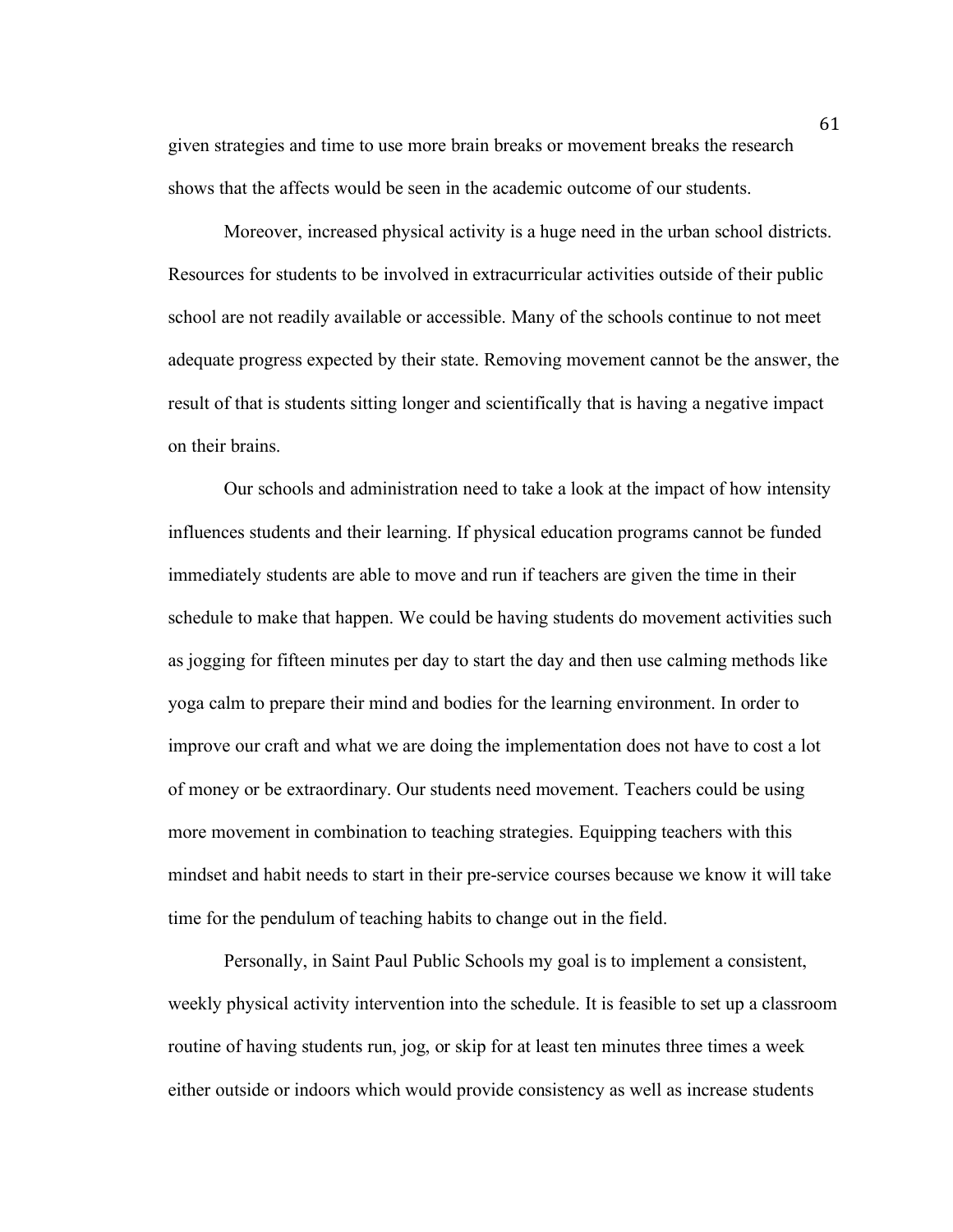heart rates providing them movement at an aerobic intensity that the reviewed literature has shown, impacts academic outcomes. This literature review has inspired and empowered me to be prepared to use creativity while ensuring students in my classroom are provided adequate opportunities to be physically active. Overall if valuing movement in our schools and classrooms begins to happen the research shows that we will see decreases in negative student behaviors as well as positive results in their learning progress.

### **Conclusion**

Students need to be receiving physical activity in a direct way whether that is through an activity break within their learning time that allows for their brain to make physiological synapsis necessary to move new information into memory, or through direct movement aligned with learning tasks. The research shows that physical education classes promoting movement requiring students to be active with an increased heart rate for a minimum of twenty minutes for at least three times per week, also impacts students' academic outcomes. Teaching with the whole student in mind is what will make lasting educational impacts. We are in a teaching era as educators where we must look at how society, economics, technology and the strive for high test scores is influencing our school programming and mindset that could actually be impacting our students in a negative manor. The changes and pressures are eliminating being able to meet the needs of the whole child that walks into our classrooms every day. Re-entering movement into the educational day will positively impact the academic outcomes we desire from each student.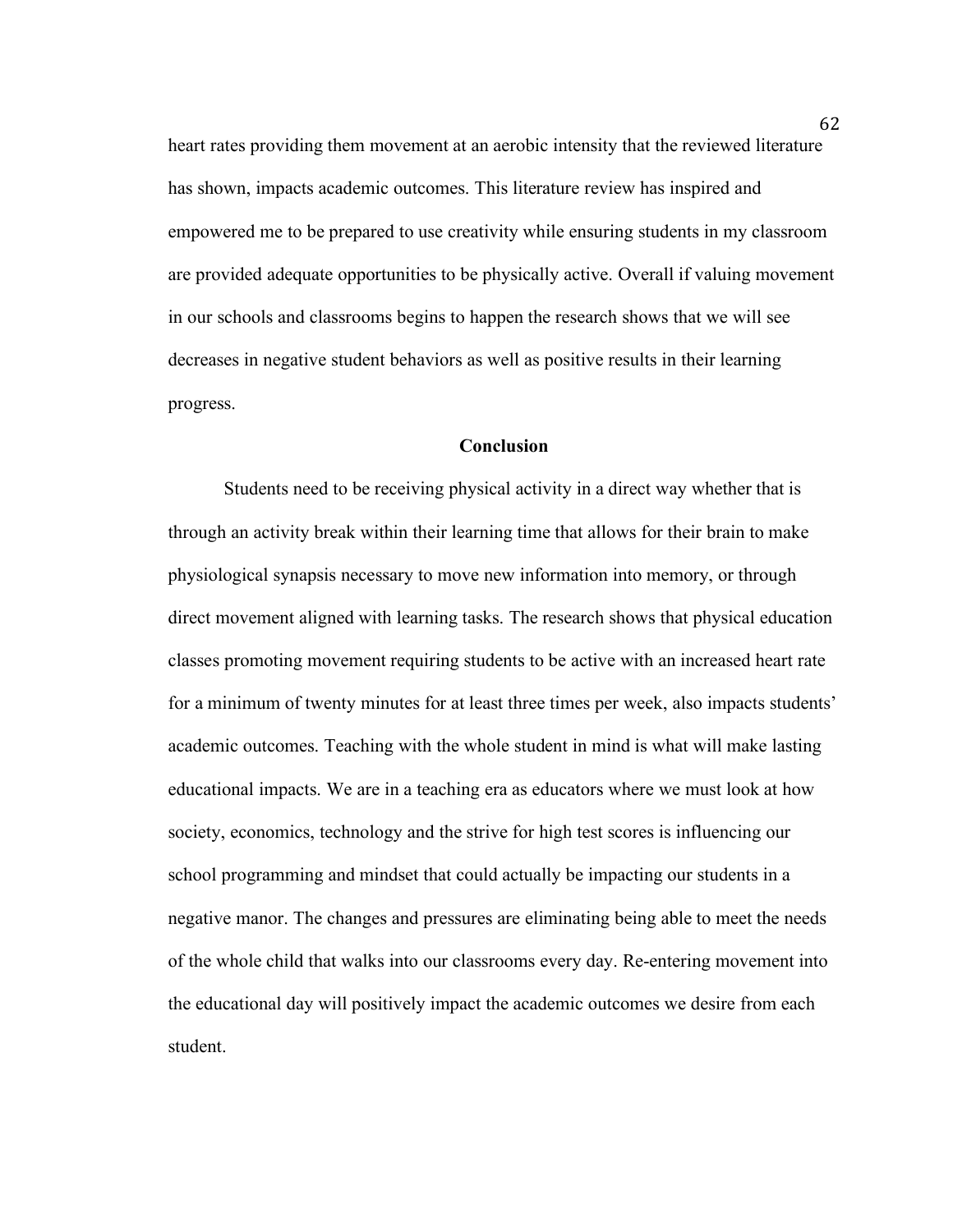- Adkins, M., Bice, M., Bartee, T., & Heelan, K. (2015). Increasing physical activity during the school day through physical activity classes: Implications for physical educators. *The Physical Educator, 72,* 173-184.
- Bailey, C.G., & DiPerna, J.C. (2015). Effects of classroom-based energizers on primary grade students' physical activity levels. *The Physical Educator, 72,* 480-495.
- Benes, S., Finn, K.E., Sullivan, E, C., & Yan, Z. (2016). Teachers' perceptions of using movement in the classroom. *The Physical Educator, 73,* 110-135. Retrieved from http://dx.doi.org/10.18666/TPE-2016-V73-I1-5316
- Byrd, J. (2007). The impact of physical activity and obesity on academic achievement among elementary students. *OpenStax-CNX*. Retrieved from http://creativecommons.org/licenses/by/2.0/
- Camahalan, F. M. G., Ipock, A.R. (2015). Physical activity breaks and student learning: A teacher-research project. *Education, 135*(3), 291-298.
- Carlson, S.A., Fulton J.E., Lee, S.M., Maynard, M., Brown, D., Kohl, H.W., & William, D.H. (2008). Physical education and academic achievement in elementary school: Data from the early childhood longitudinal study. *American Journal of Public Health, 98*(4), 721- 727.
- Chomitz, V.R., Slining, M.M., McGowan, R.J., Mitchell, S.E., Dawson, G.F., & Hacker, K.A. (2009). Is there a relationship between physical fitness and academic achievement? Positive results from public school children in the northeastern united states. *American School Health Association, 79*(1), 30-36.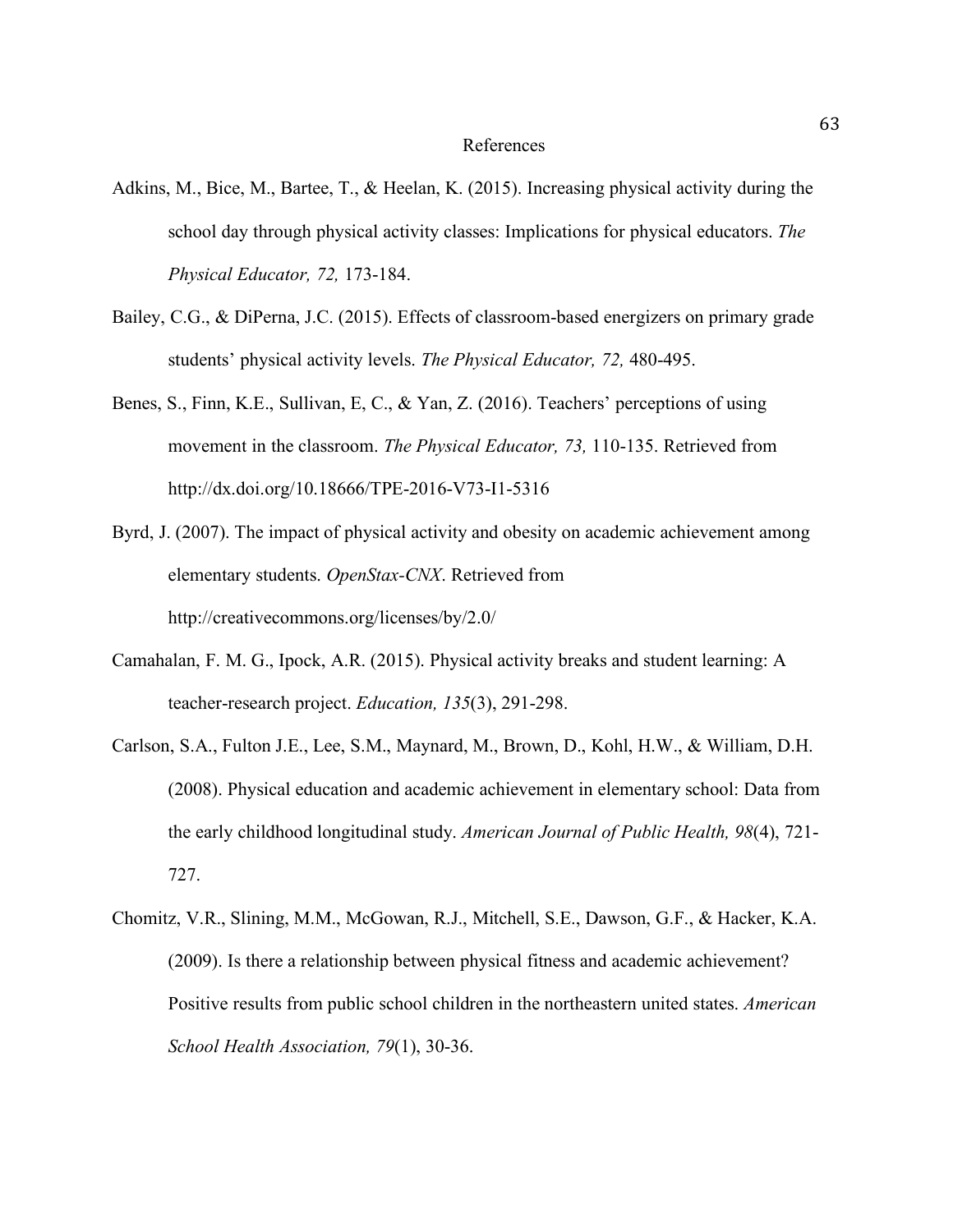- Coe, D.P., Pivarnik, J.M., Womack, C.J., Reeves, M.J., & Malina, R.M. (2006). Effect of physical education and activity levels on academic achievement in children. *Medicine & Science in Sports & Exercise.* doi: 10.1249/01.mss.0000227537.13175.1b
- Curry, J., Fazio-Griffith, L., Carson, R., & Stewart, L. (2010). Qualitative findings from an experientially designed exercise immunology course: Holistic wellness benefits, selfefficacy gains, and integration of prior course learning. *International Journal for the Scholarship of Teaching and Learning, 4*(1) A6. doi:10.20420/ijsotl.2010.040106
- Erwin, H., Fedewa, A., & Ahn, S. (2012). Student academic performance outcomes of a classroom physical activity intervention: A pilot study. *International Electronic Journal of Elementary Education, 4*(3), 473-487.
- Evenson, K.R., Ballard, K., Lee, G., Ammerman, A. (2009). Implementation of a school-based state policy to increase physical activity. *Journal of School Health, 79*(5), 231-238.
- Everhart, B., Dimon, C., Stone, D., Desmond, D., & Casilio, M. (2012). The influence of daily structured physical activity on academic progress of elementary students with intellectual disabilities. *Education, 33(*2), 298-310.
- Grissom, J.B., (2005). Physical fitness and academic achievement. *Journal of exercise physiologyonline, 8*(1), 11-25.
- Greef, J.W., Hartman, E., Mullender-Wijnsma, M.J., Bosker, R.J., Doolaard, S., & Visscher, C. (2014). Physical fitness and academic performance in primary school children with and without a social disadvantage. *Health Education Research, 29*(5), 853-860. doi: 10.1093/her/cyu043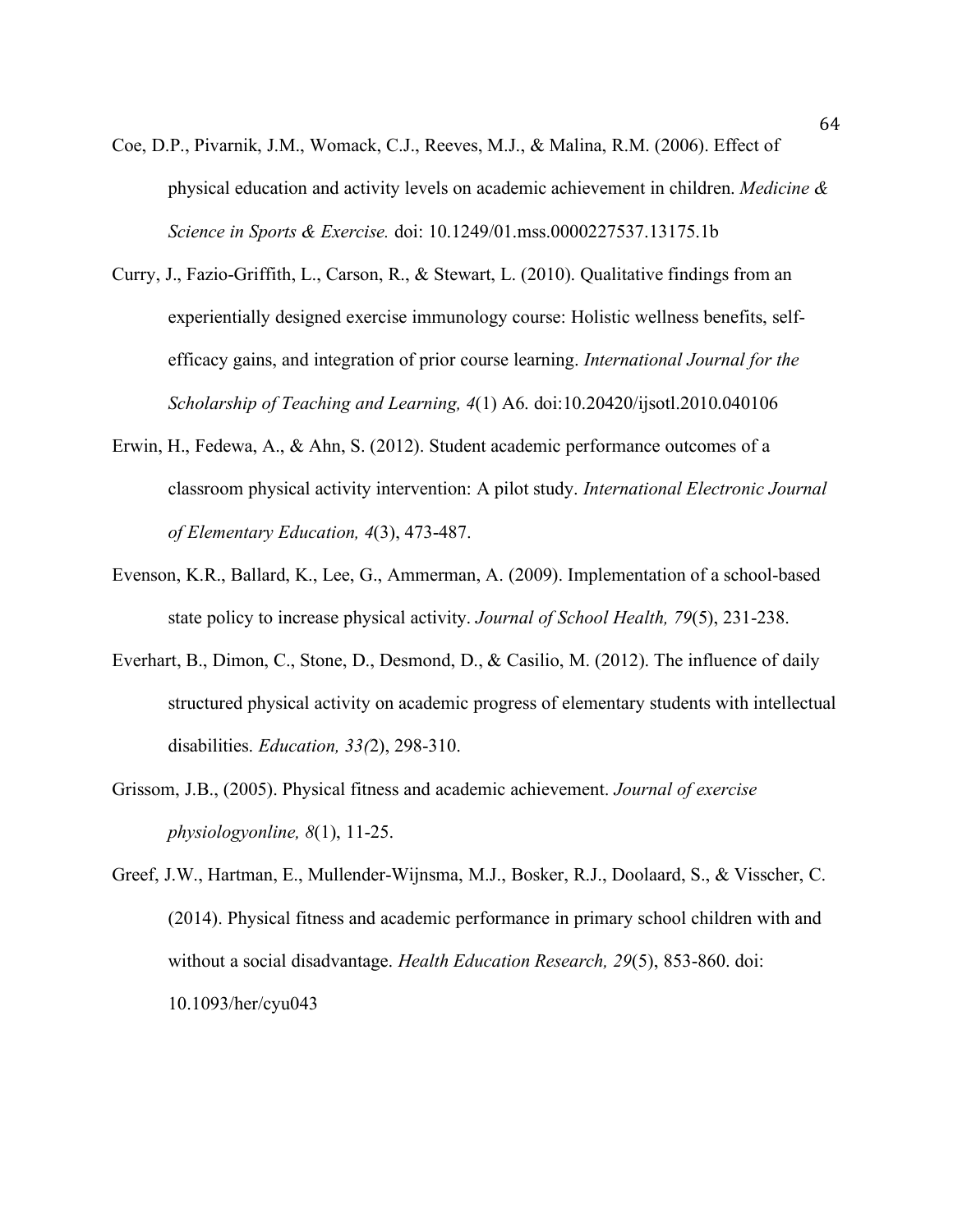- Hall, G., Poston, K. F., & Harris, S. (2015). Before the school bell rings: How a before-school physical activity program improves executive functions. *After School Matters, 22*, 54-58. Retrieved from http://files.eric.ed.gov/fulltext/EJ1083904.pdf
- Harrington, S. A. (2013) Relationships of objectively measured physical activity and sleep with BMI and academic outcomes in 8-year-old children. *Applied Nursing Research, Elsevier INC, 26,* 63-70. http://dx.doi.org/10.1016/j.apnr.2013.02.001
- Hobbs, M. (2014). Childhood fitness and academic performance: An investigation into the effect of aerobic capacity on academic test scores. *Advanced Educational Research II, EDAS, 5823,* 0-50.
- Jackson, Y. (2011). The pedagogy of confidence: *Inspiring high intellectual performance in urban schools.* New York: Teachers College Press.
- Jensen, E. (2000). Moving with the brain in Mind. *Educational Leadership, 58*(3), 34-37.
- Loukaitou-Sideris, A. (2015). Targeting the body and the mind: Evaluation of a P.E. curriculum intervention for adolescents. *Journal of Education and Training Studies, 3*(4), 169-178. doi: 10.11114/jets.v3i4.873
- Mavilidi, M., Okley, A.D., Chandler, P., Cliff, D., & Paas, F. (2015). Effects of integrated physical exercises and gestures on preschool children's foreign language vocabulary learning. *Educ Physchol Rev,* 27, 413-426. doi: 10.1007/s10648-015-9337-z
- Mead, T., Scibora, L., Gardner, J., & Dunn, S. (2016). The impact of stability balls, activity breaks, and a sedentary classroom on standardized math scores. *The Physical Educator, 73,* 433-449. Retrieved from http://dx.doi.org/10.18666TPE-2016-V73-13-5303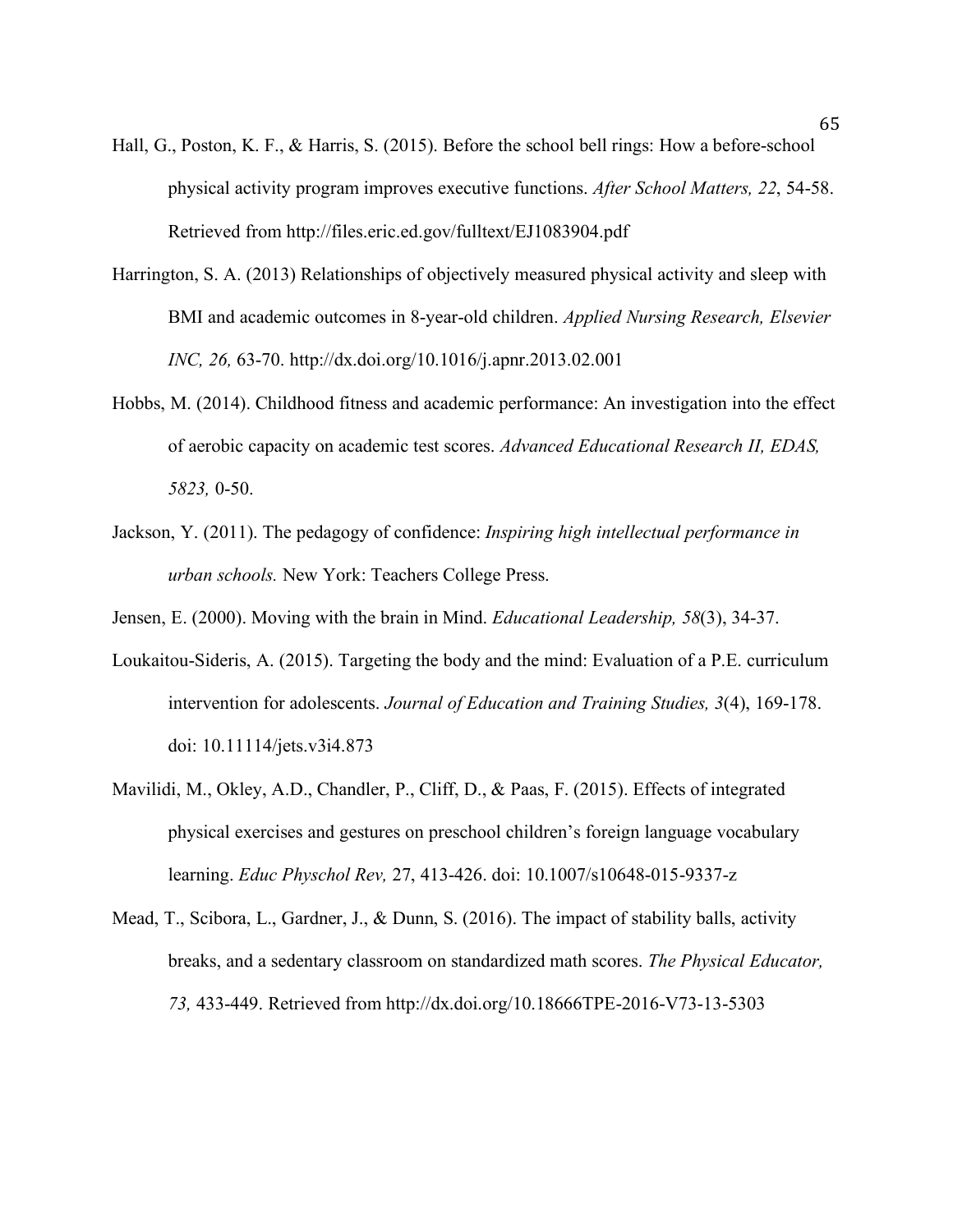- Mullender-Wijnsma, M., Hartman, E., Greeff, J.W., Doolard, S., Bosker, R.J., & Visscher, S. (2016). Physically active math and language lessons improve academic achievement: A cluster randomized controlled trial. *Pediatrics, 137*(3), 1-9. doi: 10.1542/peds.2015-2743
- Perera, T., Frei, S., Frei, B., & Bobe, G. (2015). Promoting physical activity in elementary schools: Needs assessment and a pilot study of brain breaks. *Journal of Education and Practice, 6*(15), 55-64.
- Putnam, S. C., Tette, J., & Wendt, M. (2004). EXERCISE: A prescription for at-risk students. *Journal of Physical Education, Recreation & Dance, 75*(9), 25-28.
- Rosenthal-Malek, A., & Mitchell, S. (1997). Brief report: The effects of exercise on the selfstimulatory behaviors and positive responding of adolescents with autism. *Journal of Autism and Developmental Disorders, 27*(2), 193-201.
- Sevimili-Celik, S., & Johnson, J. (2013). I need to move and so do the children. *International Education Studies, 6*(5), 1-10.
- Santiago, J.A., Roper, E.A., Disch, J.G., & Morales, J. (2013). The relationship among aerobic capacity, body composition, and academic achievement of fourth and fifth grade hispanic students. *The Physical Educator, 70,* 89-105.
- Snyder, K., Dinkel, D., Schaffer, C., Hiveley, S., & Colpitts, A. (2017). Purposeful movement: The integration of physical activity into a mathematics unit. *International Journal of Research in Education and Science (IJRES), 3*(1), 75-87.
- So, Wi-Young., (2012). Association between physical activity and academic performance in Korean adolescent students. *BioMed Central Public Health,* 2-7.
- Stegelin, D. A., Anderson, D., Kemper, K., & Wagner, K.E. (2014). Exploring daily physical activity and nutrition patterns in early learning settings: Snapshots of young children in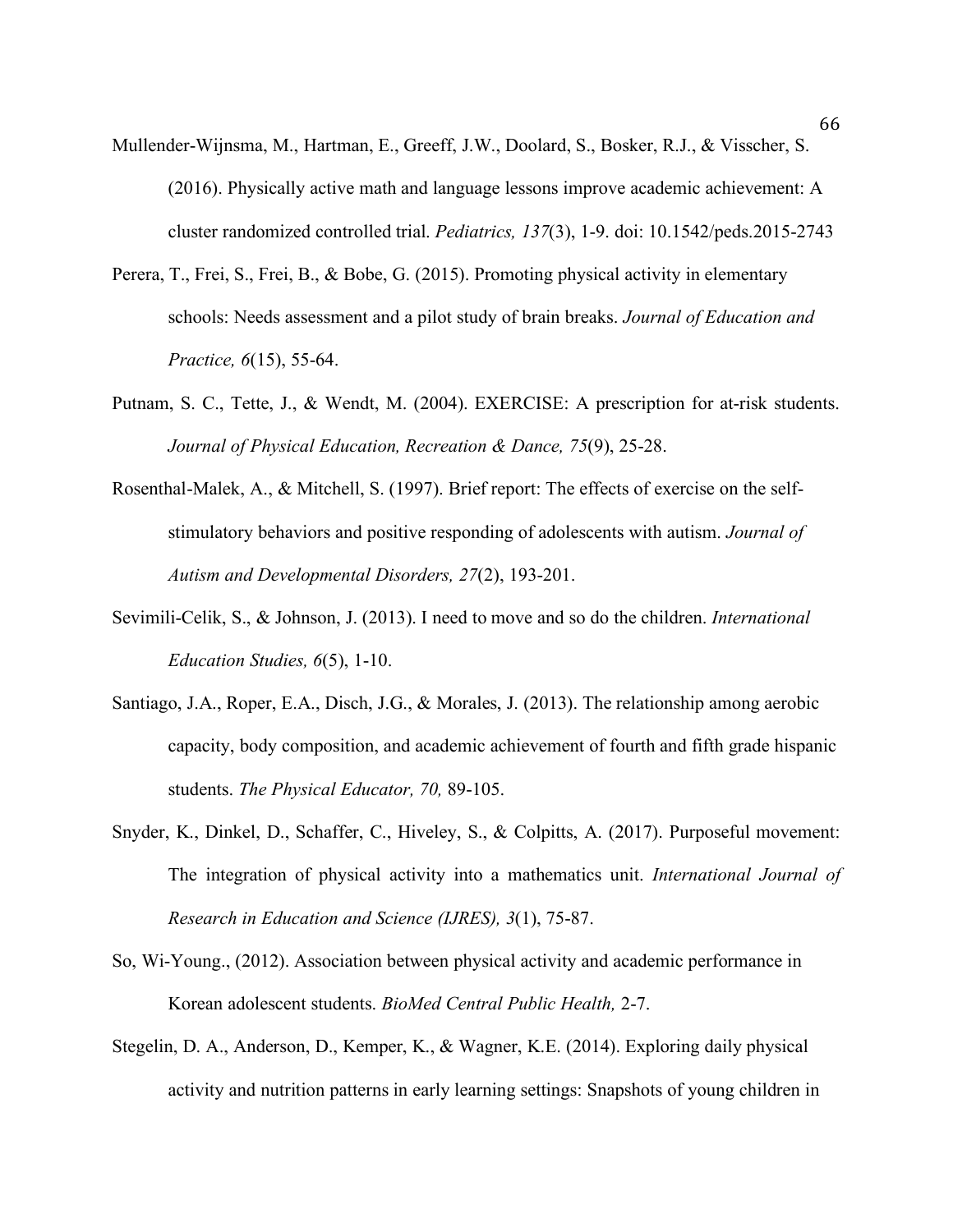head start, primary and after-school settings. *Early Childhood, 42,* 133-142. doi: 10.1007/s10643-013-0599-0

- Stevens-Smith, D.A. (2016). Active bodies/active brains: The relationship between physical engagement and children's brain development. *The Physical Educator, 73*(4)*,* 719+. Retrieved from http://dx.doi.org.ezproxy.bethel.edu/10.18666/TPE-2016-V73-14-6447
- Stevens, T.A., To, Y., Stevenson, S.J., & Lochbaum, M.R. (2008). The importance of physical activity and physical education in the prediction of academic achievement. *Journal of Sport Behavior, 31*(4), 368+. Retrieved from http://www.southalabama.edu/phychology/journal.htm
- Strong, W.B., Malina, R.M., Blimkie, C.J.R., Daniels, S.R., Dishman, R.K., Gutin, B., Hergenroeder, A.C., Must, A., Nixon, P., Pivarnik, J., Rowland, T., Trost, S., Trudeau, F. (2005). Evidence based physical activity for school-age youth. *Journal of Pediatrics, 146,* 732-737.
- Troiano, R.P., Berrigan, D., Dodd, K.Q., Masse, L.C., Tilert, T., & McDowell, M. (2008). Physical activity in the United States measured by accelerometer. *Measurement and Science in Sports and Exercise, 40,* 181-188.
- Tremarche, P. V., Robinson, E. M., & Graham, L. B. (2007). Physical education and its effect on elementary testing results. *Physical Educator, 64*(2), 58-64. Retrieved from http://www2.truman.edu/pek/public/html
- Tremblay, M. S., Inman, J. W., Willms, J. D. (2000). The relationship between physical activity, self-esteem, and academic achievement in 12-year old children. *Human Kinetics Journals, 12*(3), 312-323. Retrieved from

https://journals.humankinetics.com/doi/10.1123/pes.12.3.312